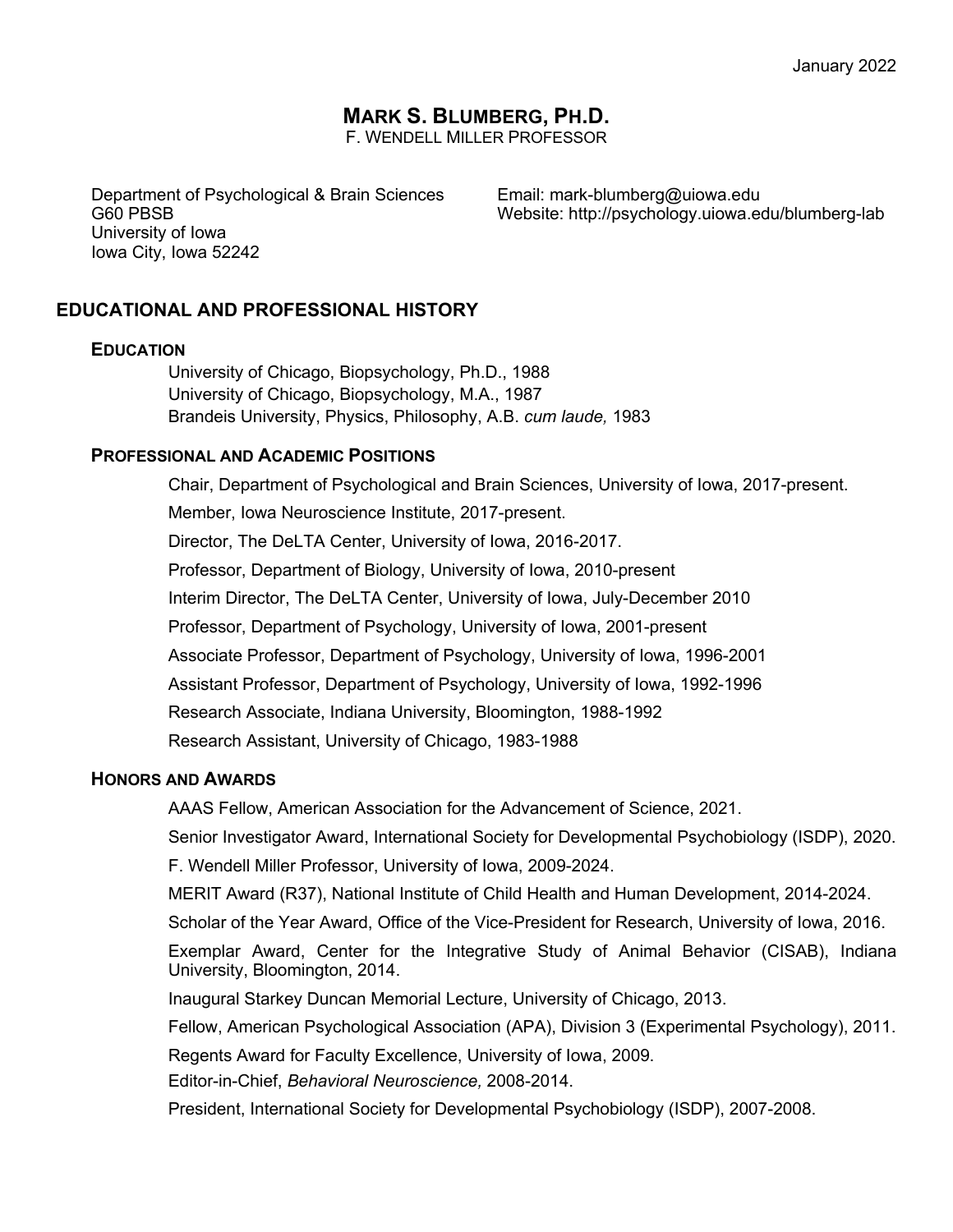Starch Faculty Fellow, University of Iowa, 2006-2009.

Fellow, American Psychological Association (APA), Division 6 (Behavioral Neuroscience and Comparative Psychology), 2005.

Independent Scientist Award (K02), National Institute of Mental Health, 2002-2012. Associate Editor, *Behavioral Neuroscience,* 2001-2007.

Faculty Scholar Award, University of Iowa, 1999-2002.

American Psychological Association (APA) Distinguished Scientific Award for an Early Career Contribution to Psychology in the area of animal learning and behavior, comparative, 1997.

FIRST Award (R29), National Institute of Mental Health, 1994-1999.

Graduate Fellowship, University of Chicago, 1983-1988.

## **PUBLICATIONS**

#### **JOURNALS**

- 1. Dooley JC, Sokoloff G, & Blumberg MS. Movements during sleep reveal the developmental emergence of a cerebellar-dependent internal model in motor thalamus. *Current Biology,* 31: 5501-5511, 2021.
- 2. Glanz RM, Dooley JC, Sokoloff G, & Blumberg MS. Sensory coding of limb kinematics in motor cortex across a key developmental transition. *Journal of Neuroscience,* 41: 6905-6918, 2021.
- 3. Sokoloff G, Dooley JC, Glanz RM, Wen RY, Hickerson MM, Evans LG, Laughlin HM, Apfelbaum KS, & Blumberg MS. Twitches emerge postnatally during quiet sleep in human infants and are synchronized with sleep spindles. *Current Biology,* 31: 3426-3432, 2021.
- 4. Del Rio-Bermudez C, & Blumberg MS. Sleep as a window on the sensorimotor foundations of the developing hippocampus. *Hippocampus,* 1–9, 2021.
- 5. Gómez LJ, Dooley JC, Sokoloff G, & Blumberg MS. Parallel and serial processing in developing primary somatosensory and motor cortex. *Journal of Neuroscience,* 41: 3418-3431, 2021.
- 6. Dooley JC, Glanz RM, Sokoloff G, & Blumberg MS. Self-generated whisker movements drive state-dependent sensory input to developing barrel cortex. *Current Biology,* 30: 2404-2410, 2020.
- 7. Sokoloff G, Hickerson MM, Wen, RY, Tobias M, McMurray B, & Blumberg MS. Spatiotemporal organization of myoclonic twitching in sleeping human infants. *Developmental Psychobiology,* 62: 697-710, 2020.
- 8. Blumberg MS, Lesku JA, Libourel PA, Schmidt MH, Rattenborg NC. What is REM sleep? *Current Biology*, 30: R38-49, 2020*.*
- 9. Del Rio-Bermudez C, Kim J, Sokoloff G, & Blumberg MS. Active sleep promotes coherent oscillatory activity in the cortico-hippocampal system of infant rats. *Cerebral Cortex,* 30: 2070- 2082, 2020.
- 10. Blumberg MS, Dooley JC, & Sokoloff G. The developing brain revealed during sleep. *Current Opinion in Physiology,* 15: 14-22, 2020.
- 11. Dooley JC, Sokoloff G, & Blumberg MS. Behavioral states modulate sensory processing in early development. *Current Sleep Medicine Reports*, 2019.
- 12. Amso D, & Blumberg MS. Introduction to special issue marking the  $50<sup>th</sup>$  anniversary of *Developmental Psychobiology,* 61: 315-316, 2019.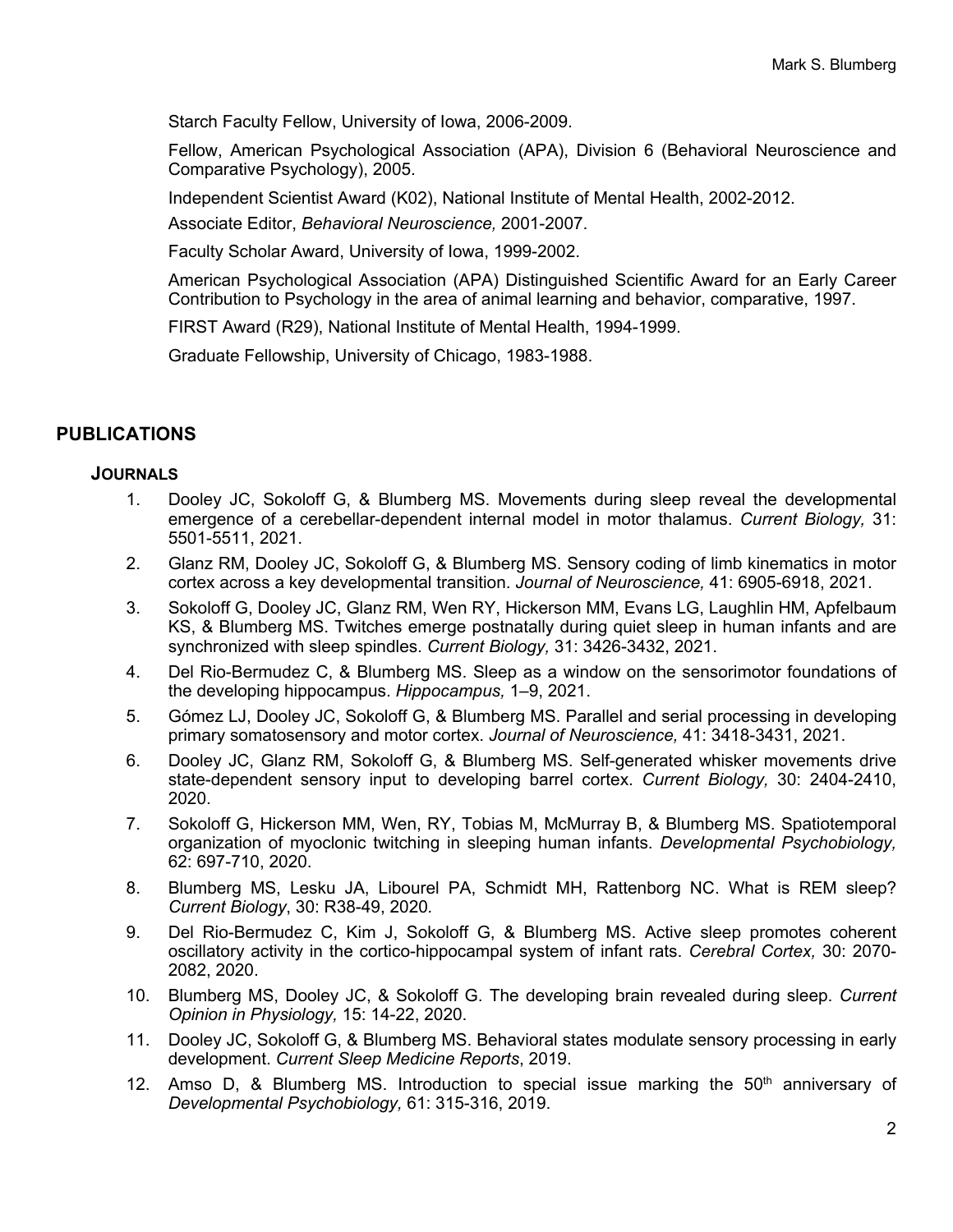- 13. Blumberg MS. Q&A. *Current Biology*, 29: R5-R6, 2019.
- 14. Dooley JC, & Blumberg MS. Developmental "awakening" of primary motor cortex to the sensory consequences of movement. *eLife,* 7:e41841, 2018.
- 15. Mukherjee D, Sokoloff G, & Blumberg MS. Corollary discharge in precerebellar nuclei of sleeping infant rats. *eLife,* 7:e38213, 2018.
- 16. Del Rio-Bermudez C, & Blumberg MS. Active sleep promotes functional connectivity in developing sensorimotor networks. *BioEssays,* 40: 1700234, 2018.
- 17. Blumberg MS, & Dooley JC. Phantom limbs, neuroprosthetics, and the developmental origins of embodiment. *Trends in Neurosciences, 40:* 603-612, 2017.
- 18. Mukherjee D, Yonk A., Sokoloff G, & Blumberg MS. Wakefulness suppresses retinal-waverelated activation of visual cortex. *Journal of Neurophysiology, 118:* 1190-1197, 2017.
- 19. Del Rio-Bermudez C, Kim J, Sokoloff G, and Blumberg MS. Theta oscillations during active sleep synchronize the developing rubro-hippocampal sensorimotor network. *Current Biology, 27:* 1413-1424, 2017.
- 20. Blumberg MS, Spencer JP, & Shenk, D. Introduction to the collection "How we develop— Developmental systems and the emergence of complex behaviors." *WIREs Cognitive Science,*  2016. doi: 10.1002/wcs.1413
- 21. Tiriac A, & Blumberg MS. Gating of reafference in the external cuneate nucleus during selfgenerated movements in wake but not sleep. *eLife*, *5:*e18749, 2016.
- 22. Del Rio-Bermudez C, Plumeau AM., Sattler NJ, Sokoloff G, & Blumberg MS. Spontaneous activity and functional connectivity in the developing cerebellorubral system. *Journal of Neurophysiology, 116:* 1316-1327, 2016.
- 23. Tiriac A, & Blumberg MS. The case of the disappearing spindle burst. *Neural Plasticity,* 2016.
- 24. Blumberg MS. Development evolving: The origins and meanings of instinct. *WIREs Cognitive Science*, 2016. doi: 10.1002/wcs.1371
- 25. Blumberg MS, & Plumeau AM. A new view of "dream enactment" in REM sleep behavior disorder. *Sleep Medicine Reviews, 30:* 34-42, 2016.
- 26. Pospelov A, Yukin AY, Blumberg MS, Puskarjov M, & Kaila, K. Forebrain-independent generation of hyperthermic convulsions in infant rats. *Epilepsia, 57:* e1-e6, 2015.
- 27. Sokoloff G, Plumeau AM, Mukherjee D, & Blumberg MS. Twitch-related and rhythmic activation of the developing cerebellar cortex. *Journal of Neurophysiology*, *114:* 1746-1756, 2015.
- 28. Del Rio-Bermudez C, Sokoloff G, & Blumberg MS. Sensorimotor processing in the newborn rat red nucleus during active sleep. *Journal of Neuroscience*, *35:* 8322-8332, 2015.
- 29. Blumberg MS, Sokoloff G, Tiriac A, & Del Rio-Bermudez C. A valuable and promising method for recording brain activity in behaving newborn rodents. *Developmental Psychobiology, 57:* 506-517, 2015.
- 30. Blumberg MS. The developmental origins of spatial navigation: Are we headed in the right direction? *Trends in Neurosciences*, *38:* 67-68, 2015.
- 31. Blumberg MS, Coleman CM, Sokoloff G, Weiner JA, Fritzsch B, & McMurray B. Development of twitching in sleeping infant mice depends on sensory experience. *Current Biology, 25:* 656-662, 2015.
- 32. Blumberg MS. Developing sensorimotor systems in our sleep. *Current Directions in Psychological Science*, *24:* 32-37, 2015.
- 33. Tiriac A, Sokoloff G, & Blumberg MS. Myoclonic twitching and sleep-dependent plasticity in the developing sensorimotor system. *Current Sleep Medicine Reports, 1:* 74-79, 2015.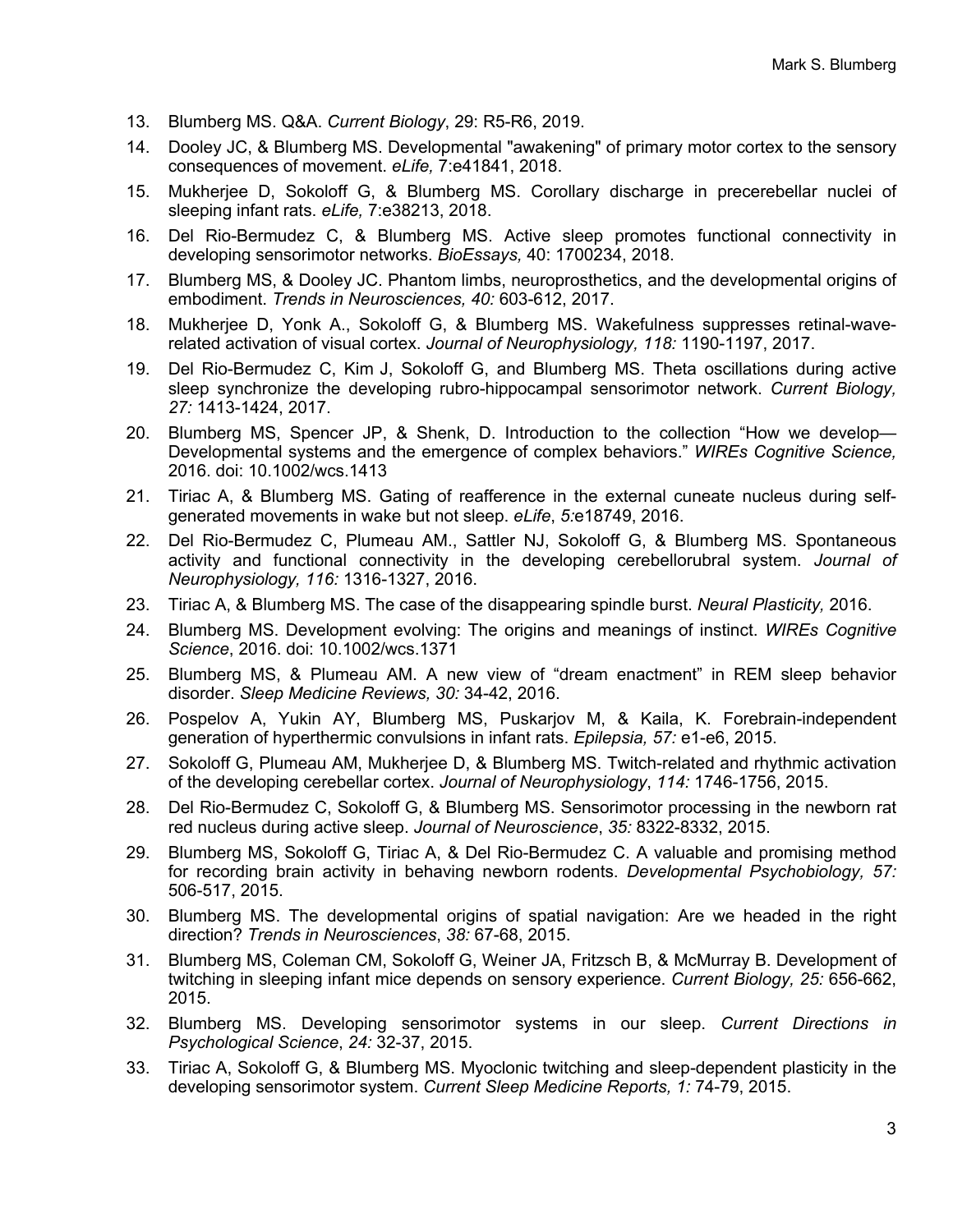- 34. Sokoloff G, Uitermarkt B, and Blumberg MS. REM sleep twitches rouse nascent cerebellar circuits: Implications for sensorimotor development. *Developmental Neurobiology*, *75:* 1140- 1153, 2015.
- 35. Tiriac A, Del Rio-Bermudez C, & Blumberg MS. Self-generated movements with "unexpected" sensory consequences. *Current Biology, 24:* 2136-2141, 2014.
- 36. Blumberg MS, Gall AJ, and Todd WD. The development of sleep-wake rhythms and the search for elemental circuits in the infant brain. *Behavioral Neuroscience, 128:* 250-263, 2014.
- 37. Blumberg MS, Coleman CM, Gerth AI, and McMurray B. Spatiotemporal structure of REM sleep twitching reveals developmental origins of motor synergies. *Current Biology*, *23*: 2100-2109, 2013.
- 38. Blumberg MS Setting the right tone. *Current Biology,* 23: R834-R836, 2013.
- 39. Blumberg MS, Marques HG, and Iida F. Twitching in sensorimotor development from sleeping rats to robots. *Current Biology,* 23: R532-R537, 2013.
- 40. Tiriac A, Uitermarkt BD, Fanning AS, Sokoloff G, & Blumberg MS. Rapid whisker movements in sleeping newborn rats. *Current Biology,* 22: 2075-2080, 2012.
- 41. Blumberg MS Homology, correspondence, and continuity across development: The case of sleep. *Developmental Psychobiology,* 55: 92-100, 2012.
- 42. Gall AJ, Todd WD, & Blumberg MS Development of SCN connectivity and the circadian control of arousal: A diminishing role for humoral factors? *PLoS ONE*, 7: e45338, 2012. doi:10.1371/journal.pone.0045338
- 43. Todd WD, Gall AJ, Weiner JA, & Blumberg MS. Distinct retinohypothalamic innervation patterns predict the developmental emergence of species-typical circadian preference in nocturnal Norway rats and diurnal Nile grass rats. *Journal of Comparative Neurology,* 520: 3277-3292, 2012.
- 44. Schmidt D, Best J, Blumberg MS. Random graph and stochastic process contributions to network dynamics. *AIMS Proceedings,* 2: 1279-1288, 2011.
- 45. Karlsson KÆ, Arnardóttir H, Robinson SR, and Blumberg MS. Dynamics of sleep-wake cyclicity across the fetal period in sheep (*Ovis aries*). *Developmental Psychobiology,* 53: 89-95, 2011.
- 46. Blumberg MS. Beyond dreams: Do sleep-related movements contribute to brain development? *Frontiers in Neurology*, 1: 140, 2010.
- 47. Marcano-Reik AJ, Prasad T, Weiner JA, & Blumberg MS. An abrupt development shift in callosal modulation of sleep-related spindle bursts coincides with the emergence of excitatoryinhibitory balance and a reduction of somatosensory cortical plasticity. *Behavioral Neuroscience,* 124: 600-611, 2010.
- 48. Wasserman EA, and Blumberg MS. Designing minds: How should we explain the origins of novel behaviors? *American Scientist,* May-June, pp. 183-185, 2010.
- 49. Seelke AMH, & Blumberg MS. Developmental appearance and disappearance of cortical events and oscillations in infant rats. *Brain Research,* 1324: 34-42, 2010.
- 50. Mohns EJ, & Blumberg MS. Neocortical activation of the hippocampus during sleep in newborn rats. *Journal of Neuroscience,* 30: 3438-3449, 2010.
- 51. Todd WD, Gibson,J.L, Shaw CS, and Blumberg MS. Brainstem and hypothalamic regulation of sleep pressure and rebound in newborn rats. *Behavioral Neuroscience,* 124: 69-78, 2010.
- 52. Wasserman EA, and Blumberg MS. Evolution of the monkey crouch (letter to editor). *Science,* 325: 812, 2009.
- 53. Spencer JP, Samuelson LK, Blumberg MS, McMurray B, Robinson SR, and Tomblin JB. Seeing the world through a third eye: Developmental systems theory looks beyond the nativist-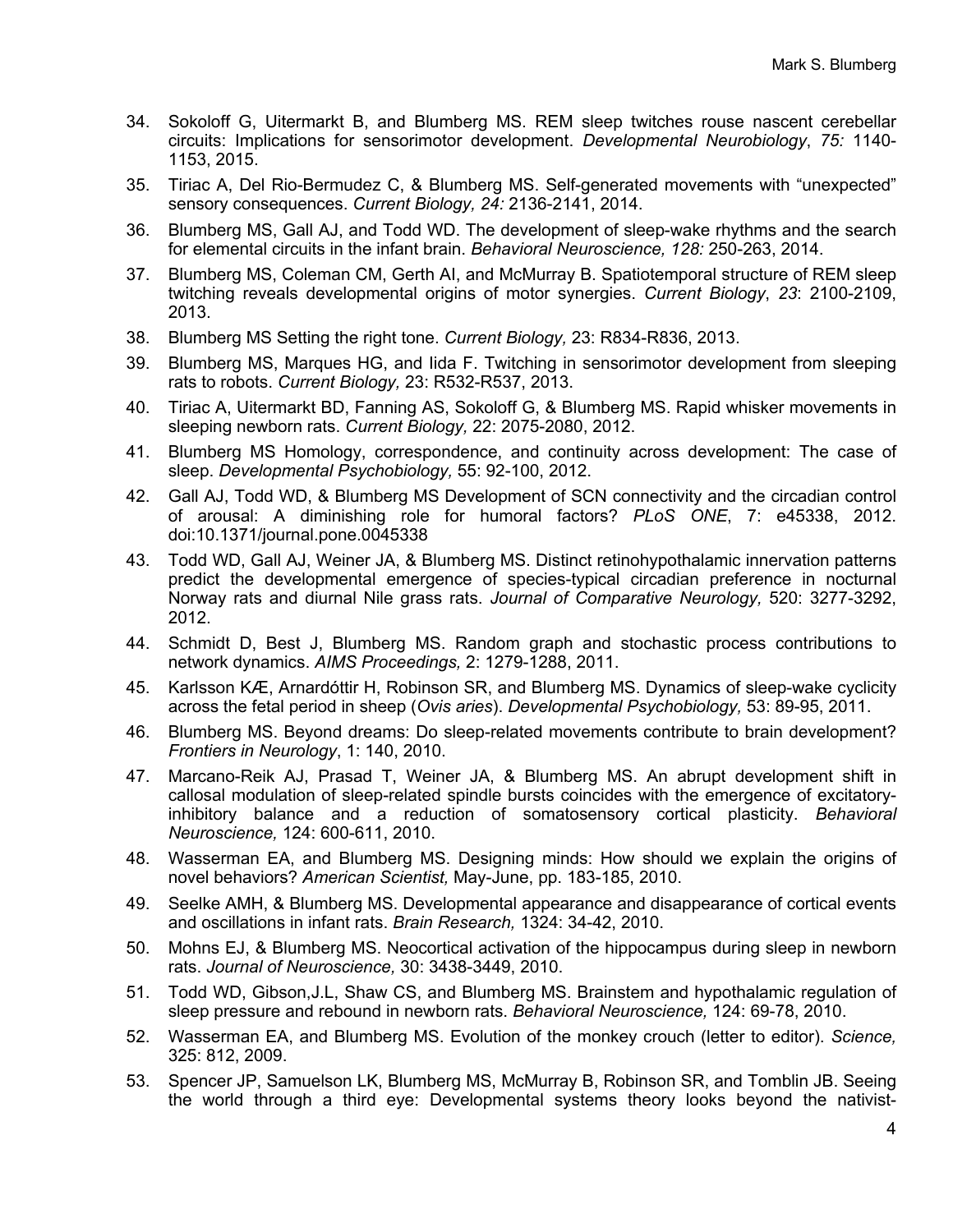empiricist debate. *Child Development Perspectives,* 3: 103-105, 2009.

- 54. Spencer JP, Blumberg MS, McMurray B, Robinson SR, Samuelson LK, and Tomblin JB. Short arms and talking eggs: Why we should no longer abide the nativist-empiricist debate. *Child Development Perspectives,* 3: 79-87, 2009.
- 55. Gall AJ, Joshi B, Best J, Florang VR, Doorn JA, & Blumberg MS. Developmental emergence of power-law wake behavior depends upon the functional integrity of the locus coeruleus. *Sleep,* 32: 920-926, 2009.
- 56. Blumberg MS. Evolution shapes systems, not just genes (letter to editor). *Nature,* 457: 785 (Feb. 12), 2009.
- 57. Marcano-Reik AJ, & Blumberg MS. The corpus callosum modulates spindle-burst activity within homotopic regions of somatosensory cortex in newborn rats. *European Journal of Neuroscience*, 28: 1457-1466, 2008.
- 58. Mohns EJ, & Blumberg MS. Synchronous bursts of neuronal activity in the developing hippocampus: Modulation by active sleep and association with emerging gamma and theta rhythms. *Journal of Neuroscience*, 28: 10134-10144, 2008.
- 59. Gall AJ, Todd WD, Ray B, Coleman CM, & Blumberg MS. The development of day-night differences in sleep and wakefulness in Norway rats and the effect of bilateral enucleation. *Journal of Biological Rhythms,* 23: 232-241, 2008.
- 60. Seelke AMH, & Blumberg MS. The microstructure of active and quiet sleep as cortical delta activity emerges in infant rats. *Sleep,* 31: 691-699, 2008.
- 61. Mohns EJ, Karlsson KÆ, & Blumberg MS. Developmental emergence of transient and persistent hippocampal events and oscillations and their association with infant seizure susceptibility. *European Journal of Neuroscience*, 26: 2719-2730, 2007.
- 62. Blumberg MS, Karlsson KÆ, & Seelke AMH. Sleep, development, and human health. *Sleep,* 30: 549-550, 2007.
- 63. Blumberg MS. Anthropomorphism and evidence (invited commentary). *Comparative Cognition & Behavior Reviews,* 2: 145-146, 2007.
- 64. Gall AJ, Poremba A, & Blumberg MS. Brainstem cholinergic modulation of sleep and wakefulness in infant rats. *European Journal of Neuroscience*, 25: 3367-3375, 2007.
- 65. Blumberg MS, Coleman C, Johnson, ED, & Shaw C. Developmental divergence of sleep-wake patterns in orexin knockout and wild-type mice. *European Journal of Neuroscience*, 25: 512- 518, 2007.
- 66. Wasserman EA, & Blumberg MS. Designing minds (commentary). *APS Observer*, 19 (10): 25- 26, 2006.
- 67. Karlsson KÆ, Mohns EJ, Vianna di Prisco G, & Blumberg MS. On the co-occurrence of startles and hippocampal sharp waves in newborn rats. *Hippocampus,* 16: 959-965, 2006.
- 68. Mohns EJ, Karlsson KÆ, & Blumberg MS. The preoptic hypothalamus and basal forebrain play opposing roles in the descending modulation of sleep and wakefulness in infant rats. *European Journal of Neuroscience,* 23: 1301-1310, 2006.
- 69. Blumberg MS, Seelke AMH, Lowen SB, & Karlsson KÆ. Dynamics of sleep-wake cyclicity in developing rats. *Proceedings of the National Academy of Sciences,* 102: 14860-14864, 2005.
- 70. Middlemis-Brown JE, Johnson ED, and Blumberg MS. Separable brainstem and forebrain contributions to ultrasound production in infant rats. *Behavioral Neuroscience,* 119: 1111-1117, 2005.
- 71. Kreider JC, & Blumberg MS. Geotaxis and beyond: Commentary on Motz and Alberts (2005). *Neurotoxicology and Teratology,* 27: 535-537, 2005.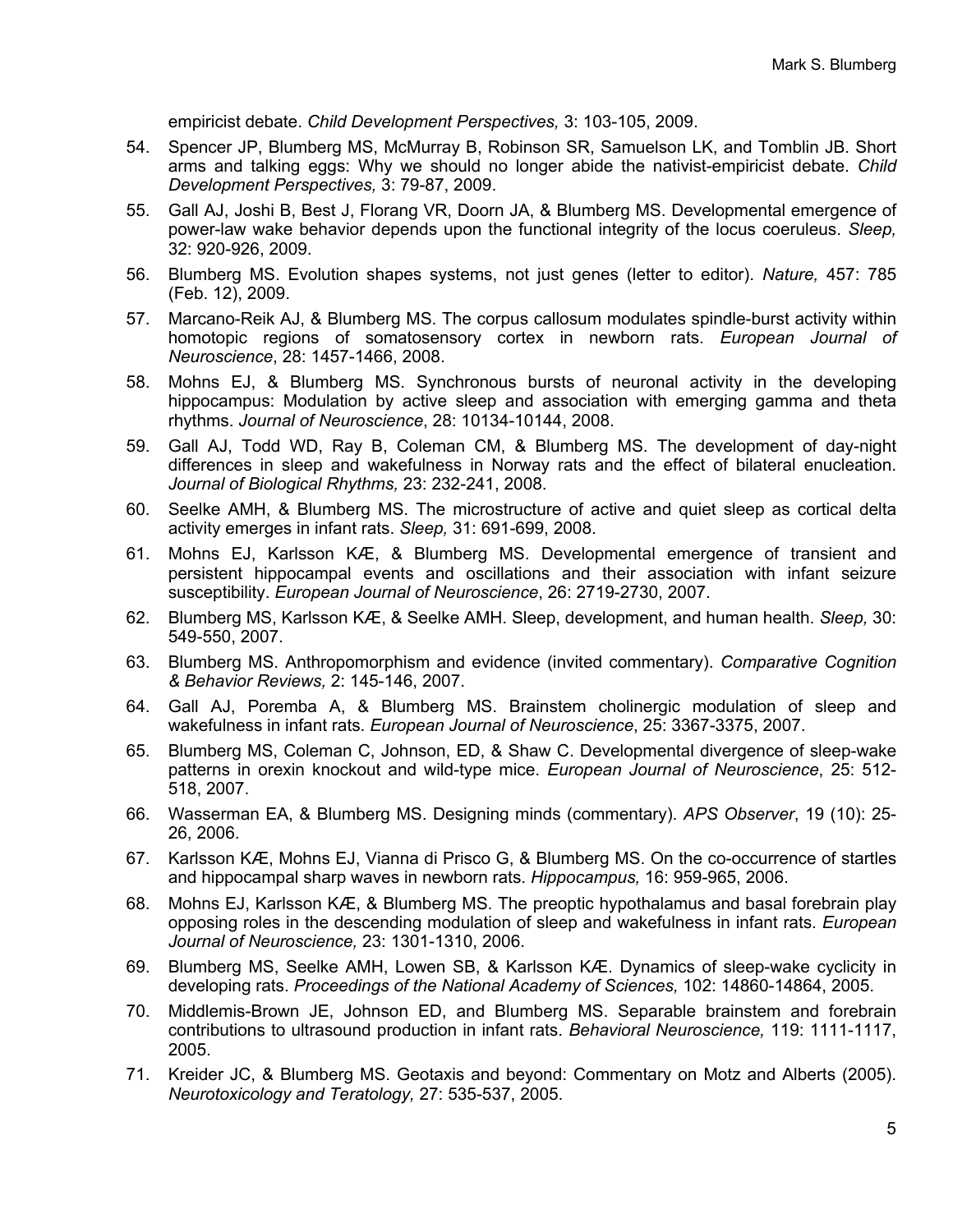- 72. Seelke AMH, Karlsson KÆ, Gall AJ, & Blumberg MS. Extraocular muscle activity, rapid eye movements, and the development of active and quiet sleep. *European Journal of Neuroscience,* 22: 911-920, 2005.
- 73. Karlsson KÆ, Gall AJ, Mohns EJ, Seelke AMH, & Blumberg MS. The neural substrates of infant sleep in rats. *PLoS Biology,* 3: 891-901, 2005.
- 74. Blumberg MS, Johnson ED, and Middlemis-Brown JE. Inhibition of ultrasonic vocalizations by beta-adrenoceptor agonists. *Developmental Psychobiology,* 47: 66-76, 2005.
- 75. Seelke AMH, & Blumberg MS. Thermal and nutritional modulation of sleep in infant rats. *Behavioral Neuroscience,* 19: 603-611, 2005.
- 76. Blumberg MS, Karlsson KÆ, Seelke AMH, & Mohns EJ. The ontogeny of mammalian sleep: A response to Frank and Heller (2003). *Journal of Sleep Research,* 14: 91-101, 2005.
- 77. Karlsson KÆ, & Blumberg MS. Active medullary control of atonia in week-old rats. *Neuroscience,* 130: 275-283, 2005.
- 78. Blumberg MS, Middlemis-Brown JE, and Johnson ED. Sleep homeostasis in infant rats. *Behavioral Neuroscience,* 118: 1253-1261, 2004.
- 79. Seelke AMH, & Blumberg MS. Sniffing during sleep and wakefulness in infant rats. *Behavioral Neuroscience,* 118: 267-273, 2004.
- 80. Karlsson KÆ, & Blumberg MS. Temperature-induced reciprocal activation of infant hippocampal field activity. *Journal of Neurophysiology,* 91: 583-588, 2004.
- 81. Karlsson KÆ, Kreider JC, & Blumberg MS. Hypothalamic contribution to sleep-wake cycle development. *Neuroscience,* 123: 575-582, 2004.
- 82. Blumberg MS, & Sokoloff G. Hard heads and open minds: A reply to Panksepp. *Psychological Review,* 110: 389-394, 2003.
- 83. Karlsson KÆ, & Blumberg MS. Hippocampal theta in the newborn rat is revealed under conditions that promote REM sleep. *Journal of Neuroscience,* 23: 1114-1118, 2003.
- 84. Karlsson KÆ, & Blumberg MS. The union of the state: Myoclonic twitching is coupled with nuchal muscle atonia in infant rats. *Behavioral Neuroscience,* 116: 912-917, 2002.
- 85. Sokoloff G, & Blumberg MS. Contributions of endothermy to huddling behavior in infant Norway rats (*Rattus norvegicus*) and Syrian golden hamsters (*Mesocricetus auratus*). *Journal of Comparative Psychology*, 116: 240-246, 2002.
- 86. Sokoloff G, Blumberg MS, Boline EA, Johnson ED, & Streeper NM. Thermoregulatory behavior in infant Norway rats (*Rattus norvegicus*) and Syrian golden hamsters (*Mesocricetus auratus*): Arousal, orientation, and locomotion. *Journal of Comparative Psychology*, 116: 228-239, 2002.
- 87. Blumberg MS, Lewis SJ, & Sokoloff G. Incubation temperature modulates post-hatching thermoregulatory behavior in the Madagascar ground gecko, *Paroedura pictus. Journal of Experimental Biology,* 205: 2777-2784, 2002.
- 88. Blumberg MS, Sokoloff G, Kirby RF, Knoot TG, & Lewis SJ. Effects of antihypertensive drugs on ultrasound production and cardiovascular responses in 15-day-old rats. *Behavioural Brain Research*. 131: 37-46, 2002.
- 89. Blumberg MS, Knoot TG, & Kirby RF. Neural and hormonal control of arterial pressure during thermal challenge in unanesthetized infant rats. *American Journal of Physiology.* 281: R1514- R1521, 2001.
- 90. Sokoloff G, & Blumberg MS. Competition and cooperation among huddling infant rats. *Developmental Psychobiology,* 39: 65-75, 2001.
- 91. Blumberg MS, & Sokoloff G. Do infant rats cry? *Psychological Review,* 108: 83-95, 2001.
- 92. Kreider JC, & Blumberg MS. Mesopontine contribution to the expression of active "twitch" sleep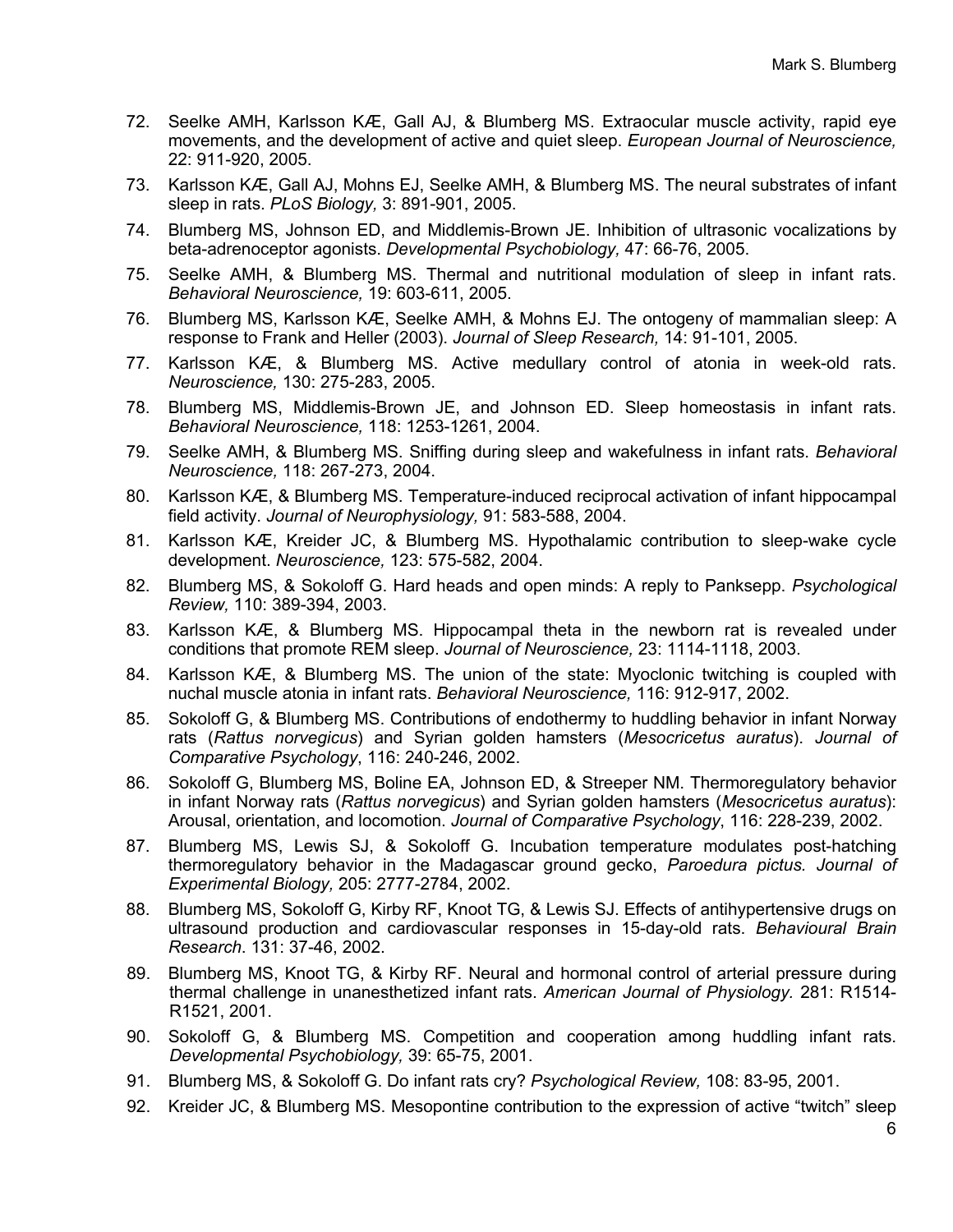in decerebrate week-old rats. *Brain Research,* 872: 149-159, 2000.

- 93. Sokoloff G, Blumberg MS, & Adams MM. A comparative analysis of huddling in infant Norway rats and Syrian golden hamsters: Does endothermy modulate behavior? *Behavioral Neuroscience,* 114: 585-593, 2000.
- 94. Blumberg MS, Kreber L, Sokoloff G, Kent, K. Cardiovascular mediation of clonidine-induced ultrasound production in infant rats. *Behavioral Neuroscience:* 114: 602-608, 2000.
- 95. Robinson SR, Blumberg MS, Lane, M., & Kreber L Spontaneous motor activity in fetal and infant rats is organized into discrete multilimb bouts. *Behavioral Neuroscience:* 114: 328-336, 2000.
- 96. Blumberg MS, Sokoloff G, & Kent KJ. A developmental analysis of clonidine's effects on cardiac rate and ultrasound production in infant rats. *Developmental Psychobiology:* 36: 186-193, 2000.
- 97. Blumberg MS, & Sokoloff G, Kirby RF, & Kent KJ. Distress vocalizations in infants: What's all the fuss about? *Psychological Science,* 11: 78-81, 2000.
- 98. Blumberg MS, Sokoloff G, & Kent KJ. Cardiovascular concomitants of ultrasound production during cold exposure in infant rats. *Behavioral Neuroscience,* 113: 1274-1282, 1999.
- 99. Kirby RF, Sokoloff G, Perdomo E, & Blumberg MS. Thermoregulatory and cardiac responses of infant spontaneously hypertensive and Wistar-Kyoto rats to cold exposure. *Hypertension,* 33: 1465-1469, 1999.
- 100. Kreider JC, & Blumberg MS. Geotaxis in two-week-old Norway rats *(Rattus norvegicus):* A reevaluation. *Developmental Psychobiology,* 35: 35-42, 1999.
- 101. Blumberg MS, Deaver K, & Kirby RF. Leptin disinhibits BAT thermogenesis in infants after maternal separation. *American Journal of Physiology,* 276: R606-R610, 1999.
- 102. Sokoloff G, & Blumberg MS. Active sleep in cold-exposed infant Norway rats and Syrian golden hamsters: The role of brown adipose tissue thermogenesis. *Behavioral Neuroscience,* 112: 695- 706, 1998.
- 103. Sokoloff G, Kirby RF, & Blumberg MS. Further evidence that BAT thermogenesis modulates cardiac rate in infant rats. *American Journal of Physiology,* 274: R1712-1717, 1998.
- 104. Blumberg MS, & Sokoloff G. Thermoregulatory competence and behavioral expression in the young of altricial species – Revisited. *Developmental Psychobiology,* 33: 107-123, 1998.
- 105. Kirby RF, & Blumberg MS. Maintenance of arterial pressure in infant rats during moderate and extreme thermal challenge. *Developmental Psychobiology,* 32: 169-176, 1998.
- 106. Blumberg MS. Ontogeny of cardiac rate regulation and brown fat thermogenesis in golden hamsters *(Mesocricetus auratus)*. *Journal of Comparative Physiology B,* 167: 552-557, 1997.
- 107. Blumberg MS, & Sokoloff G. Dynamics of brown fat thermogenesis in week-old rats: Evidence of relative stability during moderate cold exposure. *Physiological Zoology,* 70: 324-330, 1997.
- 108. Blumberg MS, Sokoloff G, & Kirby RF. Brown fat thermogenesis and cardiac rate regulation during cold challenge in infant rats *American Journal of Physiology,* 272: R1308-R1313, 1997.
- 109. Sokoloff G, & Blumberg MS. Thermogenic, respiratory, and ultrasonic responses of week-old rats across the transition from moderate to extreme cold exposure. *Developmental Psychobiology,* 30: 181-194, 1997.
- 110. Blumberg MS, & Wasserman EA. Animals have minds? *American Psychologist,* 51: 59-60, 1996.
- 111. Blumberg MS, & Stolba MA. Thermogenesis, myoclonic twitching, and ultrasonic vocalization in neonatal rats during moderate and extreme cold exposure. *Behavioral Neuroscience,* 110: 305- 314, 1996.
- 112. Blumberg MS, & Lucas DE. A developmental and component analysis of active sleep. *Developmental Psychobiology,* 29: 1-22, 1996.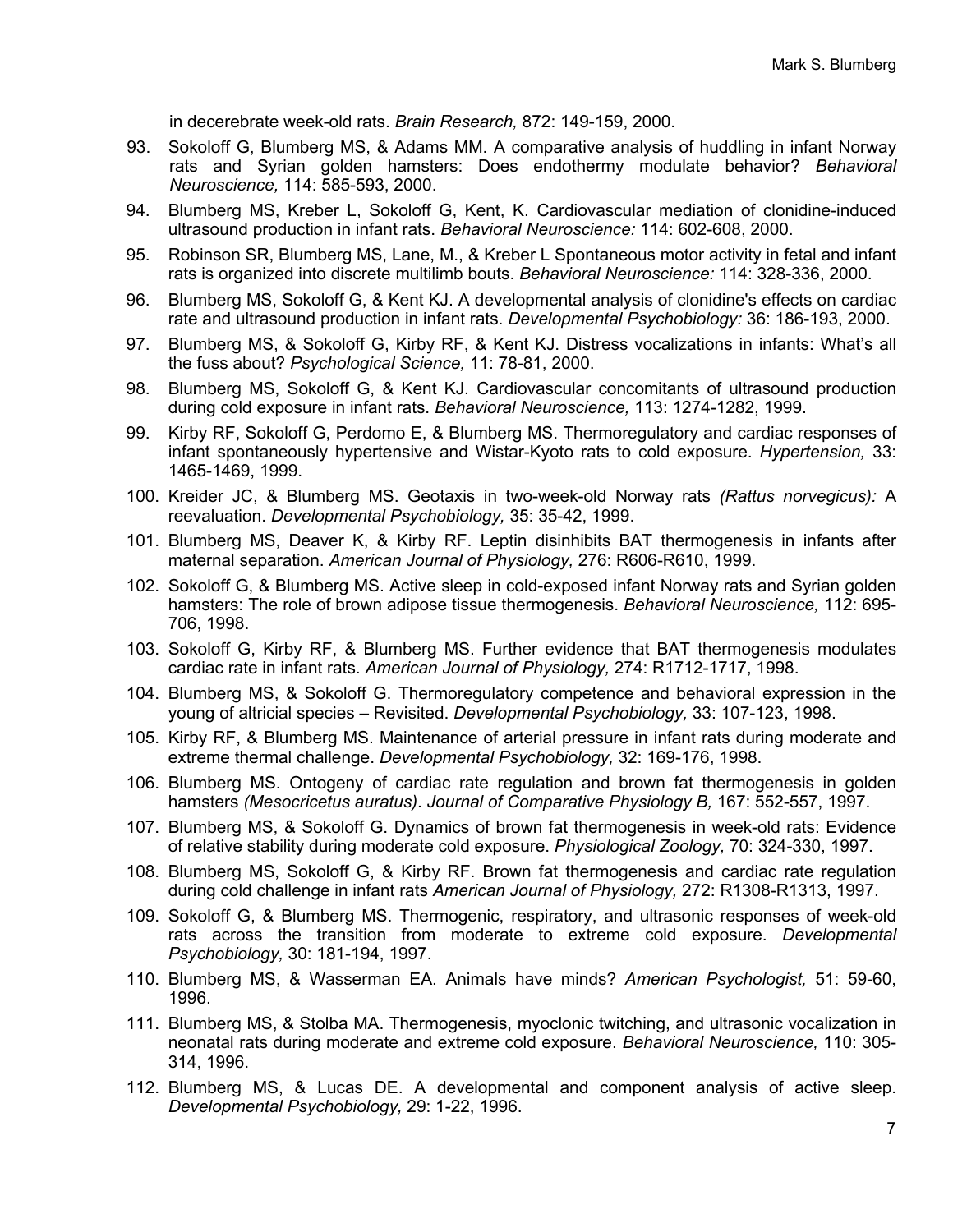- 113. Blumberg MS, Schalk SL, & Sokoloff G. Pontine and basal forebrain transections disinhibit brown fat thermogenesis in neonatal rats. *Brain Research,* 699: 214-220, 1995.
- 114. Gagliardi JL, Kirkpatrick-Steger KK, Thomas J, Allen GJ, & Blumberg MS. Seeing and knowing: Knowledge attribution versus stimulus control in adult humans *(Homo sapiens). Journal of Comparative Psychology,* 109: 107-114, 1995.
- 115. Blumberg MS, & Wasserman EA. Animal mind and the argument from design. *American Psychologist,* 50: 133-144, 1995.
- 116. Blumberg MS, & Lucas DE. Dual mechanisms of twitching during sleep in neonatal rats. *Behavioral Neuroscience,* 108: 1196-1202, 1994.
- 117. Blumberg MS, Efimova IV, & Alberts JR. Thermogenesis during ultrasonic vocalization by rat pups isolated in a warm environment: A thermographic analysis. *Developmental Psychobiology,* 25: 497-510, 1992.
- 118. Blumberg MS, Mennella JA, McClintock MK, & Moltz H. Facultative sex ratio adjustment in Norway rats: Litters born asynchronously are female-biased. *Behavioral Ecology and Sociobiology*, 31: 401-408, 1992.
- 119. Blumberg MS. Rodent ultrasonic short calls: Locomotion, biomechanics, and communication. *Journal of Comparative Psychology,* 106: 360-365, 1992.
- 120. Blumberg MS, & Alberts JR. Functions and effects in animal communication: Reactions to Guilford & Dawkins. *Animal Behaviour,* 44: 382-383, 1992.
- 121. Blumberg MS, Efimova IV, & Alberts JR. Ultrasonic vocalizations by rat pups: The primary importance of ambient temperature and the thermal significance of contact comfort. *Developmental Psychobiology,* 25: 229-250, 1992.
- 122. Blumberg MS, & Alberts JR. Both hypoxia and milk deprivation diminish metabolic heat production and ultrasound emission by rat pups during cold exposure. *Behavioral Neuroscience,* 105: 1030-1037, 1991.
- 123. Blumberg MS. Prostaglandin E2 accelerates sexual behavior in male rats. *Physiology and Behavior,* 50: 95-99, 1991.
- 124. Blumberg, M. S, & Alberts JR. On the significance of similarities between ultrasonic vocalizations of infant and adult rats. *Neuroscience and Biobehavioral Reviews,* 15: 383-390, 1991.
- 125. Blumberg MS, & Alberts JR. Ultrasonic vocalizations by rat pups in the cold: An acoustic byproduct of laryngeal braking? *Behavioral Neuroscience,* 104: 808-817, 1990.
- 126. Mennella JA, Blumberg MS, McClintock MK, & Moltz H. Inter-litter competition and communal nursing among Norway rats: advantages of birth synchrony. *Behavioral Ecology and Sociobiology,* 27: 183-190, 1990.
- 127. Blumberg MS. An allometric analysis of hippocampal theta: The significance of brain metabolic rate. *Brain, Behavior and Evolution,* 34: 351-356, 1989.
- 128. Blumberg MS, & Moltz H. How the nose cools the brain during copulation in the male rat. *Physiology and Behavior,* 43: 173-176, 1988.
- 129. Blumberg MS, & Moltz H. Hypothalamic temperature and the 22 kHz vocalization of the male rat. *Physiology and Behavior,* 40: 637-640, 1987.
- 130. Blumberg MS, Mennella JA, & Moltz H. Hypothalamic temperature and deep body temperature during copulation in the male rat. *Physiology and Behavior,* 39: 367-370, 1987.
- 131. Wingfield A, Milstein G, & Blumberg MS. Cerebral specialization and hemispheric performance asymmetries in narrative memory. *Perceptual and Motor Skills*, 59: 39-42, 1984.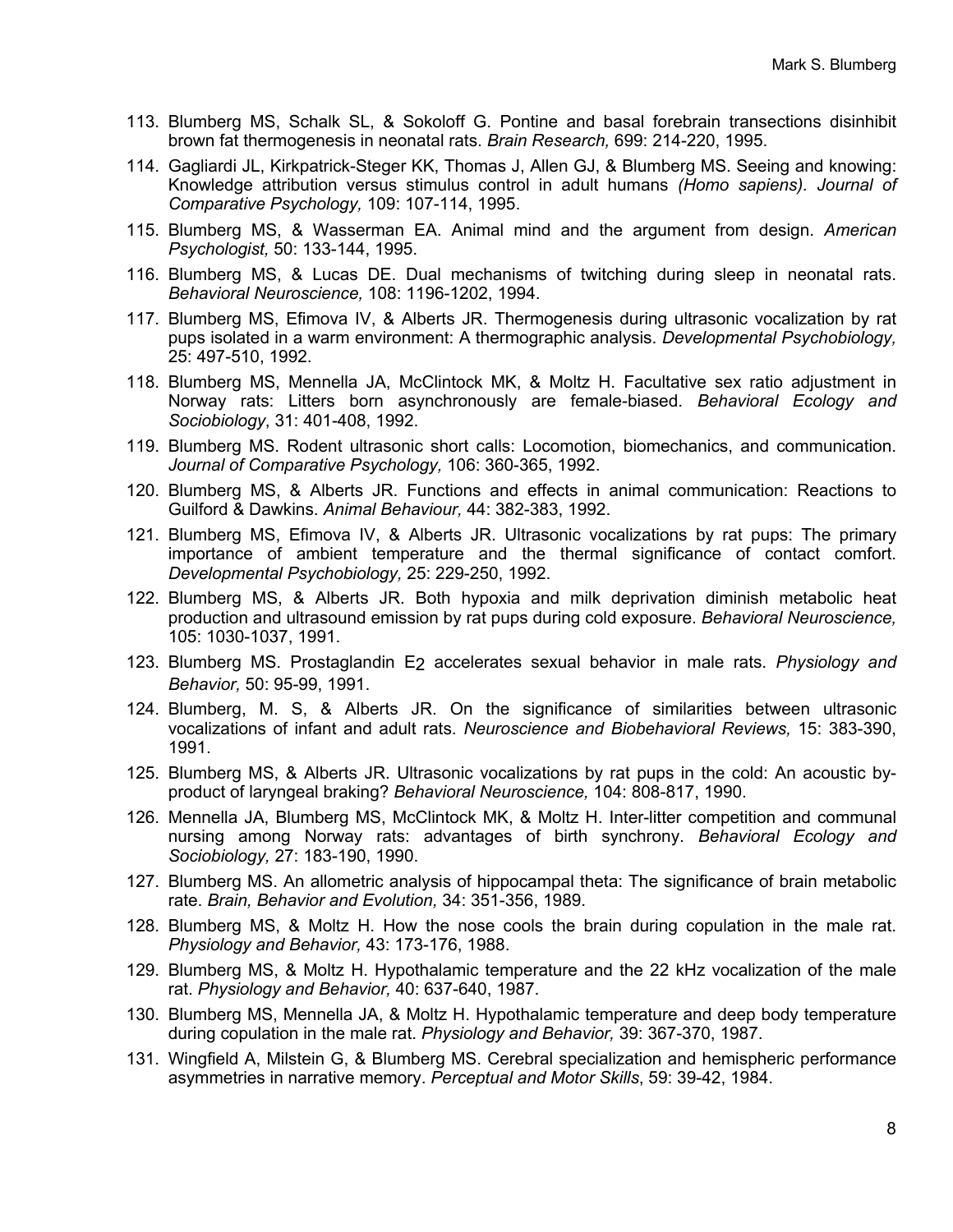#### **BOOKS AND EDITED COLLECTIONS**

- 1. Amso D, & Blumberg MS. (eds.). **Special issue to mark the 50th anniversary of** *Developmental Psychobiology,* Volume 61, Issue 3, 2019.
- 2. Blumberg MS, Spencer JP, & Shenk D. (eds.) *How we develop—Development systems and the emergence of complex behaviors. WIREs Cognitive Science,* 2016.
- 3. Blumberg MS, Freeman JH, & Robinson SR (eds.) *The Oxford Handbook of Developmental Behavioral Neuroscience***.** New York: Oxford University Press, 2010.

Reviewed in Doody's *Health Sciences*.

4. Blumberg MS. *Freaks of Nature: What Anomalies Tell Us about Development and Evolution.* New York: Oxford University Press, 2009.

Reviewed in *Science, Nature, Times Literary Supplement, The Scientist, Chronicle of Higher Education, Boldtype, New Scientist, Science News, io9, Discover, Daily Telegraph, Financial Times, Neurotopia (blog), Evolving Thoughts (blog), The Guardian, Choice, Skeptical Inquirer, Doody's Health Sciences Review, Jewish Exponent (Philadelphia), Journal of Clinical Investigation, Lab Times*, *Reports of the National Center for Science Education.*

Korean Translation: Alma, Inc.

5. Blumberg MS. *Basic Instinct: The Genesis of Behavior.* New York: Thunder's Mouth Press (now Basic Books), 2005.

Reviewed in *Publisher's Weekly, Science News, Developmental Psychobiology, The Quarterly Review of Biology, Scientific American Mind, AAAS Science Books and Films, Journal of Behavioral Finance.*

Reprinting of Chapter 2, "Designer Thinking," in *Annual Editions, Physical Anthropology 07/08,* McGraw-Hill; Japanese Translation: Hayakawa Publishing, Inc.; Korean Translation: Ludens Book

6. Blumberg MS. *Body Heat: Temperature and Life on Earth.* Cambridge: Harvard University Press, 2002.

Reviewed in *Publisher's Weekly, The Los Angeles Times, Times Literary Supplement, The Sunday Telegraph*, *New Scientist*, *Natural History, Science News, American Scientist, American Scholar, Netsurfer Science, JAMA, Choice, 2Think.org, Bulletin of the American Meteorological Society, Developmental Psychobiology, M2 Best Books, Northeastern Naturalist, The Physiologist, Canadian Literature, The Quarterly Review of Biology, Journal of Mammalogy.*

#### **CHAPTERS**

- 1. Blumberg MS, Sokoloff G, & Gómez LJ. Ontogeny of sleep. In C. Kushida (Ed.), *Encyclopedia of Sleep and Circadian Rhythms* (2nd Edition). Oxford: Elsevier, 2021.
- 2. Sokoloff G, & Blumberg MS. Recording extracellular activity in the developing cerebellum of behaving rats. In R. V. Sillitoe (Ed.), *Extracellular Recording Approaches* (Neuromethods, Vol. 134). New York, NY: Springer, 2018, pp. 225-247.
- 3. Blumberg MS & Rattenborg NC. Decomposing the evolution of sleep: Comparative and developmental approaches. In J. H. Kaas (Ed.), *Evolution of Nervous Systems 2e, Volume 3,*  Oxford: Elsevier, 2017, pp. 523-545.
- 4. Harshaw, C., Blumberg MS, & Alberts JR. Thermoregulation, energetics, and behavior. In J. Call (Ed.), *APA Handbook of Comparative Psychology: Volume 2. Concepts, History, and Methods*. Washington, D.C.: American Psychological Association, 2017, pp. 931-952.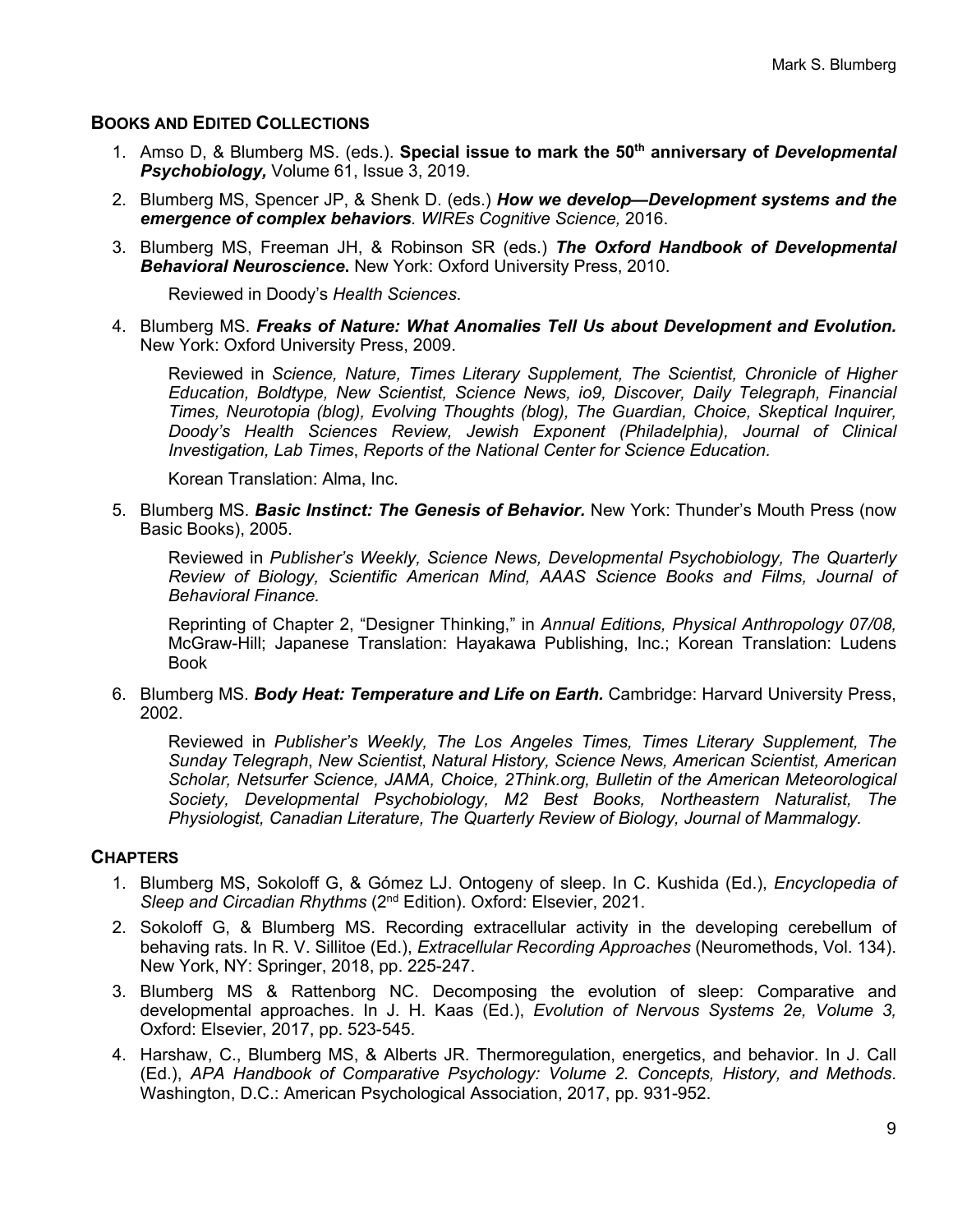- 5. Blumberg MS. Ontogeny of sleep. In C. Kushida (Ed.), *Encyclopedia of Sleep*. Waltham, MA: Academic Press, 2013, pp. 32-37.
- 6. Blumberg MS. Phenomenology and function of myoclonic twitching in developing rats. In: Rapid eye movement sleep: Regulation and function. In B. N. Mallick, S. R. Pandi-Perumal, R. W. McCarley, and A. Morrison (Eds.). Cambridge: Cambridge University Press, 2011, pp. 130-139.
- 7. Marcano-Reik AJ, & Blumberg MS. Neuroscience. In: *The Corsini Encyclopedia of Psychology and Behavioral Science.* Hoboken, NJ: John Wiley, 2010, pp. 1086-1088.
- 8. Blumberg MS, & Seelke AMH. The form and function of infant sleep: From muscle to neocortex. In M. S. Blumberg, J. H. Freeman, and S. R. Robinson (Eds.), *The Oxford Handbook of Developmental Behavioral Neuroscience*. New York: Oxford University Press, 2010, pp. 391-423.
- 9. Blumberg MS, & Freeman JH, and Robinson SR. Introduction: A new frontier for developmental behavioral neuroscience. In M. S. Blumberg, J. H. Freeman, and S. R. Robinson (Eds.), *The Oxford Handbook of Developmental Behavioral Neuroscience*. New York: Oxford University Press, 2010, pp. 1-4.
- 10. Mohns EJ, & Blumberg MS. Hippocampal EEG in the neonatal rat: Development of normal and pathological activity. In P. A. Schwartzkroin (Ed.), *Encyclopedia of Basic Epilepsy Research*, Vol. 2. Oxford: Academic Press, 2009, pp. 1061-1065.
- 11. Sokoloff G, & Blumberg MS. Vocalization. In B. Kolb and I. Q. Whishaw (Eds.), *The Behaviour of the Laboratory Rat: A Handbook With Tests*. Oxford: Oxford Univeristy Press. 2004, pp. 371-380.
- 12. Blumberg MS. Behavioral thermoregulation. In M. Bekoff (Ed.), *Encyclopedia of Animal Behavior*. Westport, CT: Greenwood Press, 2004, pp. 104-107.
- 13. Blumberg MS. The developmental context of thermal homeostasis. In E. M. Blass (Ed.), *The Handbook of Behavioral Neurobiology, Volume 13, Developmental Psychobiology*. New York: Springer, 2001, pp. 199-228.
- 14. Blumberg MS, & Alberts JR. Incidental emissions, fortuitous effects, and the origins of communication. In D. H. Owings, M. D. Beecher, and N. S. Thompson (Eds.), *Perspectives in Ethology, Volume 12*. New York, Plenum Press, 1997, pp. 225-249.

#### **PERIODICALS**

- 1. Spencer JP, Blumberg MS, & Shenk, D. Moving beyond nature-nurture: a problem of science or communication? IEEE Newsletter of the Technical Committee on Cognitive and Developmental Systems. 13: 4-5, 2016. (A dialogue with 12 responses and a reply.)
- 2. Spencer JP, Blumberg MS, & Shenk D. Wanted: A new language to move beyond "Nature/Nurture." IEEE Newsletter of the Technical Committee on Cognitive and Developmental Systems. 13: 18-19, 2016.
- 3. Blumberg MS, Tiriac A, & Del Rio-Bermudez C. Twitching in your sleep is more about mapping the brain than chasing rabbits. *The Conversation*, October 3, 2014.
- 4. Blumberg MS. The animal zealotry that destroyed our lab. *The Washington Post*, Sunday Outlook, July 17, 2005.
- 5. Blumberg MS A few degrees of separation. *The Sunday Times* (London), May 26, 2002.

# **BOOK REVIEWS**

Blumberg MS. Review of "Temperature regulation in laboratory rodents," by C. J. Gordon. *Animal Behaviour*, 48: 996-997, 1994.

#### **BLOGS**

Blumberg MS. Challenging the *New York Times:* Is FOXP2 really a "speech gene"? *The Atlantic.com,*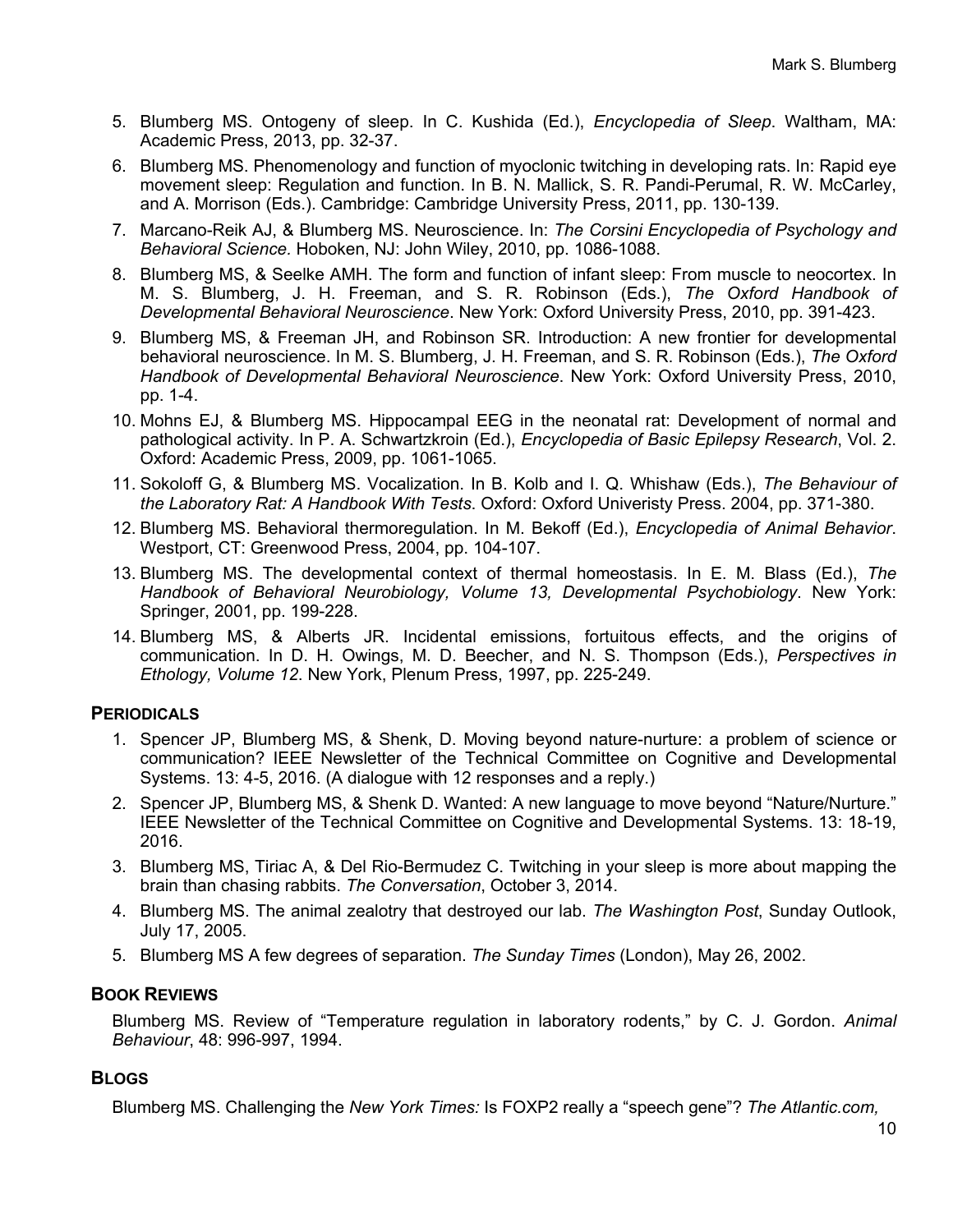November 19, 2009.

Blumberg MS. A brave new world in China? *The Atlantic.com,* August 8, 2009.

Blumberg MS. Bridgeless gaps. OUP blog, November, 25, 2008.

## **GRANTS**

#### *Current and Pending*

Pending: Principal Investigator, Greta Sokoloff (Co-I), National Institute of Child Health and Human Development (NICHD), entitled "Sleep-related behavior and cortical activity in premature human infants as predictors of developmental outcomes." 2021-26. Total costs over 5 years: \$3,716,023. (Impact score =  $20; 8<sup>th</sup>$  percentile)

Co-Investigator, Lane Strathearn (PI), National Institute of Child Health and Human Development (NICHD), entitled "University of Iowa Hawkeye Intellectual and Developmental Disabilities Research Center" (HD103556). 2021-2026. Total costs over 5 years: \$6,159,147.

Principal Investigator, MERIT Award (R37; extension period), Greta Sokoloff (Co-I), National Institute of Child Health and Human Development (NICHD), entitled "State-dependent sensory processing across early development" (HD081168). 2019-2024. Total costs over 5 years: \$2,681,885.

Diversity Supplement for Lex Gómez, 2018-2020. Total costs: \$139,047.

Principal Investigator, R21, Greta Sokoloff (Co-I), National Institute of Child Health and Human Development (NICHD), entitled "Cortical activity and phasic REM sleep in human newborns" (HD095153). 2018-2020 (no-cost extension through 2021). Total costs over 2 years: \$385,250.

Principal Investigator, Simons Foundation SFARI Pilot Award (#569466), entitled "Neurophysiological impact of abnormal infant sleep in 16p11.2 deletion mice." 2018-2020 (no-cost extension through 2022). Total costs over 2 years: \$330,000.

#### *Completed*

Principal Investigator, MERIT Award (R37; initial period), Greta Sokoloff (Co-I), National Institute of Child Health and Human Development (NICHD), entitled "State-dependent sensory processing across early development" (HD081168). 2014-2019. Total costs over 5 years: \$2,351,433.

Principal Investigator, Simons Foundation SFARI Explorer Award (#499372), entitled "Neurodevelopmental assessment of motor behavior in a mouse model of autism." 2017-2018. Total costs over 1 year: \$70,000. (No-cost extension through August 31, 2018.)

Principal Investigator, Bill & Melinda Gates Foundation Grand Challenges Exploration Round 14 grant (OPP1129031), entitled, "Using REM sleep twitches to detect and assess neurodevelopmental disorders." 2015-2017. Total costs over 2 years: \$100,000.

Principal Investigator, R21, Joshua Weiner and Bernd Fritzsch (co-Is), National Institute of Nervous Diseases and Stroke (NINDS), entitled "Sleep, proprioception, and forebrain activity in infant mutant mice" (NS073869). 2012-2013. Total costs over 2 years: \$394,165.

Principal Investigator, RO1, National Institute of Child Health and Human Development (NICHD), entitled "Behavioral state development in infants" (HD063071). 2010-2015. Total costs over 5 years: \$1,459,873. (No-cost extension through June 2016.)

Principal Investigator, KO2, Independent Scientist Award, National Institute of Mental Health (NIMH), entitled "Homeostasis and behavioral state organization in infants" (MH066424). 2007-2012. Total costs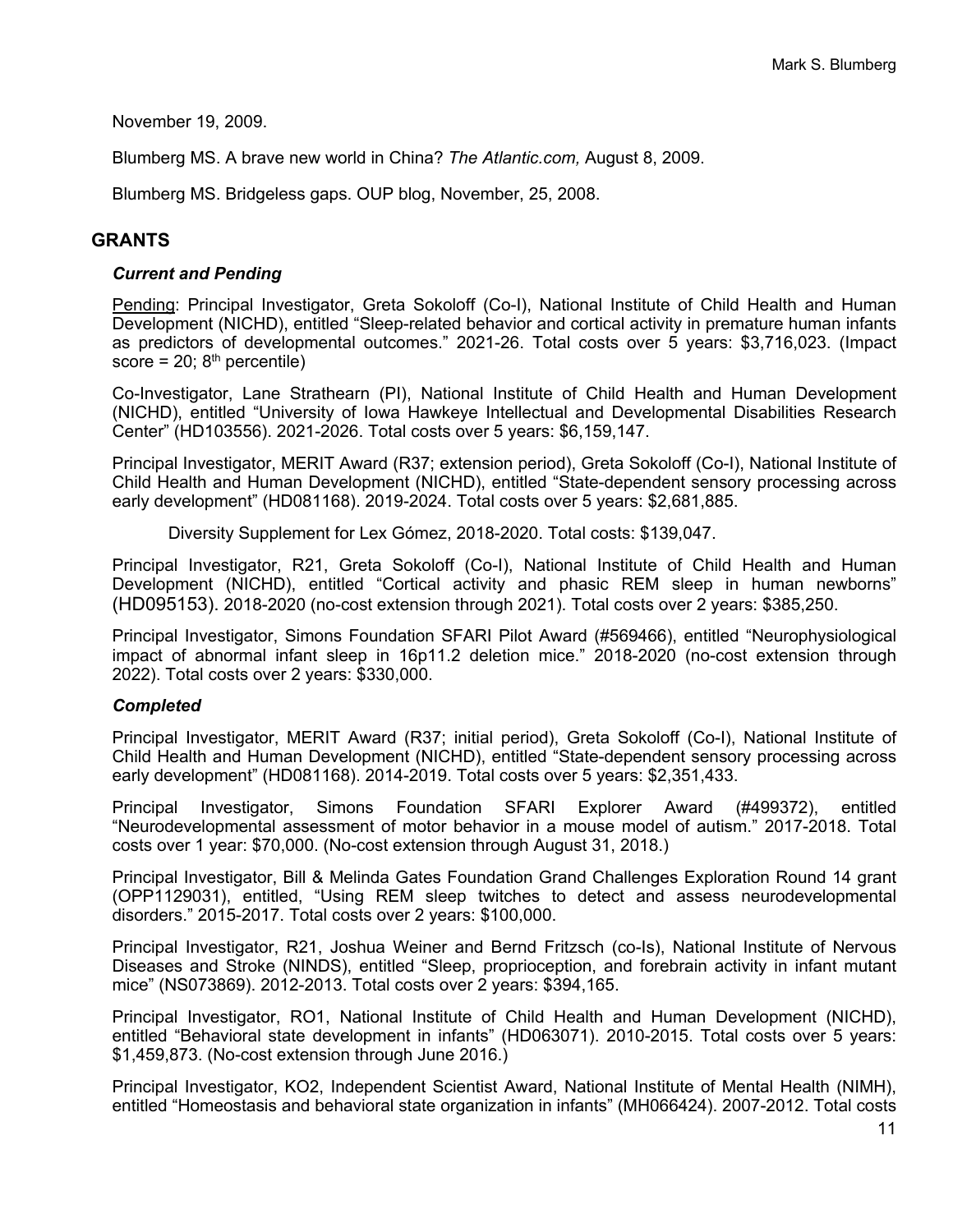over 5 years: \$630,340.

Principal Investigator, RO1, National Institute of Mental Health (NIMH), entitled "Behavioral state development in infants" (MH050701). 2004-2009. Total costs over 5 years: \$1,279,990.

Principal Investigator, KO2, Independent Scientist Award, National Institute of Mental Health (NIMH), entitled "Homeostasis and behavioral state organization in infants" (MH066424). 2002-2007. Total costs over 5 years: \$554,960.

Principal Investigator, RO1, National Institute of Mental Health (NIMH), entitled "Endothermy and behavioral thermoregulation in infants" (MH050701). 2000-2004. Total costs over 4 years: \$824,626.

Principal Investigator, RO1, National Institute of Child Health and Human Development (NICHD), entitled "Cardiovascular concomitants of ultrasonic vocalizations" (HD038708). 2000-2003. Total costs over 3 years: \$595,350. (Minority supplement, 2001-2003, total costs over two years: \$27,928.)

Faculty Scholar Award, 1999-2002, includes a 50% reduction in teaching and service for three consecutive years, as well as modest (\$2,000-\$4,500) support for research from the Office of the Provost.

Principal Investigator, FIRST Award (R29), National Institute of Mental Health (NIMH), entitled "Development of autonomic and behavioral thermoregulation" (MH050701). 1994-1999. Total direct costs over 5 years: \$349,924. (Minority supplement, 1997-1999, total direct costs over two years: \$36,187.)

Co-Investigator with Jeffrey Alberts (PI), RO1, National Institute of Child Health and Human Development (NICHD), entitled "Thermal imaging of perinatal behavior and physiology," 1991-1994. Total direct costs over 3 years: \$133,956.

#### **INVITED LECTURES, COLLOQUIA, AND CONFERENCE PRESENTATIONS**

#### **INVITED LECTURES, COLLOQUIA, SYMPOSIA**

Invited speaker, "Development needs sleep (and sleep needs development)," Sleep Research Society, Association of Professional Sleep Societies, June 4-8, 2022.

Keynote speaker, "How the brain organizes itself during sleep," 2<sup>nd</sup> Annual Neonatal Sleep Symposium, December 2-3, 2021. (Virtual)

Invited colloquium, "Developing the sensorimotor system in our sleep: Implications for typical and atypical development," Department of Psychology, Virginia Tech University, December 2, 2021. (Virtual)

Invited speaker, "Developing the sensorimotor system in our sleep," Nu Rho Psi chapter at Georgia State University, October 22, 2021. (Virtual)

Plenary speaker, "Developing the sensorimotor system in our sleep: Implications for typical and atypical human development," UMC Utrecht Brain Center, June 4, 2021. (Virtual)

Invited speaker, "Developing the sensorimotor system in our sleep," Institute of Mediterranean Neurobiology (INMED), Marseille, France, May 31, 2021. (Virtual)

Invited speaker, "Sleep as a critical context for typical and atypical neurodevelopment," SFARI and SIDB Workshop: Advances and opportunities for rats as experimental model systems for autism, Simons Foundation, April 29, 2021. (Virtual)

Invited speaker, "Figuratively speaking: How to use figures to better communicate your science,"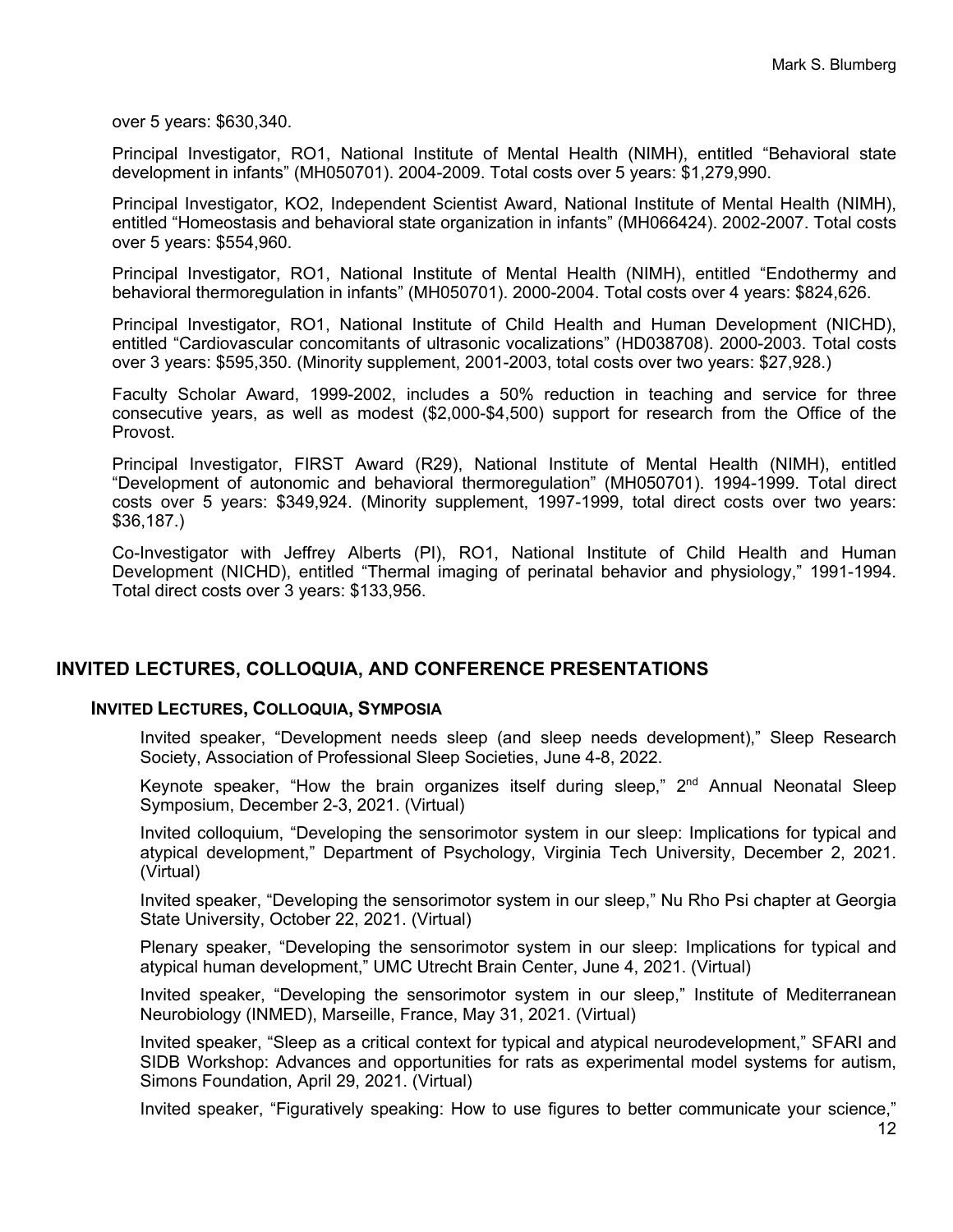Writing in Neuroscience (WIN) Program, University of Iowa, February 2, 2021. (Virtual)

Invited symposium speaker, "Sleep-specific characteristics supporting development, learning, memory, and cognition across ages and species," Society for Neuroscience Global Connectome: A Virtual Event, January 11-13, 2021. (Virtual)

Invited lecturer, "Sleep, clocks, and brain development," for Academy of Sleep and Consciousness, University of Bern and other partner universities, December 2020. (Virtual)

Invited speaker, "Developing the sensorimotor system in our sleep: Implications for typical and atypical human development," University of Genoa, Italy, November 24, 2020. (Virtual)

Brown bag presentation, "Writing cover letters for journal submission: When, why, and how? Department of Psychological and Brain Sciences, University of Iowa, November 11, 2020. (Virtual)

Participant in a virtual roundtable, entitled "What is REM sleep? Evolutionary and developmental perspectives," 25<sup>th</sup> Congress of the European Sleep Research Society, September 22, 2020. (Virtual)

Invited colloquium, "Active sleep promotes functional connectivity and sensorimotor integration throughout the developing nervous system," Max Planck Institute for Ornithology, Seewiesen, Germany, March 5, 2020. (Cancelled due to coronavirus)

Invited speaker, "Sleep-dependent activation of the developing cerebellar system," in minisymposium entitled "Functional maturation of cerebello-cerebral interactions," Society for Neuroscience, Chicago, October 20, 2019.

Invited colloquium, "Active sleep promotes functional connectivity and sensorimotor integration throughout the developing nervous system," Huck Institutes of the Life Sciences, Penn State University, October 2, 2019.

Colloquium, "From innateness to epigenesis: An introduction to developmental systems," DeLTA Center, University of Iowa, September 27, 2019.

Invited speaker, "Active sleep promotes functional connectivity among cortical and subcortical structures in the infant brain," for symposium entitled Sleep, Memory and the Brain During Development, Society for Research in Child Development, Baltimore, Maryland, March 21-23, 2019.

Invited speaker, "Sleep promotes activity-dependent plasticity in the developing motor cortex," Annual Meeting in Computational and Systems Neuroscience (Cosyne), Cascais, Portugal, March 4-5, 2019.

Invited speaker, "Active sleep promotes functional connectivity and sensorimotor integration throughout the developing nervous system," Advances in Sleep & Circadian Science, Clearwater Beach, Florida, February 1-4, 2019.

Invited address, "Freaks for geeks," Annual Meeting of the Pavlovian Society, Iowa City, Iowa, October 6, 2018.

Invited colloquium, Department of Integrative Physiology, University of Colorado, Boulder, Colorado, October 1, 2018.

Keynote speaker, "Myoclonic twitching during REM sleep: A new perspective on an abundant but overlooked behavior of early infancy," International Pediatric Sleep Association, April 28-29, 2018, Paris, France.

Invited speaker, "Developing the sensorimotor system in our sleep: Implications for typical and atypical human development," Sleep and Performance Research Center, Washington State University, Spokane, Washington, February 12, 2018.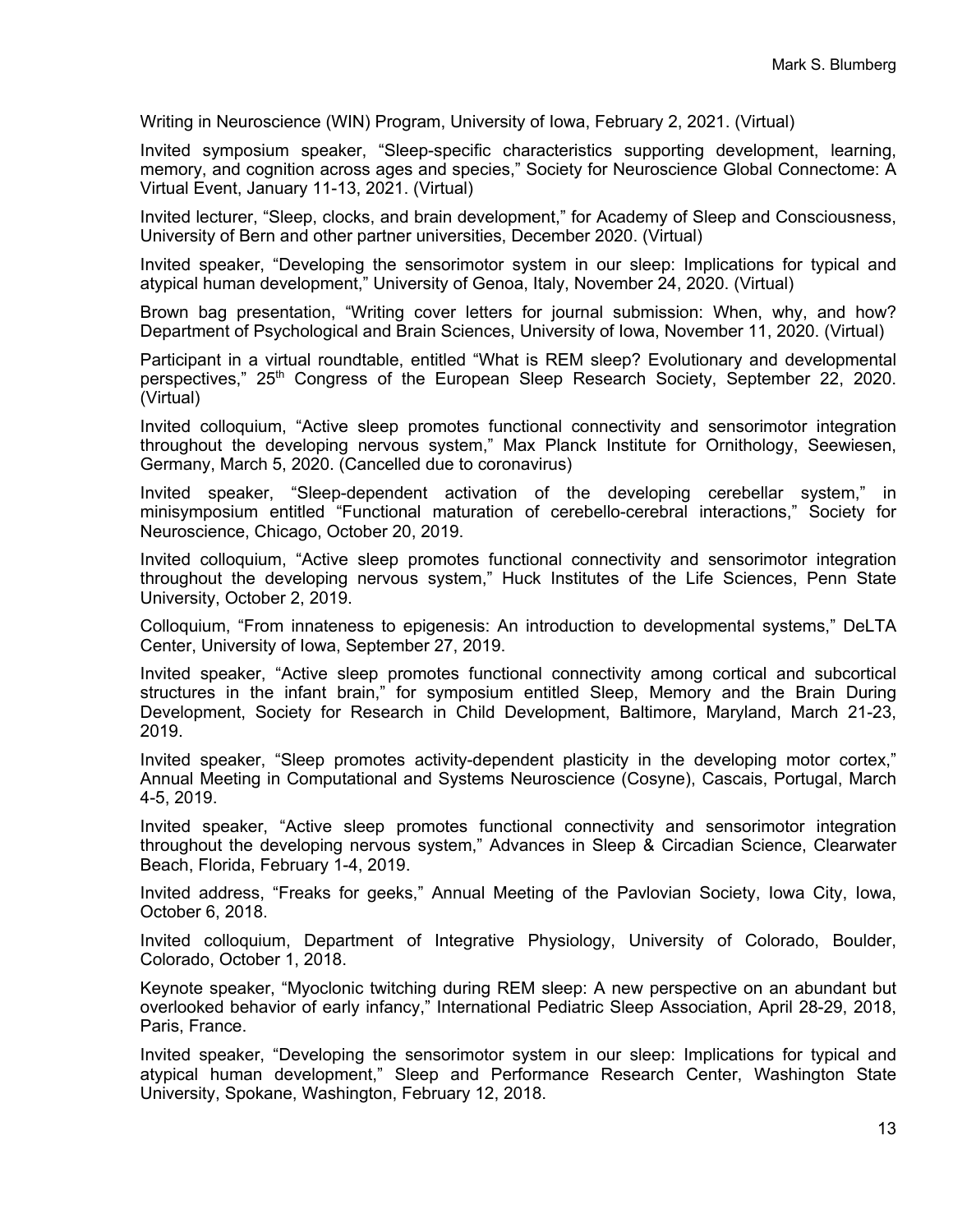Colloquium, "Developing the sensorimotor system in our sleep: Implications for typical and atypical human development," Department of Internal Medicine, Division of Pulmonary, Critical Care & Occupational Medicine, University of Iowa Carver College of Medicine, February 9, 2018.

Invited speaker in symposium entitled "Sleep ontogeny across phylogeny: Examining the role of sleep during development using model systems." Sleep Research Society, Boston, Massachusetts, June 6, 2017.

Co-chair of session entitled "The interplay between sleep and development: Structure-function relations in early brain development." Sleep Research Society, Boston, Massachusetts, June 6, 2017.

Colloquium, "Developing the sensorimotor system in our sleep: Implications for typical and atypical human development," Department of Pediatrics, University of Iowa Carver College of Medicine, April 10, 2017.

Colloquium, "Development evolving: From innateness to epigenesis," DeLTA Center, University of Iowa, September 9, 2016.

Chair of symposium entitled "Emerging structure-function relations in early brain development." International Conference on Infant Studies (ICIS), New Orleans, Louisiana, May 26-28, 2016.

Invited colloquium, "Developing the sensorimotor system in our sleep," Center for Sleep and Circadian Neurobiology, Perelman School of Medicine, University of Pennsylvania, February 18, 2016.

Invited colloquium, "Developing the sensorimotor system in our sleep," Department of Physiology, Pharmacology, & Neuroscience, City College of New York (CCNY), December 14, 2015.

Invited speaker, "A new view of "dream enactment" in REM sleep behavior disorder," International REM Sleep Behavior Disorder Study Group Meeting, Ft. Lauderdale, Florida, December 4-6, 2015.

Invited colloquium, "Developing the sensorimotor system in our sleep," Department of Molecular, Cellular, and Developmental Biology, University of Michigan, Ann Arbor, November 13, 2015.

Invited colloquium, "Developing the sensorimotor system in our sleep," Department of Neuroscience and Physiology, New York University Medical Center, New York, November 10, 2015.

Invited speaker, "Developing the sensorimotor system in our sleep," NeuroDevNet Brain Development Conference, Ottawa, Canada, September 20, 2015.

Invited colloquium, "Developing the sensorimotor system in our sleep," Department of Psychology, New York University, New York, September 17, 2015.

Invited speaker, "Developing the sensorimotor system in our sleep," The Barcelona Cognition, Brain, and Technology summer school, Barcelona, Spain, August 31-September 4, 2015.

Harley Hotchkiss Memorial Lecture, "Developing the sensorimotor system in our sleep," Department of Neuroscience and the Canadian Centre for Behavioural Neuroscience, University of Lethbridge, Lethbridge, Canada, April 9, 2015.

Invited colloquium, "Developing the sensorimotor system in our sleep," Department of Psychology, Ohio State University, Columbus, Ohio, March 26, 2015.

Brown bag talk, "Developing the sensorimotor system in our sleep," Department of Psychology, University of Iowa, February 18, 2015.

Invited colloquium, "Beyond dreams: Developing the sensorimotor system in our sleep," Department of Psychological and Brain Sciences, University of Massachusetts, Amherst, February 4, 2015.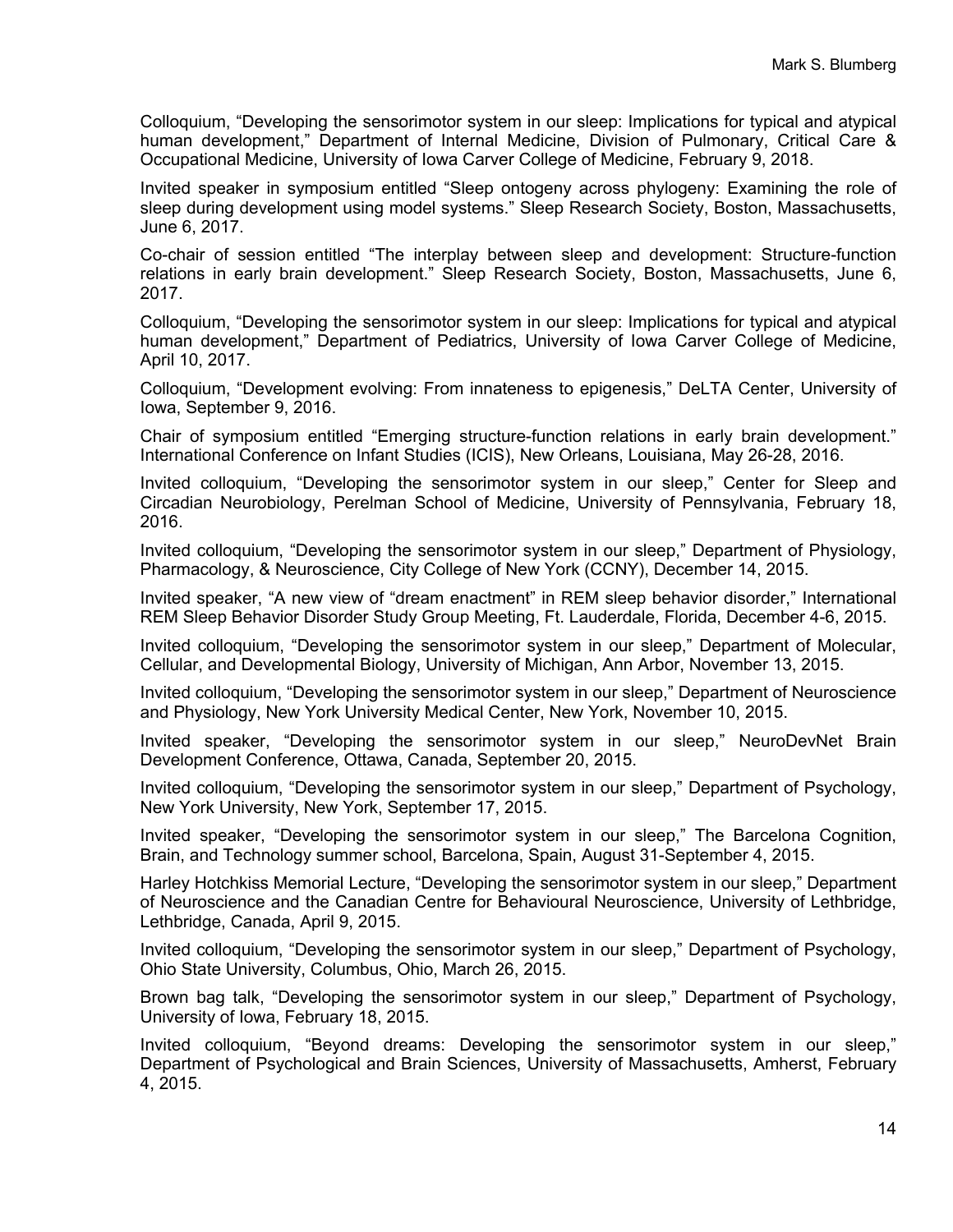Invited colloquium, "Development evolving: From innateness to epigenesis," Center for Studies in Behavioral Neurobiology, Concordia University, Montreal, Canada, January 30, 2015.

Invited colloquium, "Mapping the sensorimotor system in our sleep," Center for Studies in Behavioral Neurobiology, Concordia University, Montreal, Canada, January 29, 2015.

Invited colloquium, "Mapping the sensorimotor system in our sleep," University of Lyon, Lyon, France, November 24, 2014.

Plenary speaker, French Sleep Research and Medicine Society, Lille, France, November 21, 2014.

Invited speaker, "Developing the sensorimotor system in our sleep," NIH Sleep and Neurodevelopment Symposium, Bethesda, Maryland, October 8, 2014.

Symposium participant, "Developing the sensorimotor system in our sleep,"  $22<sup>nd</sup>$  Congress of the European Sleep Research Society, Tallinn, Estonia, September 16-20, 2014.

Symposium participant, "REM sleep without atonia and dream enactment: The view from early infancy," Symposium entitled "Clinical and Basic Science Perspectives on Mechanisms of REM Sleep Behavior Disorder." Annual meeting of the Associated Professional Sleep Societies, Minneapolis, Minnesota, June 1, 2014.

Symposium participant, "Developing sensorimotor memories in our sleep," Symposium entitled "Ground-breaking Theories on Sleep Regulation and Function." Annual meeting of the Associated Professional Sleep Societies, Minneapolis, Minnesota, June 1, 2014.

Keynote speaker, Animal Behavior Conference, Center for the Integrative Study of Animal Behavior (CISAB), Indiana University, Bloomington, Indiana, April 24-26, 2014.

Invited speaker, "Developing sensorimotor memories in our sleep," Gordon Research Conference on Sleep Regulation and Function, Galveston, Texas, March 16-21, 2014.

Invited colloquium, "Development evolving: From innateness to epigenesis," Department of Psychology, State University of New York at New Paltz, December 2, 2013.

Invited speaker, "Beyond dreams: Developing sensorimotor memories in our sleep," Helmut S. Schmidt Memorial Keynote Symposium: Sleep Medicine, Ohio Sleep Medicine Institute, Columbus, Ohio, November 16, 2013.

Keynote address, "On the origins of complex behaviors: From innateness to epigenesis." Conference entitled "Hormonal Control of Circuits for Complex Behaviors," Janelia Farm Research Campus, Howard Hughes Medical Institute, Ashburn, Virginia, October 27-30, 2013.

Invited speaker, "Developing sensorimotor memories in our sleep," Department of Neurosurgery, University of Iowa Hospitals & Clinics, Iowa City, July 12, 2013.

Invited colloquium, Distinguished Speaker Series, "Beyond dreams: Developing sensorimotor memories in our sleep," Department of Psychology, UC Davis, Davis, California, May 23, 2013.

Inaugural Starkey Duncan Memorial Lecture, "Beyond dreams: Developing sensorimotor memories in our sleep," Department of Psychology, The University of Chicago, May 2, 2013.

Invited speaker, Sleep Disorders Clinic, Department of Neurology, University of Iowa Hospitals & Clinics, Iowa City, April 19, 2013.

Invited colloquium, "Developing sensorimotor memories in our sleep," Department of Informatics, University of Zurich, Zurich, Switzerland, December 6, 2012.

Invited colloquium, "Development evolving: From innateness to epigenesis." Department of Psychology, Princeton University, November 30, 2012.

Grand Rounds, "Beyond dreams: How sleep-related movements contribute to sensorimotor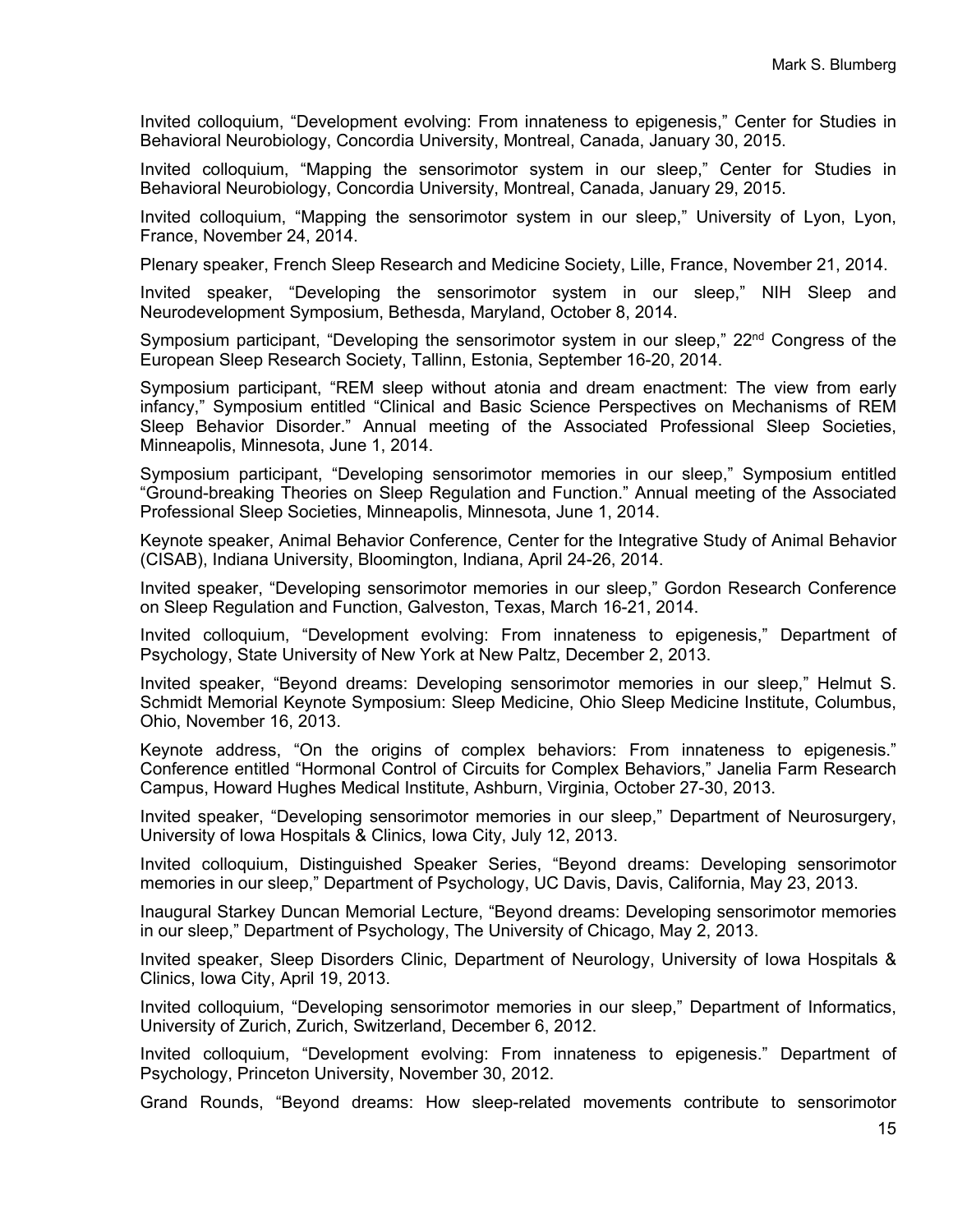development and recovery of function," Department of Neurology, University of Iowa Hospitals & Clinics, Iowa City, November 13, 2012.

Invited colloquium, "Developing sensorimotor memories in our sleep," Department of Psychology, University of Wisconsin, Madison, November 1, 2012.

Invited colloquium, "Development evolving: From innateness to epigenesis," Department of Psychology, Rutgers University, Newark, NJ, September 21, 2012.

Invited colloquium, "Developing sensorimotor memories in our sleep," Center for Molecular and Behavioral Neuroscience, Rutgers University, Newark, NJ, September 20, 2012.

Symposium speaker, "Motor activity during sleep in infants activates cortical and hippocampal circuits: Relations to sensorimotor integration and plasticity." In symposium entitled "Early cortical activity patterns in rodents and humans: From basics to clinic,"  $8<sup>th</sup>$  FENS Forum of Neuroscience, Barcelona, Spain, July 14-18, 2012.

Invited speaker, "Development evolving: From innateness to epigenesis." International Conference on Infant Studies, Minneapolis, Minnesota, June 2012.

Invited workshop, "Designer thinking and developmental systems." University of Verona, Verona, Italy, April 28, 2012.

Invited colloquium, "Beyond dreams: How twitches during active sleep contribute to sensorimotor development." University of Verona, Verona, Italy, April 27, 2012.

Invited speaker, Reasonfest, "Freaks of nature and intelligent design." University of Kansas, Lawrence, Kansas, February 11, 2012.

Invited colloquium, "Beyond dreams: How twitches during active sleep contribute to sensorimotor development." Department of Cell and Systems Biology, University of Toronto, Toronto, Canada, February 3, 2012.

Discussant, "Legacies and systems." In symposium entitled "Developmental pathways of speciestypical behavior." International Society for Developmental Psychobiology, Washington, D.C., November 2011.

Invited speaker, "A twitch in time." Cognitive Development Society Pre-Conference Event entitled "Creating development: Integrating processes over multiple timescales." Philadelphia, Pennsylvania, October 2011.

Invited participant, "How will behavioral homology survive in an age of developmental plasticity?" NSF-sponsored workshop on "Exploring the Concept of Homology in Developmental Psychology." Dalhousie University, Halifax, Nova Scotia, August 2011.

Keynote speaker for Brain Awareness Week, "Beyond dreams: Do sleep-related movements contribute to brain development?" Neuroscience Program, Tulane University, New Orleans, Louisiana, March 17, 2011.

Keynote speaker for Darwin Week, "Developing creations and creating development: Why monsters matter." University of Northern Iowa, Cedar Falls, Iowa, February 9, 2011.

Invited colloquium, "Beyond dreams: Do sleep-related movements contribute to brain development?" Department of Physics, University of Iowa, February 7, 2011.

Invited colloquium, "Beyond dreams: Do sleep-related movements contribute to brain development?" Neuroscience Program, University of Maryland – College Park, November 5, 2010.

Invited colloquium, "Beyond dreams: Do sleep-related movements contribute to brain development?" Neuroscience Seminar, University of Iowa, October 5, 2010.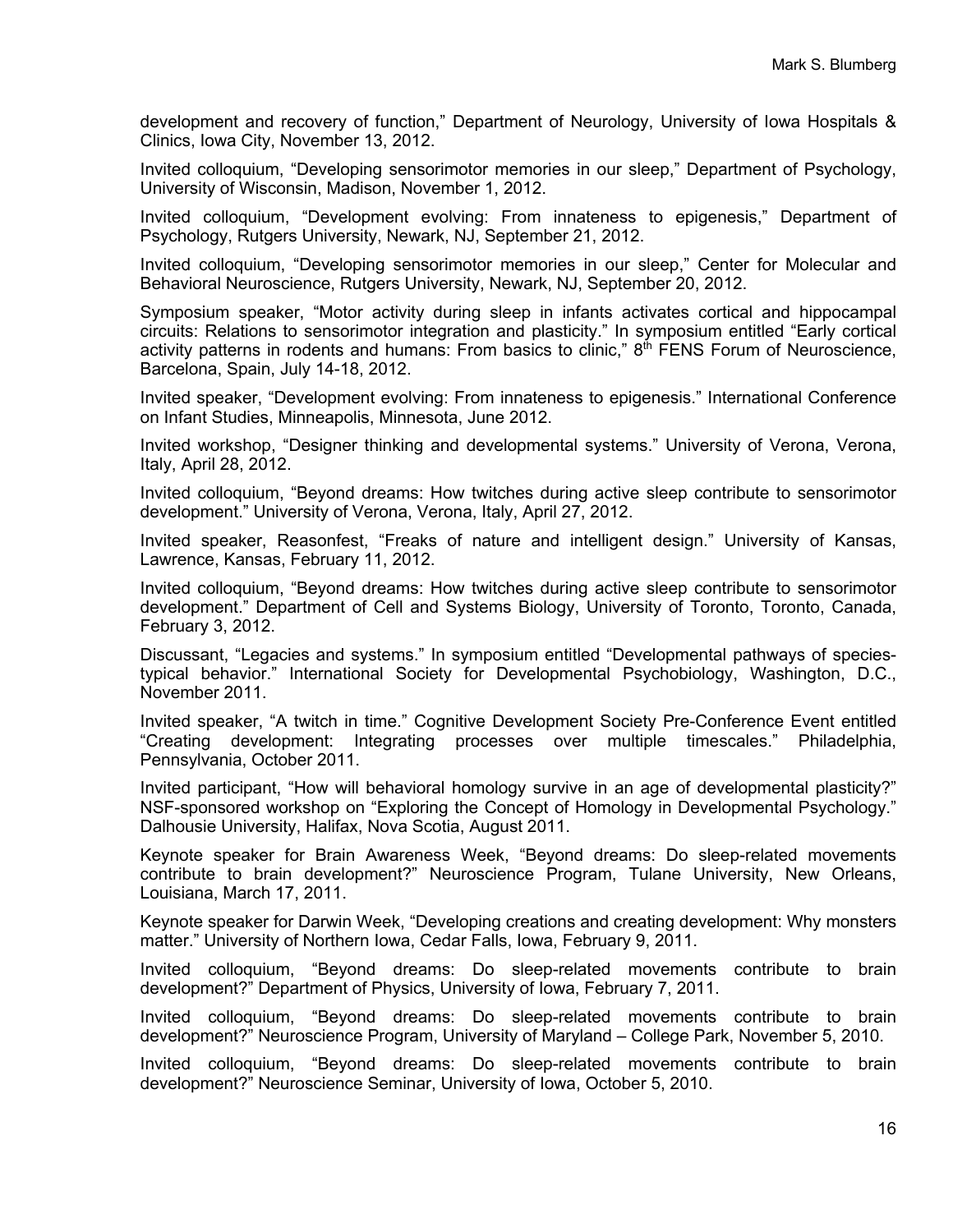Invited colloquium, "The form and function of infant sleep: From muscle to neocortex to developmental plasticity." Department of Biology, University of Iowa, September 24, 2010.

Invited participant, Opportunities at the Interface of Physics and Biology Symposium, Chicago, Illinois, July 27-29, 2010.

Invited speaker, "The form and function of infant sleep: From muscle to neocortex to developmental plasticity." Workshop entitled "Emerging locomotor skills, emotion regulation, and the tasks of the sleeping infant." University of Haifa, May 3-5, 2010.

Keynote speaker, "Developing creations and creating development: Why monsters matter." Annual meeting of the Iowa Academy of Science, Graceland University, Lamoni, Iowa, April 16, 2010.

Invited colloquium, "Sleep and the development of body, brain, and behavior." The Center for Psychiatric Neuroscience, University of Mississippi Medical Center, Jackson, Mississippi, March 12, 2010.

Invited speaker, "Developing creations and creating development: Why monsters matter." Mütter Museum at the College of Physicians of Philadelphia, Philadelphia, Pennsylvania, September 11, 2009.

Invited colloquium, "Sleep and the development of body, brain, and behavior." Center for Neurobiology and Behavior, University of Pennsylvania, September 11, 2009.

Invited speaker, "Sleep and the development of body, brain, and behavior." Distinguished Speakers in Behavioral and Brain Sciences Seminar Series, Department of Psychology, Cornell University, Ithaca, NY, September 3-4, 2009.

Invited speaker, "Spontaneous motor activity during active sleep modulates neocortical and hippocampal events and oscillations in newborn rats." Spring Hippocampal Research Conference, Verona, Italy, June 14-19, 2009.

Invited participant, ANR-NSF Meeting on Cognitive, Behavioural and Social Complexity Cognitive Sciences. Reims, France, April 27-28, 2009.

Invited discussant, "Are animals sentient beings?" Obermann Center Dinner Conversations, University of Iowa, April 16, 2009.

Invited Darwin Day address, "Developing creations and creating development: Why monsters matter." University of Iowa, February 13, 2009.

Invited colloquium, "Sleep and the development of body, brain, and behavior." Department of Psychology, Ohio State University, January 15, 2009.

Presidential address, "Developing creations and creating development**:** Toward a developmental psychobiology of 'monsters'" International Society for Developmental Psychobiology, Washington, DC, November 2008.

Invited speaker, "Developing creations and creating development," for symposium entitled "What is the nature of creativity," Kyoto University, Kyoto, Japan, October 2008.

Invited panelist for colloquium entitled "Writing science at the science university," University of Iowa, October 8, 2008.

Invited speaker, "Sleep and the development of body, brain, and behavior," for ICDLS workshop entitled "Neural plasticity across multiple time scales," University of Iowa, October 2008.

Invited participant and speaker, Neurobiological Basis of Circadian Rhythms Interaction with Complex Behaviors Workshop*,* Sponsored by NIMH, Bethesda, Maryland, July 22-23, 2008. Talk entitled "Epigenesis of ultradian and circadian sleep-wake rhythms."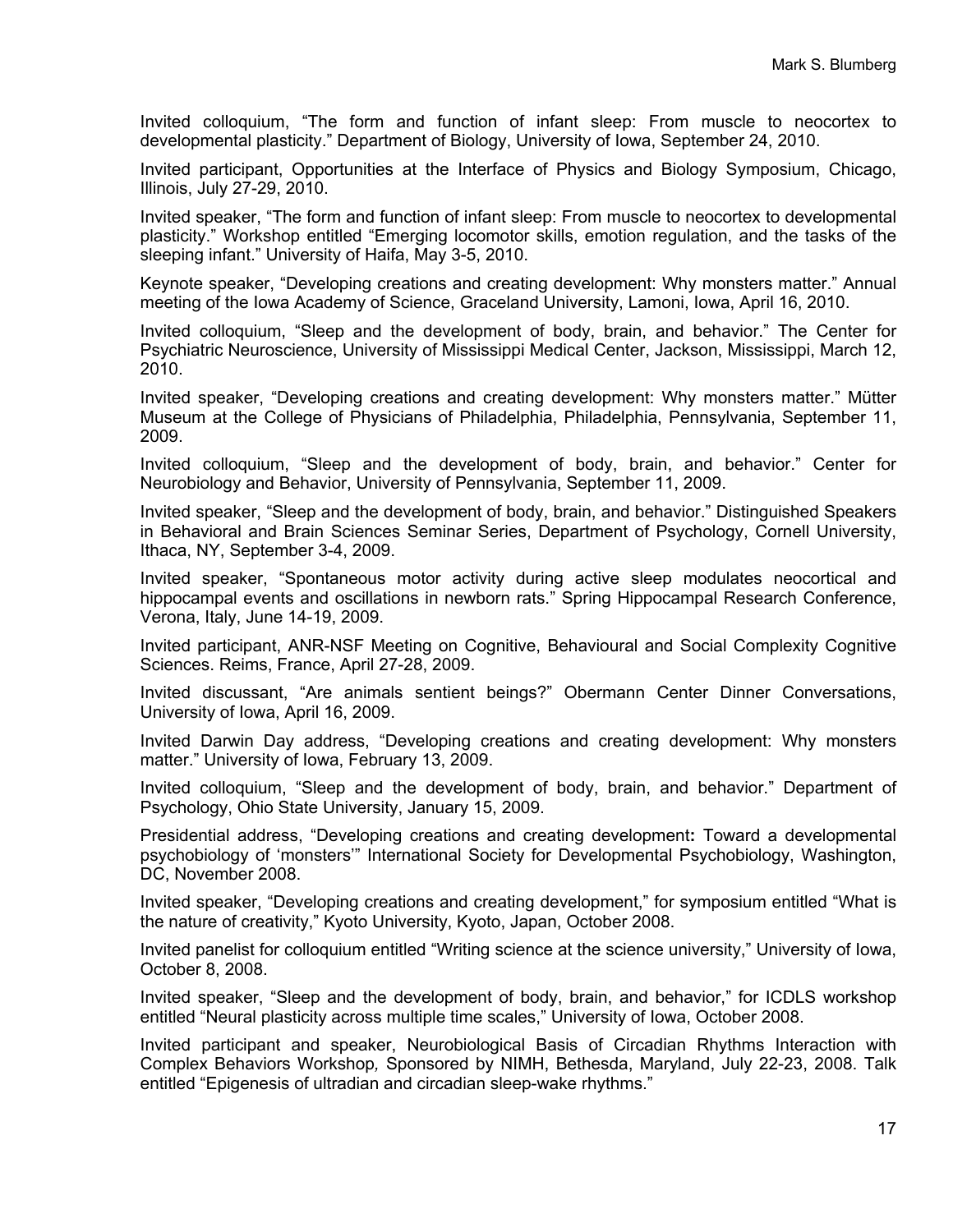Invited keynote speaker. "Nativism, evolutionary psychology, and creationism," for symposium entitled "Reconciling nature and nurture in the study of behavior." Indiana University, Bloomington, Indiana, March 23-25, 2007.

Invited colloquium, "The form and function of infant sleep: From muscle to neocortex." Mayo Clinic College of Medicine, Rochester, Minnesota, December 5, 2006.

Invited colloquium, "The form and function of infant sleep: From muscle to neocortex." Department of Biological Sciences, The University of Iowa, Iowa City, Iowa, December 1, 2006.

Invited participant, Consensus meeting on the development of neocortical rhythms, University of Helsinki, Helsinki, Finland, November 10-11, 2006.

Invited colloquium, "Tracking the developmental dynamics of sleep and wakefulness." Workshop on New Approaches to Modeling Sleep/Wake Dynamics and Cognitive Performance, Mathematical Biosciences Institute, Ohio State University, Columbus, Ohio, October 26-27, 2006.

Invited colloquium, "The form and function of infant sleep: From muscle to neocortex." Medical College of Wisconsin, Milwaukee, Wisconsin, March 30, 2006.

Invited colloquium, "The form and function of infant sleep: From muscle to neocortex." New York University, New York, NY, December 14, 2005.

Invited colloquium, "The ontogeny of mammalian sleep: From muscle to neocortex." University of Massachusetts, Amherst, MA, December 6, 2005.

APA fellow presentation, "Unraveling the mysteries of infant sleep." Annual Conference of the American Psychological Association, Washington, DC, August 2005.

Invited colloquium, "Unraveling the mysteries of infant sleep." Department of Neurosurgery, University of Iowa Hospitals and Clinics, May 27, 2005.

Invited colloquium, "Unraveling the mysteries of infant sleep." Department of Psychology and the Center for the Integrative Study of Animal Behavior, Indiana University, February 25, 2005.

Departmental colloquium, "Unraveling the mysteries of infant sleep." Department of Psychology, The University of Iowa, Iowa City, Iowa, Feb. 23, 2005.

Invited colloquium, "In search of the elemental sleep circuit." Department of Psychology, University of Tennessee, October 13, 2005.

Invited participant, Pediatric Epilepsy Workshop, Sponsored by NINDS, Bethesda, Maryland, May 13-14, 2004.

Invited colloquium, "In search of the elemental sleep circuit." Neuroscience Program, Albert Einstein College of Medicine, Bronx, New York, April 7, 2004.

Departmental colloquium, "Do infants really sleep? And do they really need it?" Department of Psychology, The University of Iowa, Iowa City, Iowa, Feb. 22, 2004.

Departmental colloquium, "What can infant rats teach us about sleep, cataplexy, orexin, and the hippocampus?" Department of Psychology, The University of Iowa, Iowa City, Iowa, March 5, 2003.

Invited colloquium, "Dissecting the neural substrates of sleep in infant rats." Neuroscience Program, Michigan State University, February 13, 2003.

Invited colloquium, "The pup who came in from the cold: Explorations in physiological ecology." Ecology, Evolutionary Biology, and Behavior Program, Michigan State University, February 12, 2003.

Invited colloquium, "Do infant rats cry? And why should we care?" Department of Psychology, University of California at Davis, December 4, 2001.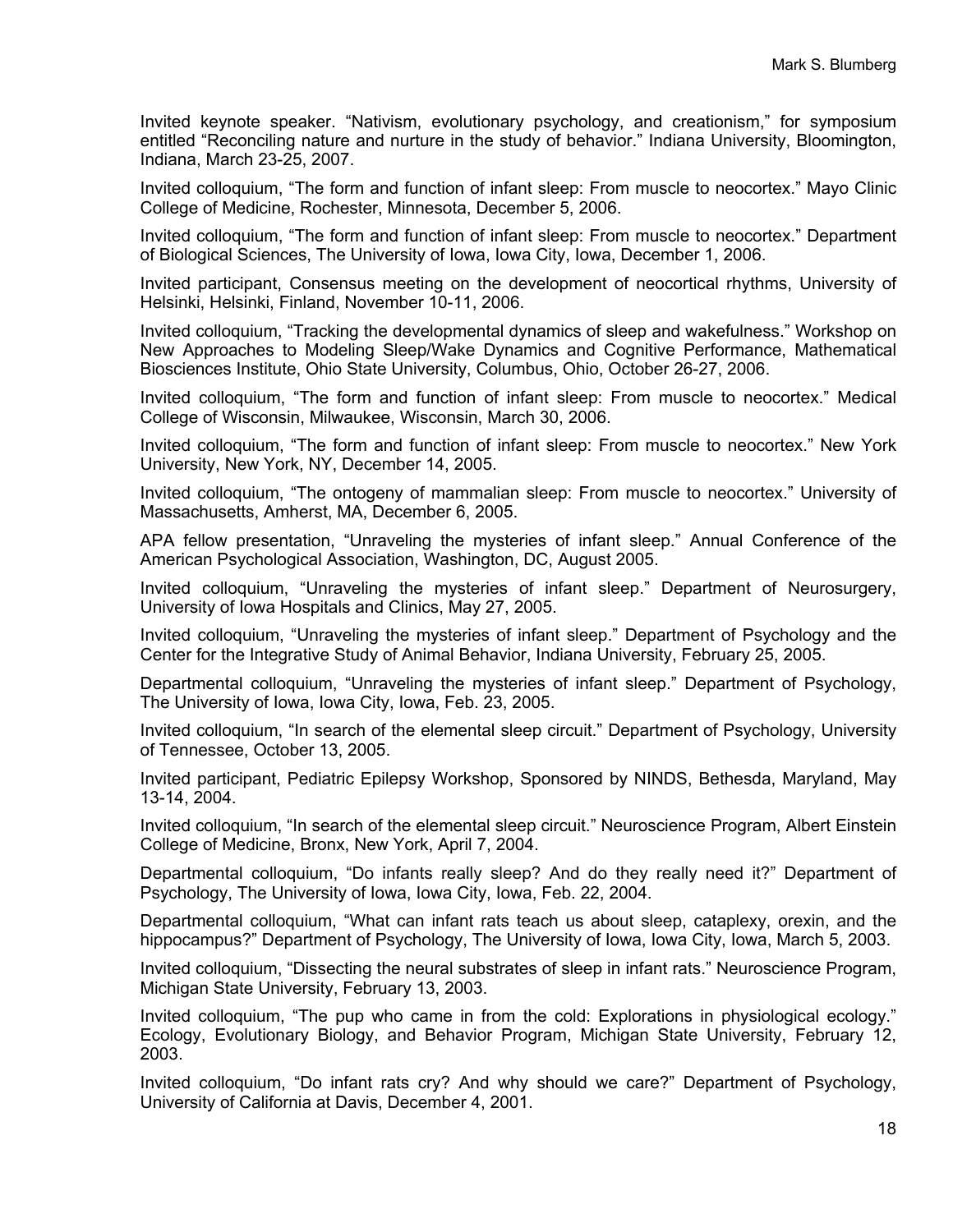Invited colloquium, "Do infant rats cry? And why should we care?" Saturday Scholars Program, College of Liberal Arts, The University of Iowa, October 6, 2001.

Invited colloquium, "Do infant rats cry? Recent developments in an ongoing controversy." Midwestern Psychological Association, May 2001.

Departmental colloquium, "Leading with your chin: Dissecting the components of behavioral thermoregulation in infant rats and hamsters." Department of Psychology, The University of Iowa, Iowa City, Iowa, October 11, 2000.

Invited colloquium, "Cardiovascular causes and consequences of ultrasonic 'crying' in infant rats." Department of Biological Sciences, The University of Iowa, Iowa City, Iowa, March 31, 2000.

Departmental colloquium, "Cardiovascular causes and consequences of ultrasonic 'crying' in infant rats." Department of Psychology, The University of Iowa, Iowa City, Iowa, September 8, 1999.

Departmental colloquium, "What distinguishes a good department from a great department? An open discussion." Department of Psychology, The University of Iowa, Iowa City, Iowa, May 5, 1999.

Departmental colloquium with Gregg Oden, "Why is the concept of set point so unsettling?" Department of Psychology, The University of Iowa, Iowa City, Iowa, February 3, 1999.

Award address, "The developmental context of sleep and homeostasis," American Psychological Association, San Francisco, California, August 1998.

Invited symposium discussant, "Emergence of motor organization in the fetus and neonate: Congruent themes in human and animal models," 11<sup>th</sup> Biennial International Conference on Infant Studies (ICIS), Atlanta, Georgia, April 1998.

Invited speaker for the Brain Awareness Week Symposium, "To sleep, perchance to twitch," University of Iowa, March 26, 1998.

Invited workshop, "Developmental approaches to the study of REM sleep," Department of Psychology, University of Chicago, January 16, 1998.

Invited colloquium, "The developmental context of homeostasis," Department of Psychology, The University of Chicago, January 15, 1998.

Invited colloquium at the Center for Developmental Psychobiology, "The squeaky wheel gets the grease, and other deep thoughts on animal communication," State University of New York at Binghamton, February 1993.

Invited colloquium, Department of Psychology, University of Iowa, 1991.

Invited colloquium, Department of Psychology, Duke University, 1991.

Invited participant, Animal Models of SIDS Workshop, sponsored by the National Institute of Child Health and Human Development, Washington, D.C., October 1990.

#### **CONFERENCE PRESENTATIONS: TALKS**

Sokoloff G, Tobias ME, & Blumberg MS. Quantity and patterning of REM-sleep twitches across the first postnatal year. International Society for Developmental Psychobiology, Washington, DC, November 2017.

Dooley JC, & Blumberg MS. Differences in state-dependent responses to sensory feedback between somatosensory and motor cortex in developing rats International Society for Developmental Psychobiology, Washington, DC, November 2017.

Tiriac A, Del Rio-Bermudez C, & Blumberg MS. Differential processing of sensory reafference from selfgenerated movements. International Society for Developmental Psychobiology, Washington, DC,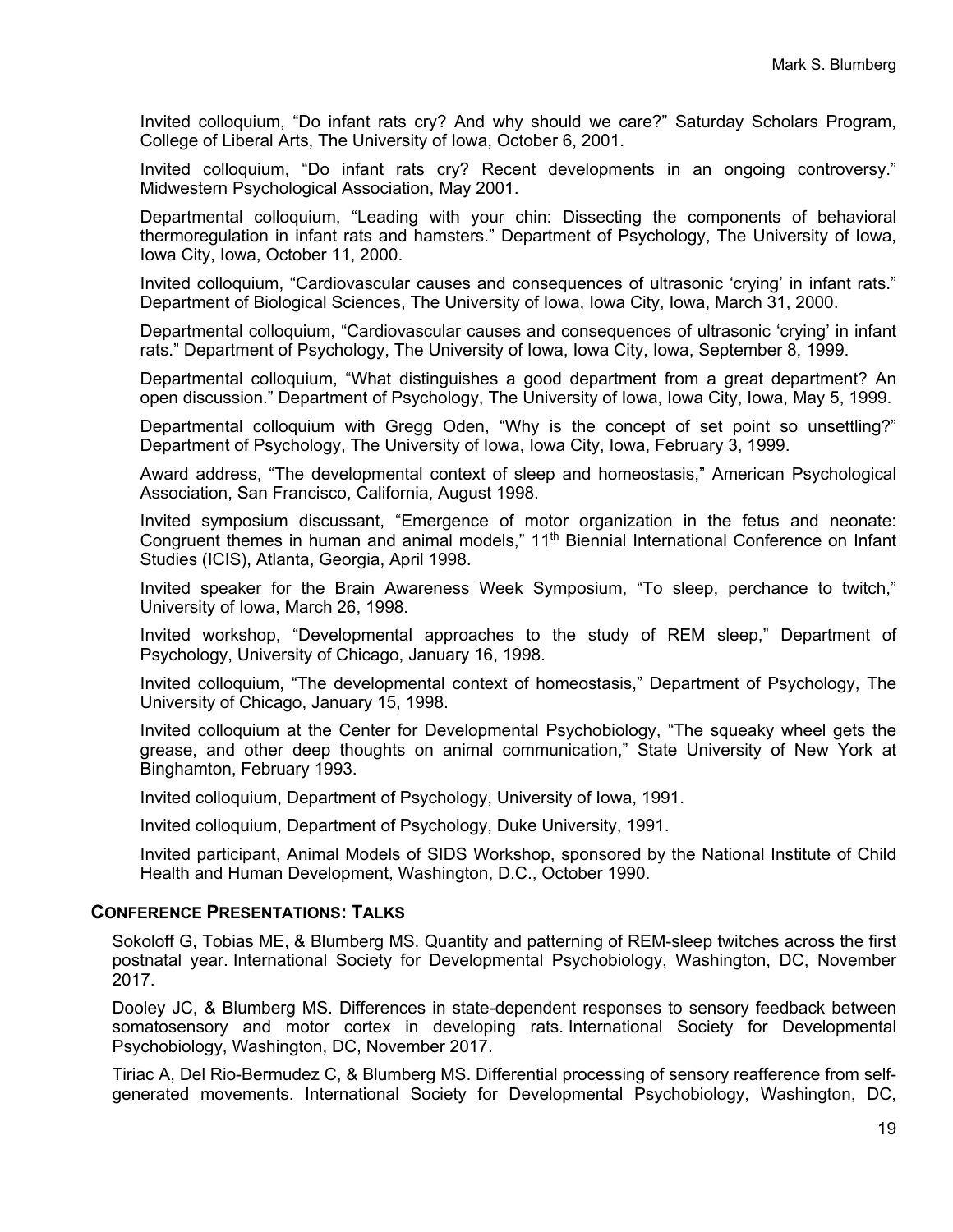November 2014.

Tadjalli, A, Tiriac AG, Sokoloff G, Sattler N, & Blumberg MS. The self-tuning sleeping brain: Activitydependent scaling of network activity in the developing brain. Annual meeting of the Associated Professional Sleep Societies, Minneapolis, June 2014.

Dyken EM, Zimmerman MB, Kyoungbin I, Lin-Dyken DC, Glenn C, Blumberg MS, Rodnitzky R, & Sokoloff G, et al. Comparing periodic limb movements in sleep in subjects with and without waking paretic/plegic limbs. American Academy of Neurology 66<sup>th</sup> Annual Meeting, Philadelphia, April 26-May 3, 2014.

Uitermarkt BD, Tiriac A, Fanning AS, Sokoloff G, & Blumberg MS. "Rapid whisker movements" during active sleep in newborn rats. Associated Professional Sleep Societies, Baltimore, Maryland, June, 2013.

Blumberg MS, Coleman CM, & Gerth AI. A twitch in time. International Society for Developmental Psychobiology, New Orleans, LA, October, 2012.

Tiriac A, Fanning AS, Uitermarkt BD, Coleman CM, Sokoloff G, & Blumberg MS. "Rapid whisker movements" in sleeping newborns. International Society for Developmental Psychobiology, New Orleans, LA, October, 2012.

Gall AJ, Todd WD, & Blumberg MS. Developmental influences of the suprachiasmatic nucleus on circadian and ultradian rhythms of sleep and wakefulness in infant rats. Society for Neuroscience, Washington, D.C., November, 2011.

Todd WD, Gall AJ, & Blumberg MS. The developmental emergence of circadian preference is predicted by distinct patterns of retinohypothalamic innervation in nocturnal Norway rats and diurnal Nile grass rats. International Society for Developmental Psychobiology, Washington, D.C., November, 2011.

Blumberg MS. Beyond dreams: Do sleep-related movements contribute to brain development? Winter Animal Behavior Conference, Steamboat Springs, Colorado, January, 2011.

Gall AJ, & Blumberg MS. Influences of the suprachiasmatic nucleus on ultradian and circadian rhythms of sleep and wakefulness in infant rats. International Society for Developmental Psychobiology, San Diego, California, November, 2010.

Blumberg MS. Beyond dreams: Do sleep-related movements contribute to brain development? International Society for Developmental Psychobiology, San Diego, California, November, 2010.

Todd W, & Blumberg MS. Brainstem and hypothalamic regulation of sleep pressure and rebound in newborn rats. International Society for Developmental Psychobiology, Chicago, Illinois, October, 2009.

Marcano-Reik AJ, & Blumberg MS. Developmental plasticity after acute and chronic transection of the corpus callosum: Evidence for recovery of function and GABAergic inhibition during the eary postnatal period. International Society for Developmental Psychobiology, Chicago, Illinois, October, 2009.

Blumberg MS. Freaks and sleep. Winter Animal Behavior Conference, Steamboat Springs, Colorado, January, 2009.

Gall AJ, Todd WD, Ray B, Coleman CM, & Blumberg MS. The development of circadian sleep-wake rhythms in intact and enucleated Norway rats. International Society for Developmental Psychobiology, Washington, DC, November, 2008.

Mohns EJ, & Blumberg MS. Synchronous bursts of activity in the developing hippocampus: Modulation by active sleep, and association with emerging gamma and theta rhythms. International Society for Developmental Psychobiology, Washington, DC, November, 2008.

Blumberg MS. Carpe diem: The epigenesis of diurnality. Winter Animal Behavior Conference, Steamboat Springs, Colorado, January, 2008.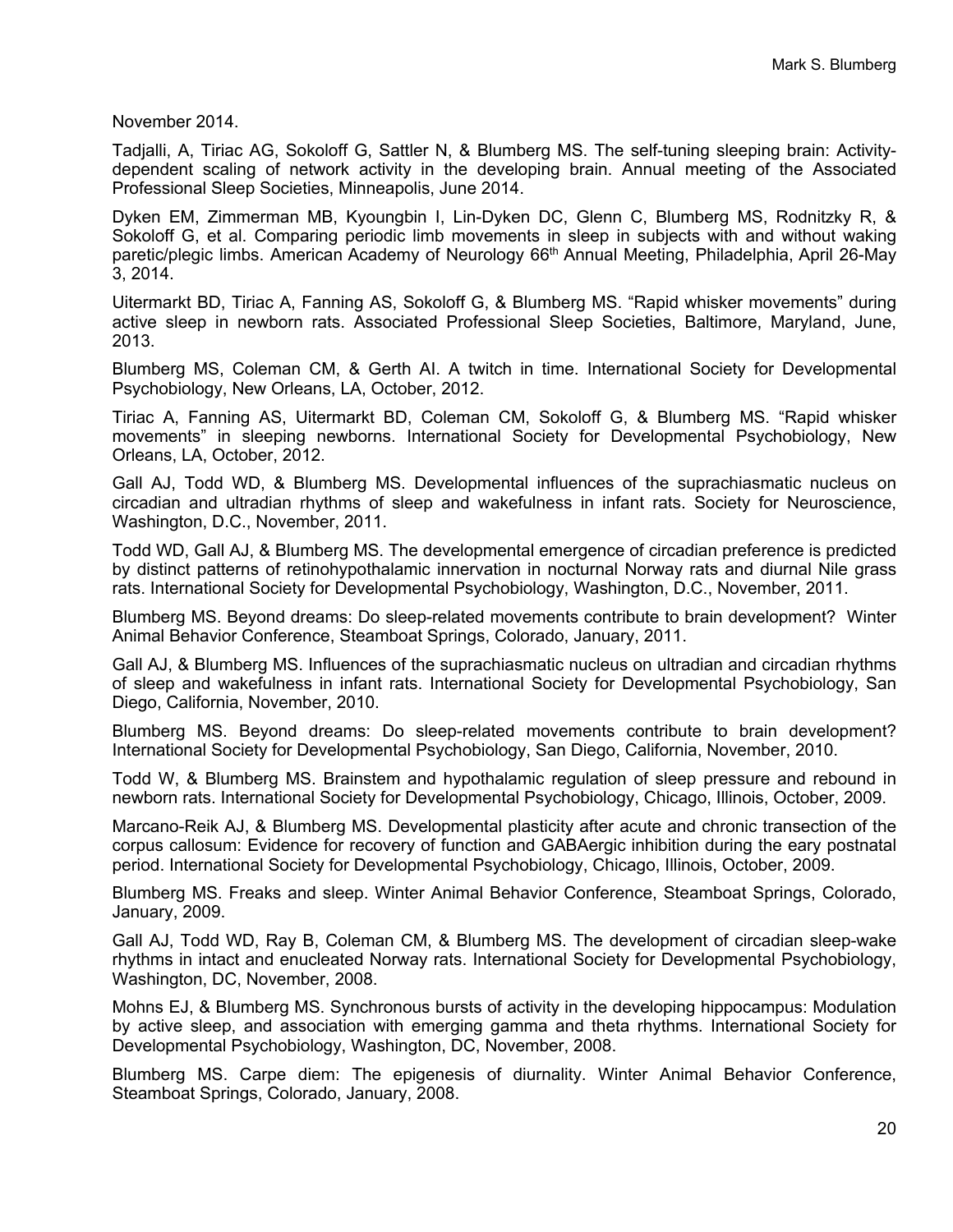Grobe JL, Grobe CL, Gall AJ, Sakai K, Rahmouni K, Blumberg MS, Johnson, AK, & Sigmund CD. Increased metabolic rate in transgenic mice overexpressing the central Renin-Angiotensin System. Annual High Blood Pressure Research Conference, American Heart Association, Tucson, Arizona, September, 2007.

Seelke AMH, Marcano-Reik AJ, & Blumberg MS. The infant rat neocortex exhibits multiple forms of state-dependent activity before the emergence of delta waves. International Society for Developmental Psychobiology, San Diego, October, 2007.

Seelke AMH, & Blumberg MS. Three novel waveforms exhibit state-dependent activity before the developmental emergence of delta waves in the infant rat cortex. Associated Professional Sleep Societies, Minneapolis, Minnesota, June, 2007.

Blumberg MS. Nativism and creationism. Society for Research in Child Development, Boston, Massachusetts, April 1, 2007.

Blumberg MS, Johnson ED, Shaw C, & Coleman CM. Narcolepsy as the reversion to an infantile state of sleep-wake organization. International Society for Developmental Psychobiology, Atalanta, October, 2006.

Seelke AMH, & Blumberg MS. Development of state-dependent neocortical activity in infant rats. Associated Professional Sleep Societies, Salt Lake City, Utah, June, 2006.

Blumberg MS. Nativism, evolutionary psychology, and creationism. Midwestern Psychological Association, Chicago, Illinois, May, 2006.

Blumberg MS. Sleeping like a baby. Winter Animal Behavior Conference, Steamboat Springs, Colorado, January, 2006.

Blumberg MS. Progress in the study of infant sleep, its development, and its neural substrates. International Society for Developmental Psychobiology, Washington, DC, November, 2005.

Seelke AMH, Karlsson KÆ, Gall AJ, & Blumberg MS. The ontogeny of sleep-related phasic activity in the infant rats. International Society for Developmental Psychobiology, Washington, DC, November, 2005.

Blumberg MS. Infant sleep: Problems and mechanisms. Winter Conference on Current Issues in Developmental Psychobiology, Panama, January, 2005.

Karlsson KÆ, Kreider, JC, & Blumberg MS. Hypothalamic contribution to sleep-wake cycle development. Associated Professional Sleep Societies, Philadelphia, June, 2004.

Blumberg MS, Middlemis-Brown JE, and Johnson ED. Infant rats deprived of sleep exhibit increased sleep pressure and homeostasis. Associated Professional Sleep Societies, Philadelphia, June, 2004.

Blumberg MS, Stough SD, Middlemis-Brown JE, and Johnson ED. Cardiopulmonary and thermal factors influencing ultrasonic vocalizations in infant rats. International Society for Developmental Psychobiology, New Orleans, November, 2003.

Karlsson KÆ, Kreider, JC, & Blumberg MS. Hypothalamic contribution to sleep-wake cycle development. International Society for Developmental Psychobiology, New Orleans, November, 2003.

Blumberg MS Dissecting the neural substrates of sleep in infant rats. Winter Animal Behavior Conference, Jackson Hole, Wyoming, January, 2003.

Blumberg MS, & Bjelica M. Venous return increases during ultrasonic vocalizations in adult rats: Implications for infant rat ultrasound production. International Society for Developmental Psychobiology, Orlando, October, 2002.

Sokoloff G, & Blumberg MS. The contributions of endothermy to huddling in altricial infants. International Society for Developmental Psychobiology, San Diego, November, 2001.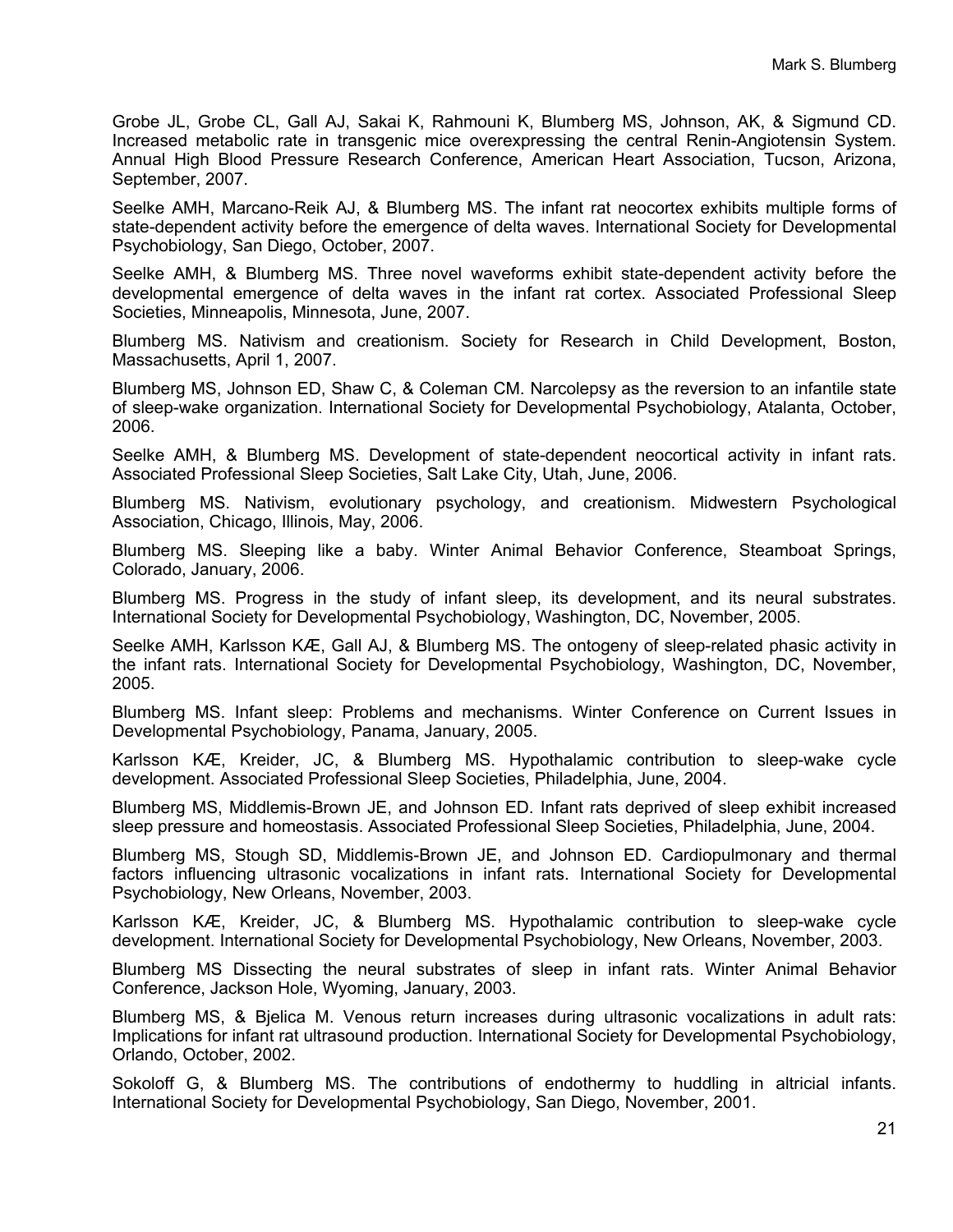Karlsson KÆ, & Blumberg MS. Myoclonic twitching and nuchal muscle EMG in infant rats: Implications for the development of REM sleep. International Society for Developmental Psychobiology, San Diego, November, 2001.

Blumberg MS. The epigenesis of behavioral thermoregulation in a lizard. Winter Animal Behavior Conference, Jackson Hole, Wyoming, January, 2001.

Blumberg MS, Sokoloff, G, Boline EA, & Streeper NM. Behavioral thermoregulation in infant rats and hamsters. International Society for Developmental Psychobiology, New Orleans, November, 2000.

Sokoloff G, Blumberg MS, Gorby TA, Lewis SJ, & Kirby RF. Sodium nitroprusside decreases blood pressure and evokes ultrasound production in infant rats. International Society for Developmental Psychobiology, New Orleans, November, 2000.

Blumberg MS. For crying out loud, blood is thicker than water. Winter Animal Behavior Conference, Jackson Hole, Wyoming, January, 2000.

Robinson SR, Blumberg MS, Lane MS, & Kreber LA. Spontaneous motor activity of fetal and neonatal rats is organized into discrete multilimb bouts. International Society for Developmental Psychobiology, Coral Gables, Florida, October, 1999.

Blumberg MS, Sokoloff G, Kirby RF, & Kent KJ. Cardiovascular causes and consequences of ultrasound production in infant rats. International Society for Developmental Psychobiology, Coral Gables, Florida, October, 1999.

Sokoloff G, Blumberg MS, Kreber LA, & Kent KJ. Does clonidine induce ultrasound production in infant rats via its effects on the cardiovascular system? International Society for Developmental Psychobiology, Coral Gables, Florida, October, 1999.

Sokoloff G, & Blumberg MS. Comparative aspects of huddling behavior in infant rats and hamsters: Contributions of endogenous heat production. International Society for Developmental Psychobiology, Orleans, France, July, 1998.

Blumberg MS, & Sokoloff G. Cardiovascular changes accompanying cold exposure and ultrasound production in infant rats. International Society for Developmental Psychobiology, Orleans, France, July, 1998.

Blumberg MS. The P word. Winter Animal Behavior Conference, Jackson Hole, Wyoming, January, 1998.

Kirby RF, Perdomo E, Deaver K, Sokoloff G, & Blumberg MS. Diminished BAT thermogenesis in infant SHR compared to WKY rats. International Society for Developmental Psychobiology, New Orleans, October, 1997.

Blumberg MS, Sokoloff G, & Kirby RF. BAT thermogenesis contributes directly to the maintenance of cardiac rate in infant rats and hamsters during cold exposure. International Society for Developmental Psychobiology, New Orleans, October, 1997.

Sokoloff G, & Blumberg MS. Protection of myoclonic twitching by brown adipose tissue in cold-exposed infant rats and hamsters. International Society for Developmental Psychobiology, New Orleans, October, 1997.

Blumberg MS. Matters of the heart. Winter Animal Behavior Conference, Jackson Hole, Wyoming, January, 1997.

Blumberg MS. The union of the state. Winter Conference on Current Issues in Developmental Psychobiology, Anguilla, British West Indies, January, 1997.

Kirby RF, Sokoloff G, & Blumberg MS. Thermoregulatory responses to cold challenge in infant spontaneously hypertensive and Wistar-Kyoto rats. International Society for Developmental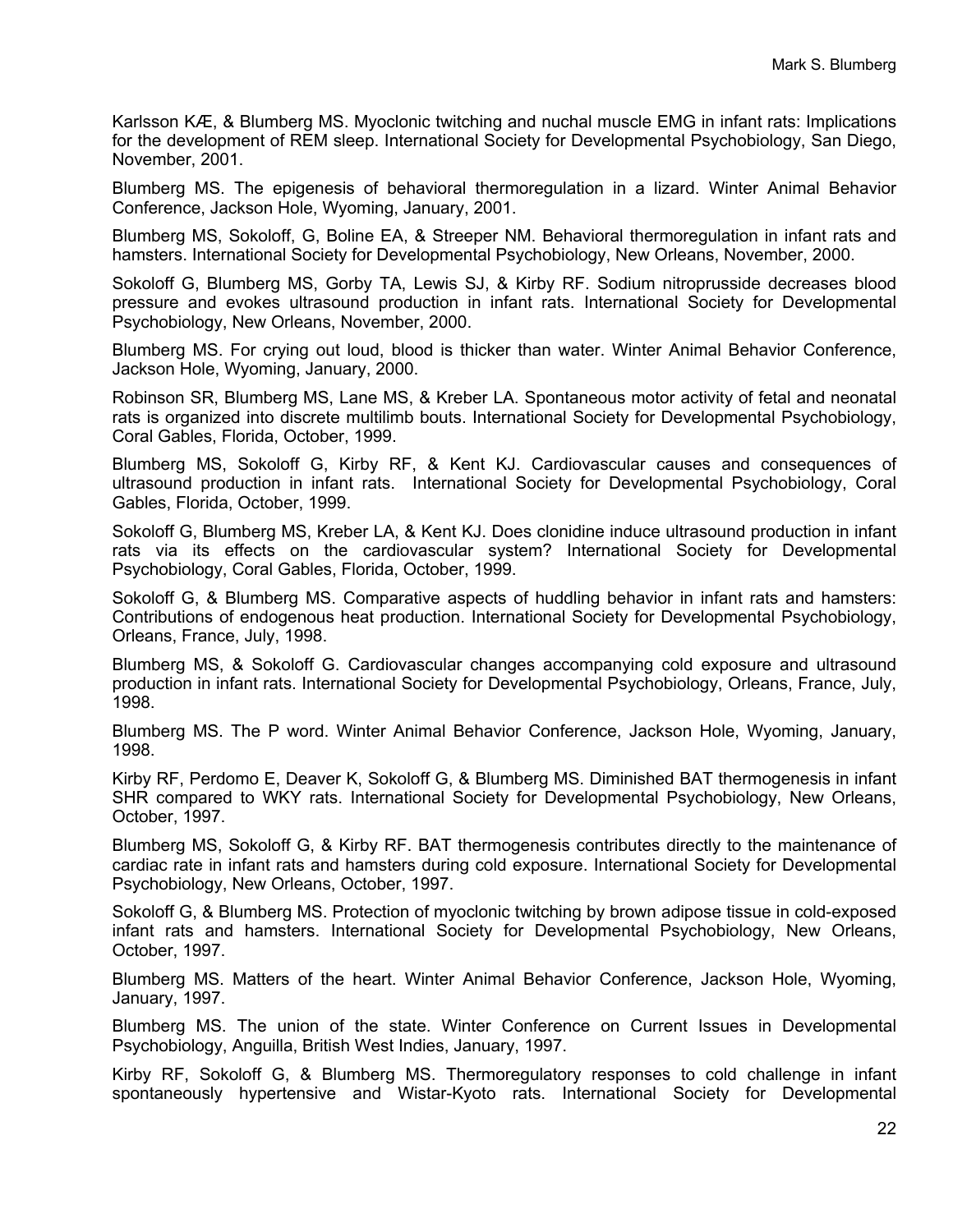Psychobiology, Washington, D.C., November, 1996.

Sokoloff G, & Blumberg MS, Mendella P, & Brown RE. Clonidine- and separation-induced ultrasound production in infant rats: Cardiovascular interactions. International Society for Developmental Psychobiology, Washington, D.C., November, 1996.

Blumberg MS, G. Sokoloff, & Kirby RF. Infant rat ultrasound as by-product: Cardiovascular considerations. International Society for Developmental Psychobiology, Washington, D.C., November, 1996.

Blumberg MS. Beyond homeostasis. Winter Animal Behavior Conference, Jackson Hole, Wyoming, January, 1996.

Blumberg MS. Does brown fat thermogenesis protect sleep-related behaviors during cold exposure in neonatal rats? International Society for Developmental Psychobiology, San Diego, California, November, 1995.

Blumberg MS. A sleeping tail. Winter Animal Behavior Conference, Jackson Hole, Wyoming, January, 1995.

Blumberg MS, & Lucas DE. A developmental approach to the study of REM sleep. International Society for Developmental Psychobiology, Islamorada, Florida, November, 1994.

Blumberg MS. To sleep, perchance to twitch. Winter Animal Behavior Conference, Jackson Hole, Wyoming, January, 1994.

Blumberg MS. Physiological, biomechanical, and evolutionary issues in rodent ultrasonic communication. Winter Animal Behavior Conference, Jackson Hole, Wyoming, January, 1993.

Blumberg MS, Efimova IV, & Alberts JR. Thermal imaging of brown fat activation during pup transfer to a warm environment. International Society for Developmental Psychobiology, Newport Beach, California, October, 1992.

Blumberg MS, & Alberts JR. Reinterpretation of the physiological and communicatory significance of infant rat ultrasonic vocalizations. Symposium on Perinatal Behavior and Physiology. Midwestern Psychological Association, Chicago, Illinois, April, 1992.

Blumberg MS, & Alberts JR. Ultrasonic vocalizations by rat pups: Isolation, huddling, and air temperature. International Society for Developmental Psychobiology, New Orleans, Louisiana, November, 1991.

Alberts JR, & Blumberg MS. Ultrasonic vocalizations as acoustic by-products of laryngeal braking: An overview. International Society for Developmental Psychobiology, New Orleans, Louisiana, November, 1991.

Blumberg MS, & Alberts JR. Is there a physiological connection between the 40 kHz vocalization of rat pups and the 22 kHz vocalization of adult rats? International Society for Developmental Psychobiology, Cambridge, England, July, 1990.

Blumberg MS, & Alberts JR. Ultrasonic vocalizations by rat pups in the cold are an acoustic by-product of increased oxygen consumption. International Society for Developmental Psychobiology, San Francisco, California, October, 1989.

Blumberg MS, & Moltz H. Brain temperature, sexual behavior and the 22 kHz vocalization of the male rat. Conference on Reproductive Behavior, Tlaxcala, Mexico, June, 1987.

Blumberg MS, & Moltz H. The 22 kHz vocalization of the male rat: evidence for a role in thermoregulation. Animal Behavior Society, Williamstown, Massachusetts, June, 1987.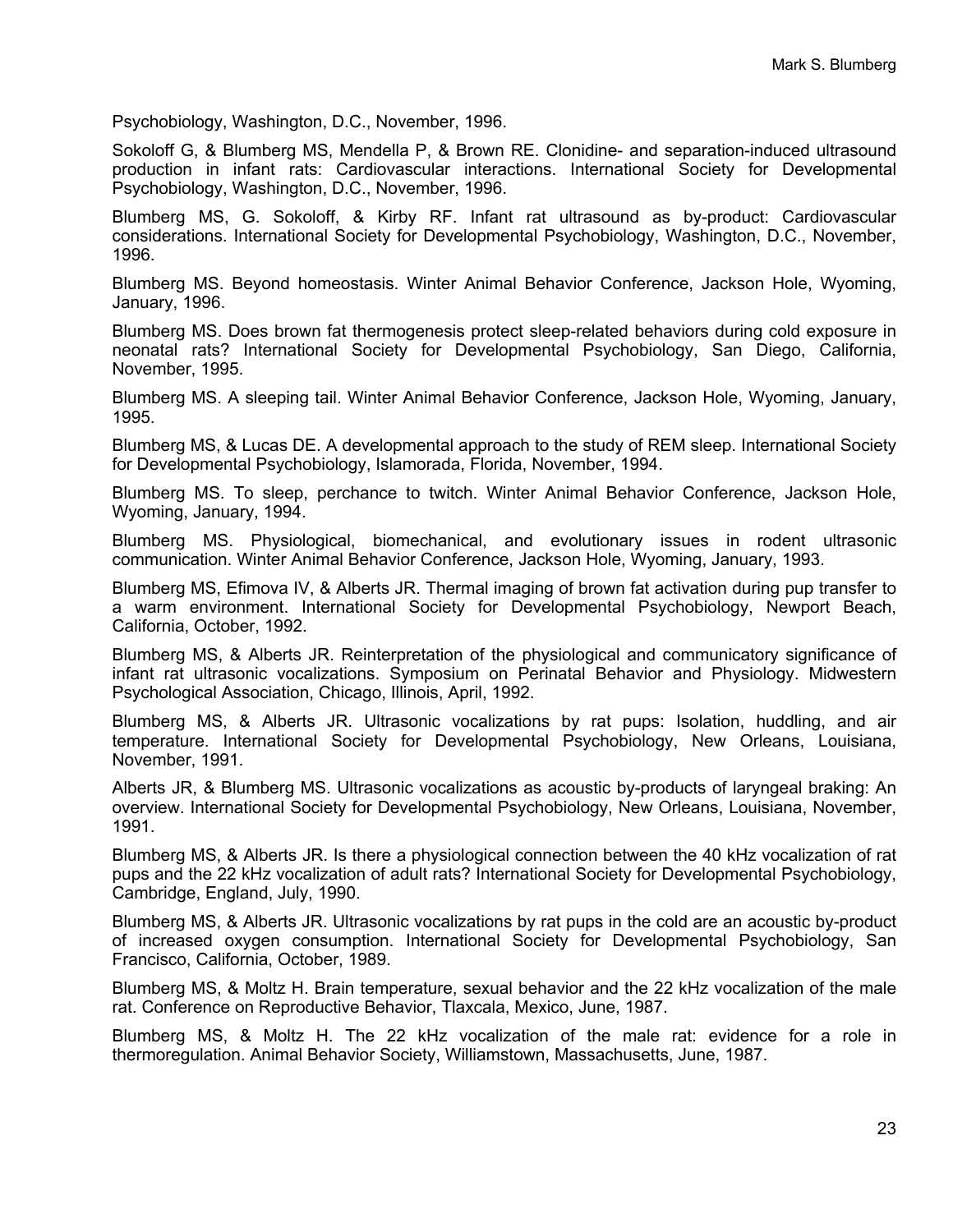#### **CONFERENCE PRESENTATIONS: POSTERS**

Sokoloff G, Dooley JC, Glanz RM, Wen, RY, Hickerson MM, Evans LG, Laughlin HM, Schmidt JM, Apfelbaum KS, & Blumberg MS. Twitches emerge during quiet sleep in the early postnatal period and are synchronized with sleep spindles. Society for Neuroscience, Chicago, Illinois, November 2021.

Glanz RM, Dooley JC, Sokoloff G, & Blumberg MS. Sensory coding of limb kinematics in motor cortex across a key developmental transition. Society for Neuroscience, Chicago, Illinois, November 2021.

Dooley JC, Sokoloff G, and Blumberg MS. Theta rhythmicity during REM sleep functionally integrates behavior with neural activity in primary motor cortex and red nucleus in preweanling rats. Society for Neuroscience, Chicago, Illinois, November 2021.

Gómez LJ, Dooley JC, Sokoloff G, and Blumberg MS. Thalamic contributions to sensory processing in developing somatosensory and motor cortex. Society for Neuroscience, Chicago, Illinois, November 2021.

Sokoloff G, Dooley JC, Glanz RM, Wen, RY, Hickerson MM, Evans LG, Laughlin HM, Schmidt JM, Apfelbaum KS, & Blumberg MS. Twitches emerge during quiet sleep in the early postnatal period and are synchronized with sleep spindles. International Society for Developmental Psychobiology, Chicago, Illinois, November 2021.

Sokoloff G, Hickerson, M., Wen, R., Tobias, M., McMurray B, & Blumberg MS. Spatiotemporal organization of myoclonic twitching in sleeping human infants. International Conference on Infant Studies, Glasgow, Scotland, June 6-9, 2020.

Dooley JC, Sokoloff G, and Blumberg MS. Developmental emergence of REM-associated theta inventral posterior thalamus and motor cortex (M1) in preweanling rats. Gordon Research Conference on Sleep Regulation and Function, Lucca, Italy, March 8-12, 2020. (Cancelled due to coronavirus)

Glanz RM, Dooley JC, Sokoloff G, and Blumberg MS. Tuning properties of motor cortical neurons in sleeping infant rats. Gordon Research Conference on Sleep Regulation and Function, Lucca, Italy, March 8-12, 2020. (Cancelled due to coronavirus)

Dooley JC, Sokoloff G, and Blumberg MS. Developmental emergence of REM-associated theta inventral posterior thalamus and motor cortex (M1) in preweanling rats. Gordon Research Conference on Thalamocortical Interactions, Ventura, California, February 16-21, 2020.

Dooley JC, Sokoloff G, and Blumberg MS. Sensory feedback from myoclonic twitches during active sleep continues to activate sensorimotor structures beyond early infancy. Society for Neuroscience, Chicago, October 2019.

Gómez LJ, Dooley JC, Sokoloff G, and Blumberg MS. Functional divergence of sensory responses in developing somatosensory and motor cortex. Society for Neuroscience, San Diego, California, November 2018.

Sokoloff G, & Blumberg MS. Quantity and patterning of REM-sleep twitches across the first six postnatal months. Gordon Research Conference on Sleep Regulation and Function, Galveston, Texas, March 18-23, 2018.

Dooley JC, & Blumberg MS. "Sensory "awakening:" A rapid developmental transition in statedependent sensory responses in primary motor cortex. Gordon Research Conference on Sleep Regulation and Function, Galveston, Texas, March 18-23, 2018.

Gómez LJ, Del Rio-Bermudez C, Sokoloff G, & Blumberg MS. State-dependent oscillatory activity in the pontine grey of neonatal rats. International Society for Developmental Psychobiology, Washington, D.C., November 2017.

Del Rio-Bermudez C, Kim, J., Sokoloff G, & Blumberg MS. Myoclonic twitches during active sleep drive coordinated activity in the newborn rat cortico-hippocampal network. Society for Neuroscience,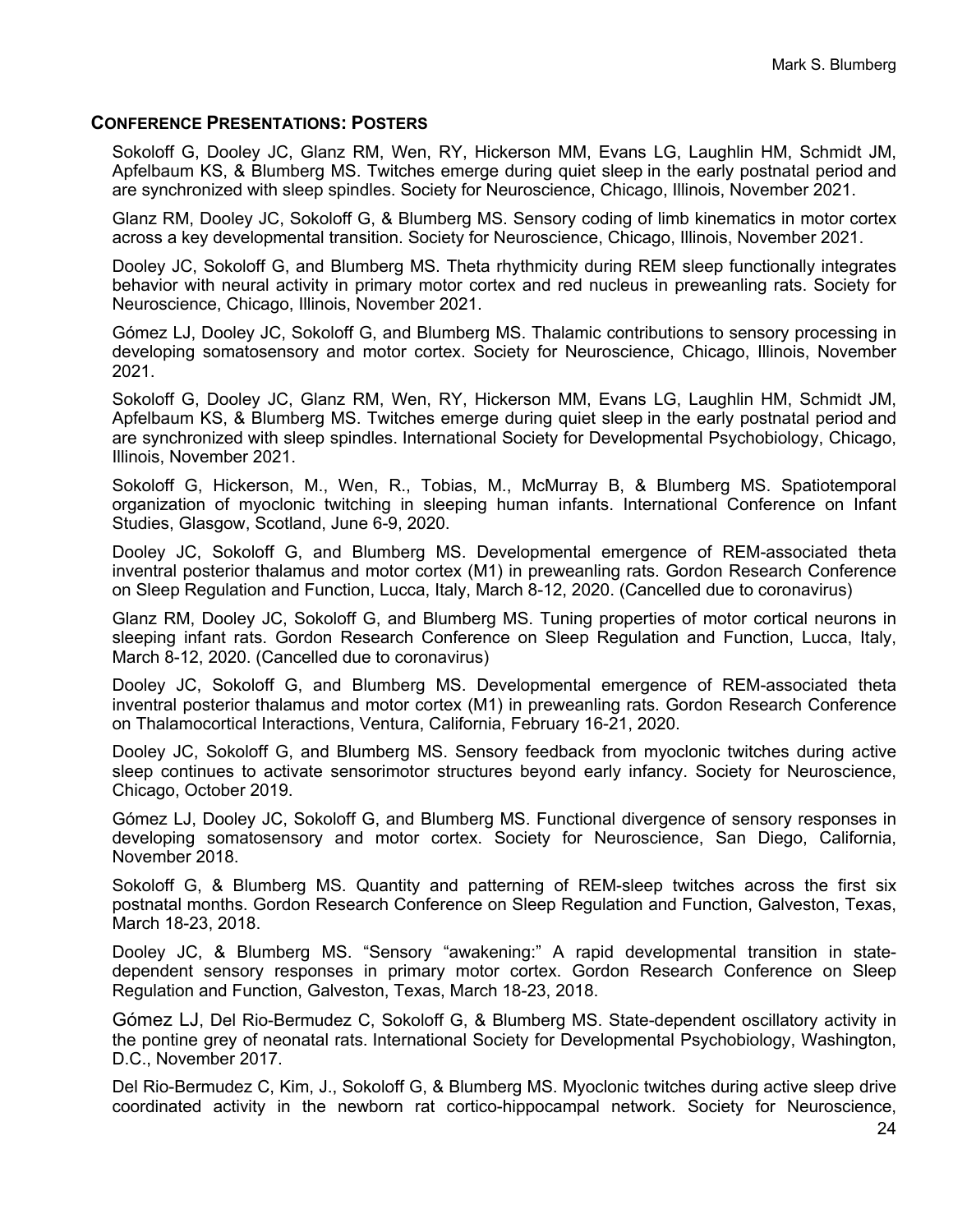Washington, D.C., November 2017.

Mukherjee D, Sokoloff G, & Blumberg MS. Self-monitoring of myoclonic twitches by the inferior olive and lateral reticular nucleus: Evidence of corollary discharge. Society for Neuroscience, Washington, DC., November 2017.

Del Rio-Bermudez C, Kim, J., Sokoloff G, & Blumberg MS. Myoclonic twitches during active sleep drive coordinated activity in the newborn rat cortico-hippocampal network. International Society for Developmental Psychobiology, Washington, D.C., November 2017.

Mukherjee D, Sokoloff G, & Blumberg MS. Self-monitoring of myoclonic twitches by the inferior olive and lateral reticular nucleus: Evidence of corollary discharge. International Society for Developmental Psychobiology, Washington, D.C., November 2017.

Sokoloff G, Del Rio-Bermudez C, Plumeau A, Mukherjee D, & Blumberg MS. Rhythmic and activesleep-dependent neural activity during periods of rapid developmental change, Gordon Research Conference on Sleep Regulation and Function, Galveston, Texas, March 13-18, 2016.

Mukherjee D, & Blumberg MS. Sleep-dependent activity in visual cortex before eye opening in infant rats, Gordon Research Conference on Sleep Regulation and Function, Galveston, Texas, March 13-18, 2016.

Del Rio-Bermudez C, Sokoloff G, & Blumberg MS. Theta oscillations in the developing red nucleus during active sleep, Gordon Research Conference on Sleep Regulation and Function, Galveston, Texas, March 13-18, 2016.

Blumberg MS, & Sokoloff G. REM sleep twitching in human newborns: A potentially sensitive indicator of neurodevelopmental trajectories. Grand Challenges Meeting, Beijing, China, October 2015.

Del Rio-Bermudez C, Sokoloff, G, & Blumberg MS. Sensorimotor integration in the red nucleus of infant rats during active sleep. Society for Neuroscience, Chicago, October 2015.

Sattler NJ, Yonk AJ, Coleman CM, Sokoloff G, & Blumberg MS. Lack of muscle spindles in infant ErbB2 knockout mice is associated with deficits in functional and anatomical cerebellar development. Society for Neuroscience, Chicago, October 2015.

Plumeau A, Del Rio-Bermudez C, Sokoloff G, & Blumberg MS. Twitches drive neural activity in the deep cerebellar nuclei of sleeping newborn rats: Implications for sensorimotor development. Society for Neuroscience, Chicago, October 2015.

Mukherjee D, Sokoloff G, & Blumberg MS. The inferior olive processes twitch-related information during active sleep in newborn rats: Evidence of corollary discharge. Society for Neuroscience, Chicago, October 2015.

Puskarjov M, Pospelov A, Blumberg MS, Yukin AY, & Kaila K. The brainstem is an independent generator of febrile seizures. Society for Neuroscience, Chicago, October 2015.

Tiriac A, Del Rio-Bermudez C, & Blumberg MS. Self-generated movements with "unexpected" sensory consequences. Society for Neuroscience, Washington, DC, November 2014.

Plumeau A, Sokoloff G, Mukherjee D, & Blumberg MS. Sleep- and twitch-dependent Purkinje cell activity across early postnatal cerebellar development. Society for Neuroscience, Washington, DC, November 2014.

Del Rio-Bermudez C, Sokoloff, G, & Blumberg MS. Neuronal firing properties of the red nucleus during sleep-related twitches and wake movements in newborn rats. International Society for Developmental Psychobiology, Washington, DC, November 2014.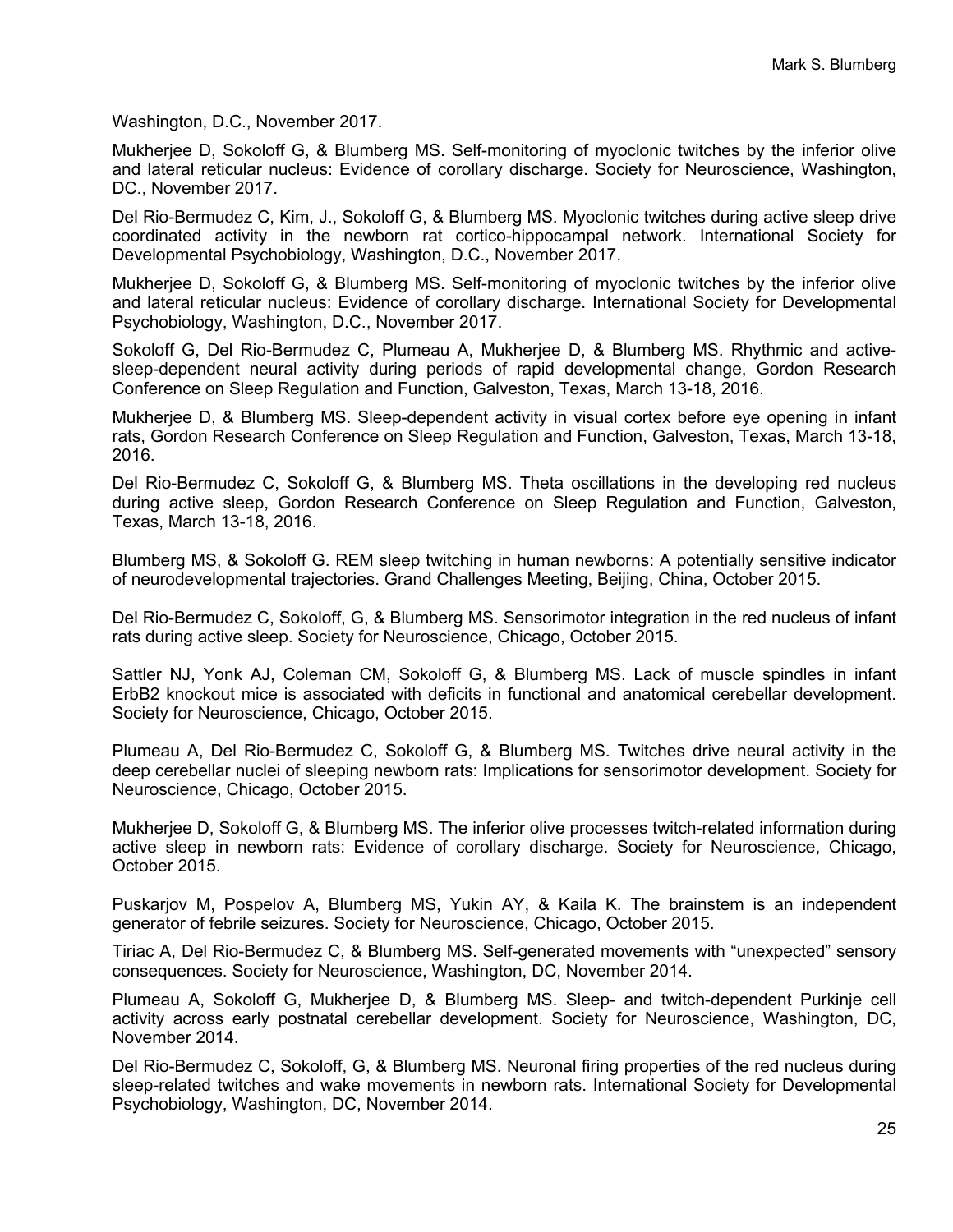Sattler NJ, Sokoloff G, & Blumberg MS. Somatotopic organization of the cerebellum in early development. International Society for Developmental Psychobiology, Washington, DC, November 2014.

Sokoloff G, Plumeau AM, Mukherjee D, & Blumberg MS. The role of active sleep in postnatal cerebellar development. International Society for Developmental Psychobiology, Washington, DC, November 2014.

Tiriac A, Sokoloff G, Del Rio-Bermudez C, & Blumberg MS. Differential processing of sensory feedback from sleep-related twitches and wake movements in the motor cortex of infant rats. Annual meeting of the Associated Professional Sleep Societies, Minneapolis, June 2014.

Del Rio-Bermudez C, Tiriac A, & Blumberg MS. Mechanisms underlying the differential processing by motor cortex of reafference from sleep-related twitches and wake movements. Annual meeting of the Associated Professional Sleep Societies, Minneapolis, June 2014.

Blumberg MS, Coleman CM, McMurray B, Gerth AI, Weiner JA, & B. Fritzsch, B. Spatiotemporal patterning of limb twitching during active sleep in newborn rats and ErbB2 knockout mice lacking muscle spindles. Society for Neuroscience, San Diego, November 2013.

Mukherjee D, & Blumberg MS. Sleep-dependent neural activity in the medial septum as hippocampal theta emerges in newborn rats. Society for Neuroscience, San Diego, November 2013.

Uitermarkt BD, Sokoloff G, Weiner J, Fritzsch B, & Blumberg MS. Newborn mice lacking muscle spindles exhibit reduced twitch-related Purkinje cell activity during active sleep. Society for Neuroscience, San Diego, November 2013.

Sokoloff G, Uitermarkt BD, & Blumberg MS. Purkinje cell complex spike activity during active sleep in newborn rats. Society for Neuroscience, San Diego, November 2013.

Tiriac A, & Blumberg MS. Sleep-dependent neural activity in the superior colliculus of newborn rats. Society for Neuroscience, San Diego, November 2013.

Tadjalli AS, & Blumberg MS. Society for Neuroscience, San Diego, November 2013.

Blumberg MS, Coleman CM, & Gerth AI. Spatiotemporal properties of myoclonic twitching in the forelimbs of newborn rats during active sleep. Associated Professional Sleep Societies, Baltimore, Maryland, June 2013.

Sokoloff G, Uitermarkt BD, Fanning AS, Mukherjee D, & Blumberg MS. Twitch-dependent cerebellar during active sleep in newborn rats. Associated Professional Sleep Societies, Baltimore, Maryland, June 2013.

Sokoloff G, Uitermarkt BD, Todd WD, & Blumberg MS. Cerebellar activity during sleep and wakefulness in week-old rats. International Society for Developmental Psychobiology, New Orleans, October 2012.

Fanning AS, Tiriac A, & Blumberg MS. State-dependent neural activity in whisker thalamus. International Society for Developmental Psychobiology, New Orleans, October 2012.

Uitermarkt BD, Sokoloff G, Tiriac A, & Blumberg MS. Spontaneous motor activity in the neonatal whisker system. III. State-dependent barrel cortex activity revealed by voltage-sensitive dye imaging. International Society for Developmental Psychobiology, New Orleans, October 2012.

Tiriac A, Sokoloff G, Coleman CM, & Blumberg MS. Spontaneous motor activity in the neonatal whisker system. I. Behavioral evidence of whisker twitching during active sleep. Society for Neuroscience, New Orleans, October 2012.

Fanning AS, Tiriac A, & Blumberg MS. Spontaneous motor activity in the neonatal whisker system. II. State-dependent neural activity in whisker thalamus. Society for Neuroscience, New Orleans, October 2012.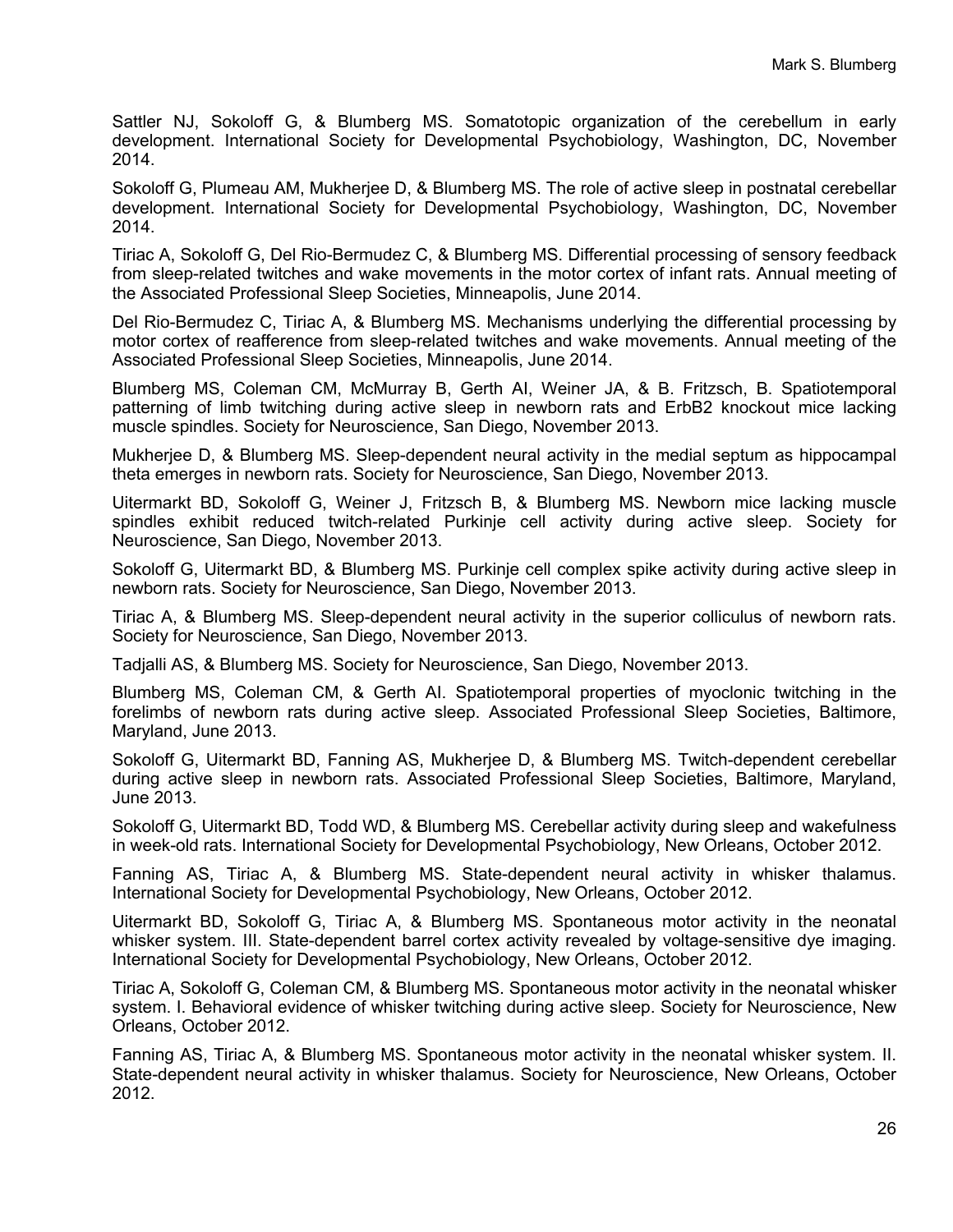Uitermarkt BD, Sokoloff G, Tiriac A, & Blumberg MS. Spontaneous motor activity in the neonatal whisker system. III. State-dependent barrel cortex activity revealed by voltage-sensitive dye imaging. Society for Neuroscience, New Orleans, October 2012.

Sokoloff G, Uitermarkt BD, Todd WD, & Blumberg MS. Cerebellar activity during sleep and wakefulness in infant rats. Society for Neuroscience, New Orleans, October 2012.

Todd WD, Gall AJ, & Blumberg MS. Distinct retinohypothalamic innervation patterns predict the developmental emergence of species-typical circadian preference. Society for Neuroscience, Washington, D.C., November 2011.

Tiriac A, Fanning A, & Blumberg MS. State-dependent thalamic activity in infant rats. Society for Neuroscience, Washington, D.C., November 2011.

Tiriac A, Fanning A, & Blumberg MS. State-dependent thalamic activity in infant rats. International Society for Developmental Psychobiology, Washington, D.C., November 2011. (Co-winner, Best Poster Award

Todd WD, Gall AJ, & Blumberg MS. Developmental comparative exploration of the neural mechanisms underlying phase preference in diurnal Nile grass rats and nocturnal Norway rats. International Society for Developmental Psychobiology, San Diego, California, November 2010. (Co-winner, Best Poster Award)

Marcano-Reik AJ, Prasad T, Weiner JA, & Blumberg MS. An abrupt development shift in callosal modulation of sleep-related spindle bursts coincides with the emergence of excitatory-inhibitory balance and a reduction of somatosensory cortical plasticity. International Society for Developmental Psychobiology, San Diego, California, November 2010.

Gall AJ & Blumberg MS. Neural and non-neural suprachiasmatic influences on sleep and wakefulness in infant rats. Associated Professional Sleep Societies, San Antonio, Texas, June 2010.

Todd WD, Gall AJ, & Blumberg MS. The development of day-night differences in sleep-wake behavior and Fos-immunoreactivity in diurnal Nile grass rats and nocturnal Norway rats. Associated Professional Sleep Societies, San Antonio, Texas, June 2010.

Gall AJ, Joshi B, Best J, Florang VR, Doorn JA, & Blumberg MS. Developmental transition from exponential to power-law wake behavior depends upon the functional integrity of the locus coeruleus. International Society for Developmental Psychobiology, Chicago, IL, 2009. (Co-winner, Best Poster Award)

McMurray MS, Zeskind PS, Blumberg MS, Meiners S, Cox ET, Williams SK, Johns JM. Gestational cocaine affects rat pup brown adipose tissue thermogenesis, ultrasonic vocalizations, and urine characteristics. Society for Neuroscience, Chicago, IL, October 2009.

Marcano-Reik AJ, & Blumberg MS. The corpus callosum modualtes spindle burst activity within homotopic regions of somatosensory cortex in newborn rats. Society for Neuroscience, Washington, DC, November 2008.

Mohns EJ, & Blumberg MS. Synchronous bursts of activity in the developing hippocampus: Modulation by active sleep, and association with emerging gamma and theta rhythms. Society for Neuroscience, Washington, DC, November, 2008.

Joshi BS, Best JA, Terman DH, Blumberg MS. (2007). Developmental dynamics of sleep-wake cycles: a mathematical model. Society for Neuroscience, San Diego, November, 2007.

Seelke AMH, Marcano-Reik AJ, & Blumberg MS. The infant rat neocortex exhibits multiple forms of state-dependent activity before the emergence of delta waves**.** Society for Neuroscience, San Diego, November, 2007.

Todd WD, & Blumberg MS. Sleep regulation in neonatal rats: A reexamination. International Society for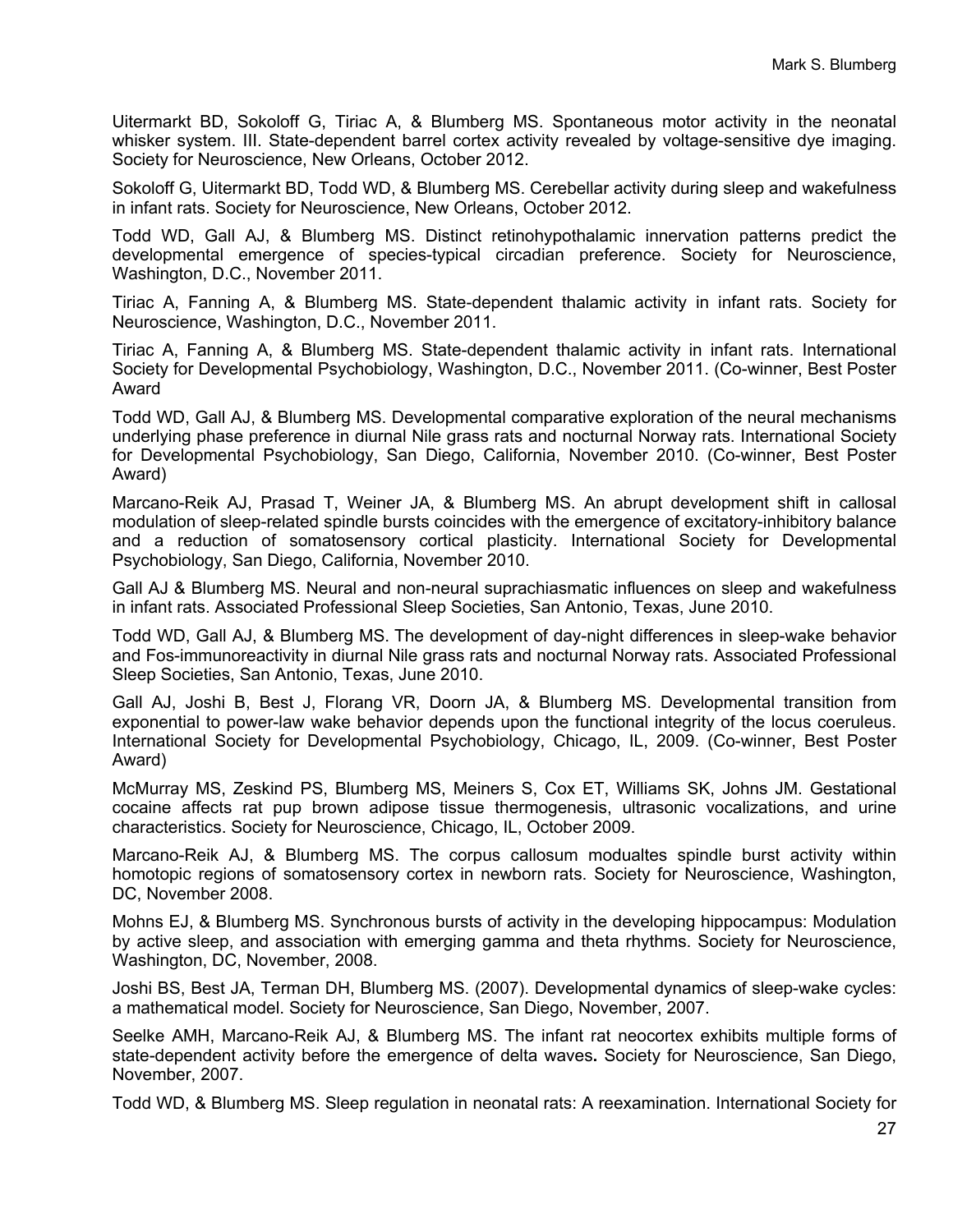Developmental Psychobiology, San Diego, October, 2007.

Marcano-Reik AJ, Todd WD, Seelke AMH, & Blumberg MS. Development, state dependence, and somatotopic organization of neocortical activity during the early postnatal period in rats. International Society for Developmental Psychobiology, San Diego, October, 2007.

Gall AJ, Ray, B., Todd WD, Coleman CM, & Blumberg MS. Circadian thythmicity in normal and enucleated infant rats: Implications for the development of nocturnality and diurnality. 72nd Cold Spring Harbor Laboratories Symposium: Clocks & Rhythms, Cold Spring Harbor, New York, May 30-June 4, 2007.

Mohns, E., Karlsson KÆ, & Blumberg MS. Transient co-occurrence of ripple- and gamma-frequency oscillations during a period of hyperexcitability in the neonatal rat hippocampus *in vivo.* International Society for Developmental Psychobiology, Atlanta, October, 2006.

Seelke AMH, & Blumberg MS. State-dependent neocortical activity is present before the onset of delta waves in infant rats. International Society for Developmental Psychobiology, Atlanta, October, 2006.

Gall AJ, Ray B, & Blumberg MS. Circadian variations in sleep and wakefulness in developing rats. Society for Neuroscience, Atlanta, Georgia, October, 2006. International Society for Developmental Psychobiology, Atlanta, October, 2006.

Gall AJ, Ray B, & Blumberg MS. Circadian variations in sleep and wakefulness in developing rats. Society for Neuroscience, Atlanta, Georgia, October, 2006.

Mohns, E., Karlsson KÆ, & Blumberg MS. Development of ripple and gamma frequency oscillations in the neonatal rat hippocampus *in vivo*. Society for Neuroscience, Atlanta, Georgia, October, 2006.

Viana di Prisco G, Mohns E, & Blumberg MS. CRF can evoke scizures in infant rats through its effects on the brainstem. Society for Neuroscience, Atlanta, Georgia, October, 2006.

Ray B, Gall AJ, & Blumberg MS. Circadian variations in sleep and wakefulness in developing rats. Associated Professional Sleep Societies, Salt Lake City, Utah, June, 2006.

Mohns EJ, Karlsson KÆ, & Blumberg MS. Effects of modafinil on developing sleep patterns in infant rats. International Society for Developmental Psychobiology, Washington, DC, November, 2005.

Seelke AMH, Freeman JH, Jr., & Blumberg MS. State-dependent thalamic activity in infant rats and its developmental relations with slow-wave neocortical activity. Society for Neuroscience, Washington, D.C, November, 2005.

Gall AJ, Poremba A, & Blumberg MS. Contributions of the dorsolateral pontine tegmentum to the regulation of sleep and wakefulness in early infancy. Society for Neuroscience, Washington, D.C, November, 2005.

Vianna Di Prisco G, & Blumberg MS. Effects of serotonin depletion on sleep-related motor activity in infant rats. Society for Neuroscience, Washington, D.C, November, 2005.

Mohns EJ, Karlsson KÆ, & Blumberg MS. Effects of modafinil on developing sleep patterns in infant rats. Society for Neuroscience, Washington, D.C, November, 2005.

Karlsson KÆ, Mohns EJ, Vianna di Prisco G, & Blumberg MS. Are hippocampal sharp waves and startles causally linked? Society for Neuroscience, Washington, D.C, November, 2005.

Blumberg MS, Karlsson KÆ, Seelke AMH, Gall AJ, & Mohns EJ. The neural substrates of infant sleep. Associated Professional Sleep Societies, Denver, June, 2005.

Seelke AMH, Karlsson KÆ, & Blumberg MS. The ontogeny of spontaneous sleep-related phasic activity in the rat. Associated Professional Sleep Societies, Denver, June, 2005.

Mohns EJ, Karlsson KÆ, & Blumberg MS. The ventrolateral preoptic area and basal forebrain play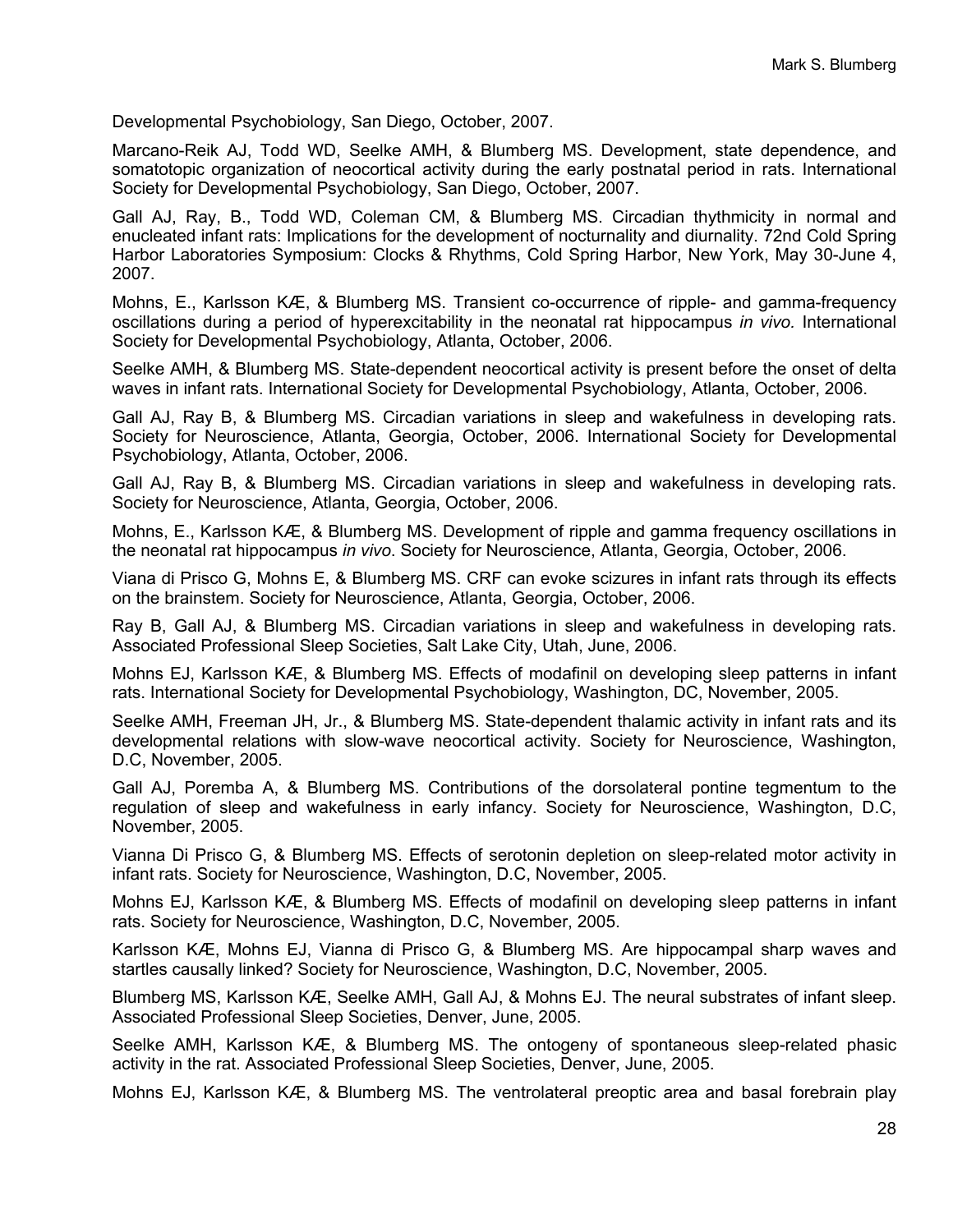opposing roles in the descending modulation of sleep-wake cyclicity in infant rats. Associated Professional Sleep Societies, Denver, June, 2005.

Karlsson KÆ, & Blumberg MS. Medullary control of REM sleep atonia in infant rats. Society for Neuroscience, San Diego, November, 2004.

Seelke AMH, & Blumberg MS. Ontogeny of sleep-related phasic activity during early infancy. Society for Neuroscience, San Diego, November, 2004.

Mohns EJ, Karlsson KÆ, & Blumberg MS. Hypothalamic modulation of sleep-wake cyclicity in infant rats. Society for Neuroscience, San Diego, November, 2004.

Blumberg MS, Middlemis-Brown JE, & Johnson ED. Sleep homeostasis in infant rats. Society for Neuroscience, San Diego, November, 2004.

Seelke AMH, & Blumberg MS. Sensory threshold increases during active sleep in infant rats. Associated Professional Sleep Societies, Philadelphia, June, 2004.

Seelke AMH, & Blumberg MS. Double dissociation between sniffing and arousal in infant rats. International Society for Developmental Psychobiology, New Orleans, November, 2003.

Karlsson KÆ, & Blumberg MS. Effects of brain temperature on spontaneous hippocampal activity in anesthetized infant rats. Society for Neuroscience, New Orleans, November, 2003.

Blumberg MS, Karlsson KÆ, & Kreider JC. Hypothalamic contribution to sleep cycle development. Society for Neuroscience, New Orleans, November, 2003.

Seelke AMH, & Blumberg MS. Double dissociation between sniffing and arousal in infant rats. Society for Neuroscience, New Orleans, November, 2003.

Karlsson KÆ, & Blumberg MS. Nuchal atonia and hippocampal theta characterize the sleep of rats as young as two days of age. Associated Professional Sleep Societies, Chicago, June, 2003.

Karlsson KÆ, & Blumberg MS. Active sleep or REM sleep? Let's call the whole thing off. Society for Neuroscience, Orlando, November, 2002.

Kreider, JC, Blumberg MS, & Spencer JP. Selective electrolytic lesions in the mesopontine region disrupt active sleep in week-old rats. Society for Neuroscience, Orlando, November, 2002.

Karlsson KÆ, & Blumberg MS. The ontogeny of the hippocampal theta rhythm and its relation with behavioral state. International Society for Developmental Psychobiology, Orlando, October, 2002.

Kreider, JC, & Blumberg MS. Selective electrolytic lesions in the mesopontine region disrupt active sleep in week-old rats. International Society for Developmental Psychobiology, Orlando, October, 2002.

Johnson ED, & Blumberg MS. Orientation responses toward heat localized to the snout during bodily cooling in infant rats and hamsters. International Society for Developmental Psychobiology, San Diego, November, 2001.

Streeper NM, Sokoloff G, & Blumberg MS. Effects of maternal contact on ultrasonic vocalizations in infant rats. International Society for Developmental Psychobiology, San Diego, November, 2001.

Kreider, JC, & Blumberg MS. Mesopontine distribution of c-fos immunoreactivity during active sleep in infant rats. Associated Professional Sleep Societies, Chicago, June, 2001.

Kreider, JC, & Blumberg MS. Mesopontine contributions to active 'twitch' sleep in infant rats. Society for Neuroscience, New Orleans, November, 2000.

Sokoloff G, Blumberg MS, Lewis SJ, & Kirby RF. Ultrasonic vocalizations and the autonomic nervous system in infant rats. Society for Neuroscience, New Orleans, November, 2000.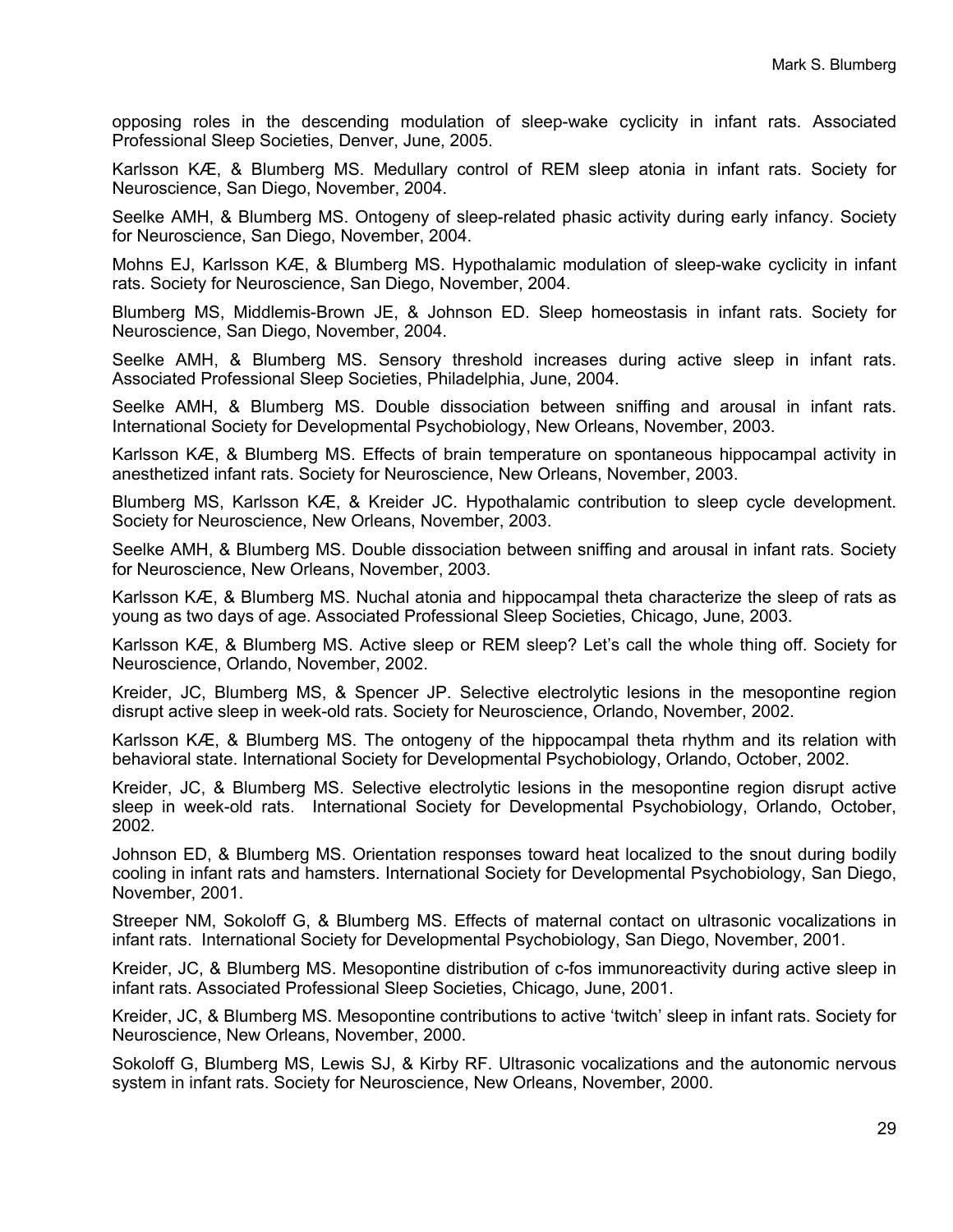Lewis SJ, Blumberg MS, & Sokoloff G. Incubation temperature modulates posthatching thermoregulatory behavior in the Madagascar ground gecko. International Society for Developmental Psychobiology, New Orleans, November, 2000.

Kreider, JC, & Blumberg MS. Mesopontine c-fos immunoreactivity during active sleep in week-old rats. International Society for Developmental Psychobiology, New Orleans, November, 2000.

Boline EA, Sokoloff G, & Blumberg MS. Behavioral responses to thermal stimulation in infant rats and hamsters. International Society for Developmental Psychobiology, New Orleans, November 2000.

Lewis SJ, Blumberg MS, & Sokoloff G. Sodium nitroprusside-induced venodilation increases ultrasonic vocalization in infant rats. Experiment Biology, San Diego, California, April, 2000.

Sokoloff G, & Blumberg MS. An infrared thermographic study of the thermal advantage gained by huddling in infant rats: Contributions of endothermy and behavior. Experimental Biology, San Diego, California, April, 2000.

Blumberg MS, Sokoloff G, Kirby RF, & Kent KJ. Increased venous return accompanying clonidineinduced vocalizations in young rats. Society for Neuroscience, Miami Beach, Florida, October, 1999.

Sokoloff G, Blumberg MS, & Kent KJ. Do cold exposure and clonidine administration stimulate infant rat ultrasound production through similar effects on the cardiovascular system? Society for Neuroscience, Miami Beach, Florida, October, 1999.

Kreider, JC, & Blumberg MS. Effects of pontine and midbrain transections on myoclonic twitching in week-old rats. International Society for Developmental Psychobiology, Coral Gables, Florida, October, 1999.

Kreider, JC, & Blumberg MS. Geotaxis in 2-week-old Norway rats *(Rattus Norvegicus):* A reevaluation. International Society for Developmental Psychobiology, Orleans, France, July, 1998.

Karlen SJ, & Blumberg MS. Relations between cardiac rate and active sleep behaviors in developing rats. International Society for Developmental Psychobiology, Orleans, France, July, 1998.

Kosinski CJ, Sokoloff G, & Blumberg MS. Sensory modulation of myoclonic twitching during active sleep in infant rats. International Society for Developmental Psychobiology, Washington, D.C., November, 1996.

Sokoloff G, & Blumberg MS. Dynamics of thermogenesis in neonatal rats. International Society for Developmental Psychobiology, San Diego, California, November, 1995.

Blumberg MS, & Lucas DE. A developmental and component analysis of active sleep. Society for Neuroscience, San Diego, California, November, 1995.

Schalk SL, & Blumberg MS. Decerebration and BAT thermogenesis in neonatal rats. International Society for Developmental Psychobiology, Islamorada, Florida, November, 1994.

Blumberg MS. Effect of mid-thoracic spinal transection on the occurrence and coordination of "REMrelated" muscular twitches in neonatal rats. International Society for Developmental Psychobiology, Alexandria, Virginia, November, 1993.

Alberts JR, Blumberg MS, & Ronca AE. Thermal imaging of brown fat activation in perinatal rats. International Society for Developmental Psychobiology, New Orleans, Louisiana, November, 1991.

Blumberg MS, Mennella JA, & Moltz H. Rapid brain cooling following ejaculation in the male rat. Conference on Reproductive Behavior, Montreal, Canada, June, 1986.

#### **SYMPOSIA ORGANIZED**

Sleep Development and Plasticity. Mark Blumberg (Chair), Robert Vertes, James Shaffery. Winter Conference on Current Issues in Developmental Psychobiology, Panama, January 2005.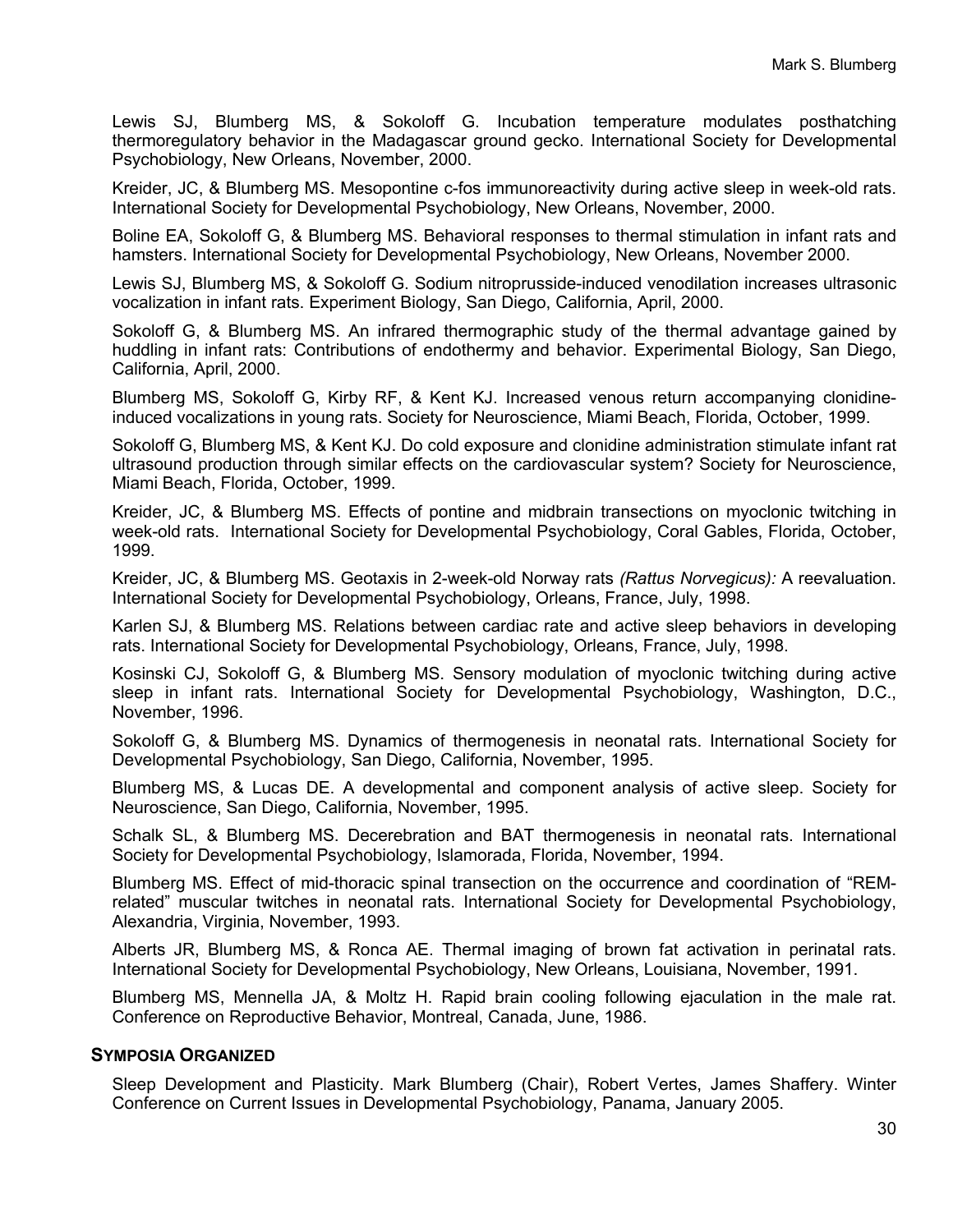Conflict, Controversy, and Self-Discovery: Three Scientists Tell Their Stories. Mark Blumberg (Chair), Celia Moore, Jerry Rudy, and Douglas Wahlsten. International Society for Developmental Psychobiology, Orlando, October 2002.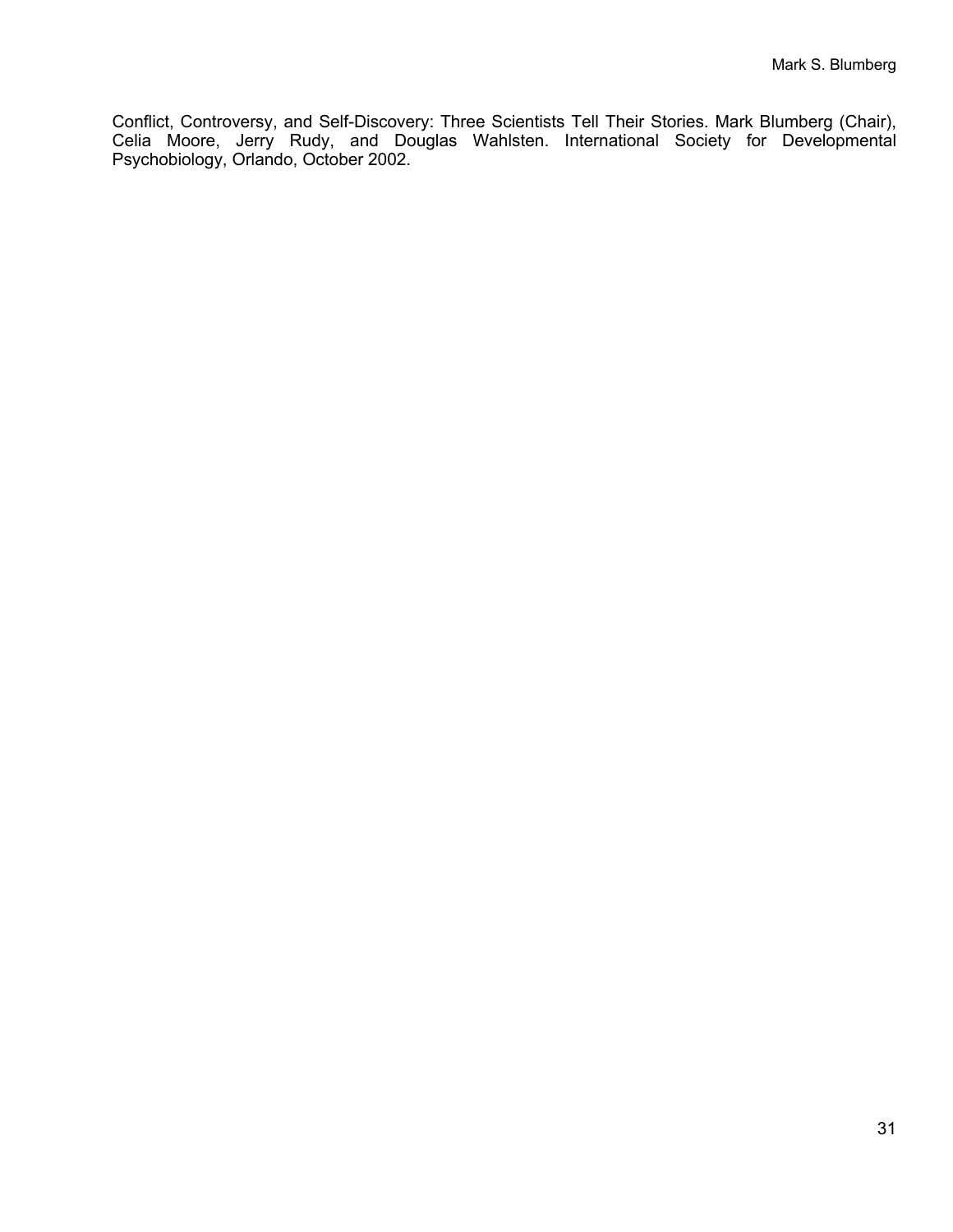# **TEACHING AT THE UNIVERSITY OF IOWA**

# **UNDERGRADUATE AND GRADUATE TEACHING**

| Semester<br>Year | Course                                                                                 | <b>Student</b><br>S<br>Enrolle<br>d | Selected Median ACE Summary Scores (Scale from 1 to 6);<br>Analogous SPOT scores reported prior to Fall, 1998;<br>Electronic forms instituted in 2016 |                                                                                                                                                |                                                         |                                         |                                                                                            |
|------------------|----------------------------------------------------------------------------------------|-------------------------------------|-------------------------------------------------------------------------------------------------------------------------------------------------------|------------------------------------------------------------------------------------------------------------------------------------------------|---------------------------------------------------------|-----------------------------------------|--------------------------------------------------------------------------------------------|
|                  |                                                                                        |                                     | The instructor is                                                                                                                                     |                                                                                                                                                |                                                         |                                         |                                                                                            |
|                  |                                                                                        |                                     | effective in<br>teaching the<br>course material                                                                                                       | The instructor<br>supports student<br>learning in class                                                                                        | This course is<br>well planned<br>and organized         | I learned a great<br>deal in this class | Student<br>questions are<br>encouraged                                                     |
| Spring,<br>2016  | PSY:4090<br>Senior<br>Seminar:<br>Developmental<br>Psychobiology                       | 17                                  | 5.90                                                                                                                                                  | 5.90                                                                                                                                           |                                                         | 5.90                                    | 5.90                                                                                       |
|                  |                                                                                        |                                     | This course is<br>well planned<br>and organized                                                                                                       | Overall this<br>instructor is an<br>effective teacher<br>OR I would<br>recommend a<br>course taught by<br>this instructor to<br>other students | Important points<br>are clarified with<br>good examples | Student<br>questions are<br>encouraged  | This instructor is<br>effective in<br>presenting<br>materials in<br>lecture/<br>discussion |
| Spring,<br>2015  | <b>PSY:7210</b><br>Graduate<br>Seminar:<br>Developmental<br>Behavioral<br>Neuroscience | 9                                   | 5.88                                                                                                                                                  | 5.94                                                                                                                                           | 5.88                                                    | 6.00                                    | 5.94                                                                                       |
| Spring,<br>2015  | 31:002<br>Biological<br>Psychology                                                     | 165                                 | 5.83                                                                                                                                                  | 5.81                                                                                                                                           | 5.84                                                    | 5.91                                    | 5.83                                                                                       |
| Spring,<br>2014  | 31:002<br>Biological<br>Psychology                                                     | 195                                 | 5.75                                                                                                                                                  | 5.75                                                                                                                                           | 5.68                                                    | 5.84                                    | 5.77                                                                                       |
| Spring,<br>2014  | 31:242<br>Foundations of<br>Behavioral and<br>Cognitive<br>Neuroscience                | $\,6$                               | 5.50                                                                                                                                                  | 5.90                                                                                                                                           | 5.90                                                    | 5.90                                    | 5.90                                                                                       |
| Spring,<br>2013  | 31:190<br>Senior<br>Seminar:<br>Developmental<br>Psychobiology                         | 14                                  | 5.29                                                                                                                                                  | 5.96                                                                                                                                           | 5.96                                                    | 5.91                                    | 5.78                                                                                       |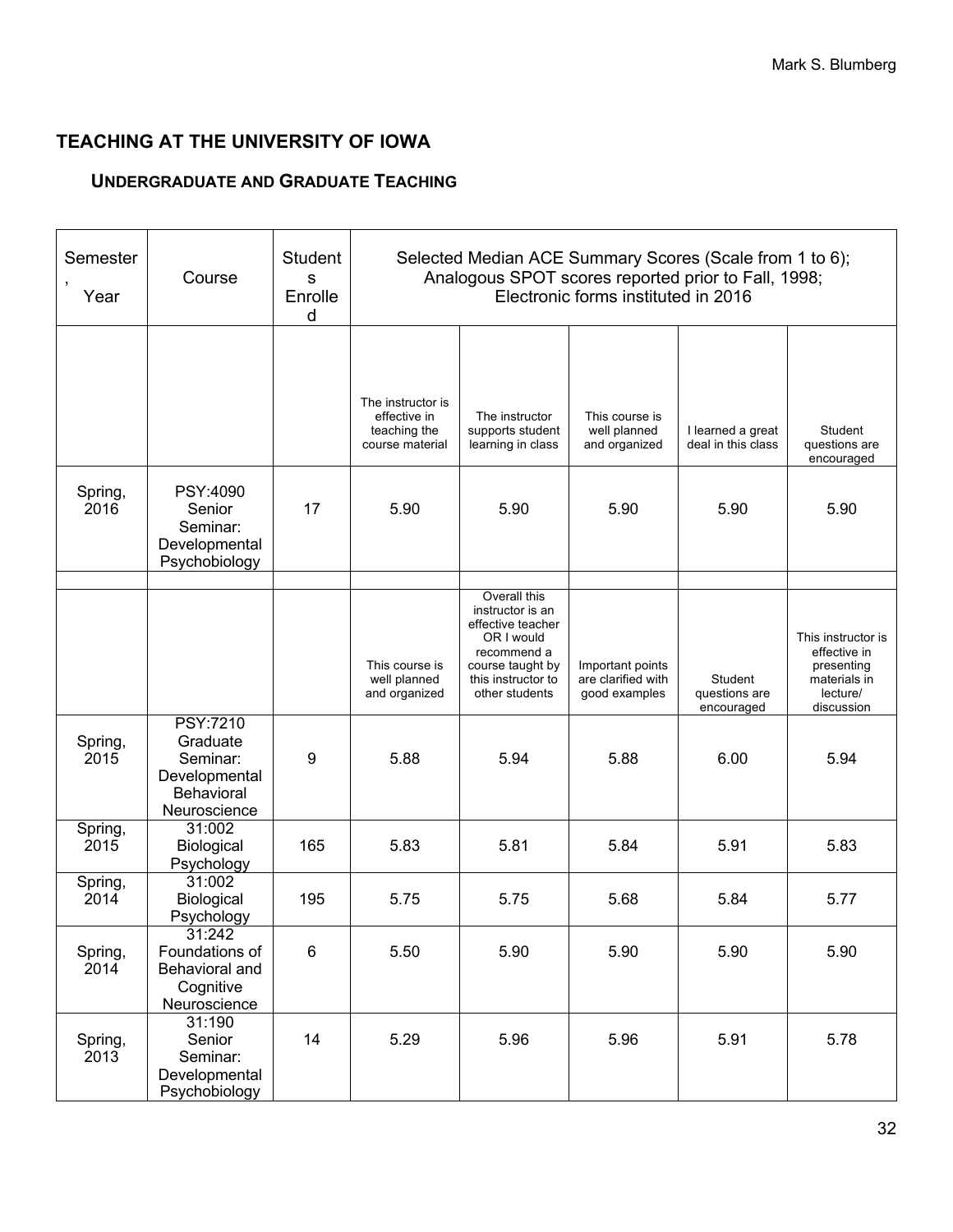| Spring,<br>2012 | 31:338<br>Advanced<br>Topics in<br>Behavioral and<br>Cognitive<br>Neuroscience | 12  | 5.81 | 6.00 | 5.95 | 6.00 | 6.00 |
|-----------------|--------------------------------------------------------------------------------|-----|------|------|------|------|------|
| Spring,<br>2010 | 31:002<br>Biological<br>Psychology                                             | 193 | 5.74 | 5.54 | 5.41 | 5.85 | 5.68 |
| Spring,<br>2008 | 31:190<br>Psychology<br>Seminar: Sleep                                         | 21  | 5.31 | 5.97 | 5.79 | 6.00 | 5.97 |
| Fall,<br>2006   | 31:338<br>Advanced<br>Topics in<br>Behavioral and<br>Cognitive<br>Neuroscience | 12  |      |      |      |      |      |
| Spring,<br>2006 | 31:234<br>Developmental<br>Psychobiology                                       | 16  |      |      |      |      |      |
| Spring,<br>2005 | 31:012<br>Introduction to<br>Brain and<br>Behavior                             | 240 | 5.59 | 5.53 | 5.50 | 5.90 | 5.62 |
| Spring,<br>2004 | 31:190<br>Psychology<br>Seminar                                                | 21  | 5.91 | 5.91 | 5.82 | 5.97 | 5.77 |
| Spring,<br>2003 | 31:338<br>Advanced<br>Topics in<br>Behavioral and<br>Cognitive<br>Neuroscience | 11  |      |      |      |      |      |
| Spring,<br>2002 | 31:012<br>Introduction to<br>Brain and<br>Behavior                             | 240 | 5.68 | 5.59 | 5.54 | 5.85 | 5.70 |
| Fall. 2000      | 31:012<br>Introduction to<br>Brain and<br>Behavior                             | 240 | 5.56 | 5.58 | 5.57 | 5.83 | 5.70 |
| Fall, 1999      | 31:3<br>General<br>Psychology                                                  | 80  | 5.69 | 5.73 | 5.80 | 5.90 | 5.83 |
| Spring,<br>1999 | 31:132<br>Biopsychology<br>of Motivated<br><b>Behaviors</b>                    | 50  | 5.80 | 5.79 | 5.80 | 5.97 | 5.77 |
| Fall, 1998      | 31:3<br>General<br>Psychology                                                  | 80  | 5.87 | 5.80 | 5.84 | 5.93 | 5.87 |
| Spring,<br>1998 | 31:132<br>Biopsychology<br>of Motivated<br><b>Behaviors</b>                    | 60  | 5.70 | 5.91 | 5.89 |      | 5.98 |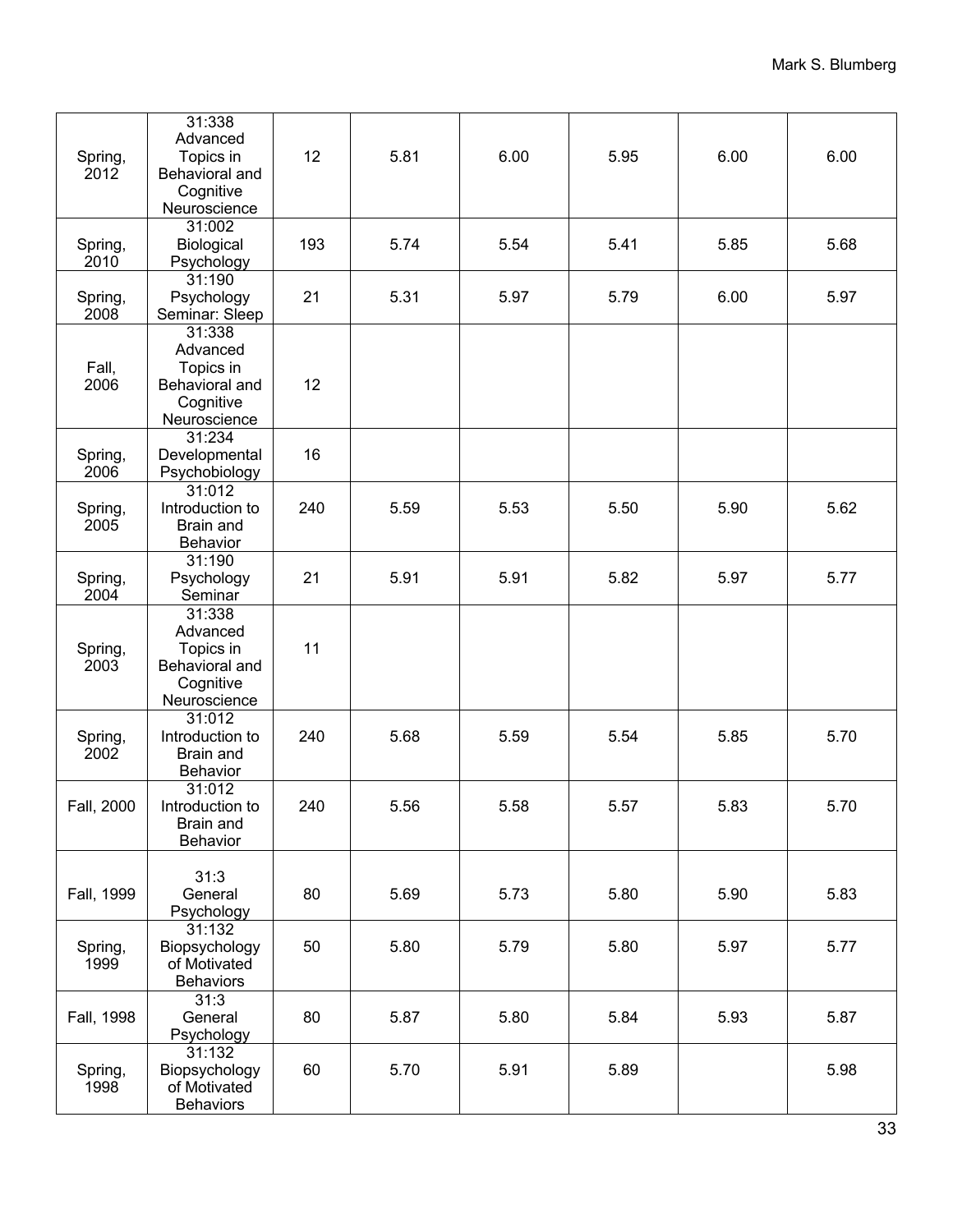| Fall, 1997      | 31:003<br>General<br>Psychology                             | 52 | 5.39 | 5.63 | 5.64 | 5.65 |
|-----------------|-------------------------------------------------------------|----|------|------|------|------|
| Spring,<br>1997 | 31:132<br>Biopsychology<br>of Motivated<br><b>Behaviors</b> | 50 | 5.65 | 5.84 | 5.77 | 5.94 |
| Fall, 1996      | 31:003<br>General<br>Psychology                             | 52 | 5.53 | 5.61 | 5.79 | 5.82 |
| Fall, 1995      | 31:132<br>Biopsychology<br>of Motivated<br><b>Behaviors</b> | 42 | 5.65 | 5.33 | 5.41 | 5.50 |
| Spring,<br>1995 | 31:003<br>General<br>Psychology                             | 61 | 5.30 | 5.63 | 5.63 | 5.56 |
| Spring,<br>1995 | 31:234<br>Developmental<br>Psychobiology                    | 11 | 5.64 | 5.82 | 6.00 | 6.00 |
| Fall, 1994      | 31:132<br>Motivation                                        | 50 | 5.66 | 5.59 | 5.68 | 5.71 |
| Spring,<br>1994 | 31:003<br>General<br>Psychology                             | 60 | 5.17 | 5.26 | 5.51 | 5.40 |
| Fall, 1993      | 31:132<br>Motivation                                        | 64 | 5.16 | 5.51 | 5.42 | 5.47 |
| Spring,<br>1993 | 31:003<br>General<br>Psychology                             | 48 | 5.42 | 5.55 | 5.58 | 5.45 |
| Spring,<br>1993 | 31:234<br>Developmental<br>Psychobiology                    | 16 | 5.19 | 5.75 | 5.38 | 5.63 |
| Fall, 1992      | 31:132<br>Motivation                                        | 61 | 5.02 | 5.51 | 5.32 | 5.51 |

# **GUEST LECTURES (INCOMPLETE)**

| Spring, 2013 02:184   | Developmental Neurobiology (1 lecture)                          |
|-----------------------|-----------------------------------------------------------------|
| Spring, 2012 02:184   | Developmental Neurobiology (1 lecture)                          |
| Spring, 2011 31:242   | Fundamentals of Learning and Behavior (1 lecture)               |
| Spring, 2020 PSY:5212 | Foundations in Behavioral & Cognitive Neuroscience (2 lectures) |

# **GRADUATE TEACHING (PRE-2003)**

| Fall, 2002 | 31:241 Proseminar in Behavioral and Cognitive Neuroscience (16)                                     |
|------------|-----------------------------------------------------------------------------------------------------|
| Fall, 2001 | 31:241 Proseminar in Behavioral and Cognitive Neuroscience (18)                                     |
| Fall, 2000 | 31:241 Proseminar in Behavioral and Cognitive Neuroscience (11)                                     |
| Fall, 1999 | 31:338 Advanced Topics in Behavioral and Cognitive Neuroscience (16)                                |
| Fall, 1998 | 31:241 Behavioral and Cognitive Neuroscience I (Course coordinator) (12)                            |
|            | Spring, 1998 31:242 Behavioral and Cognitive Neuroscience II (Course coordinator + 10 lectures) (6) |
|            |                                                                                                     |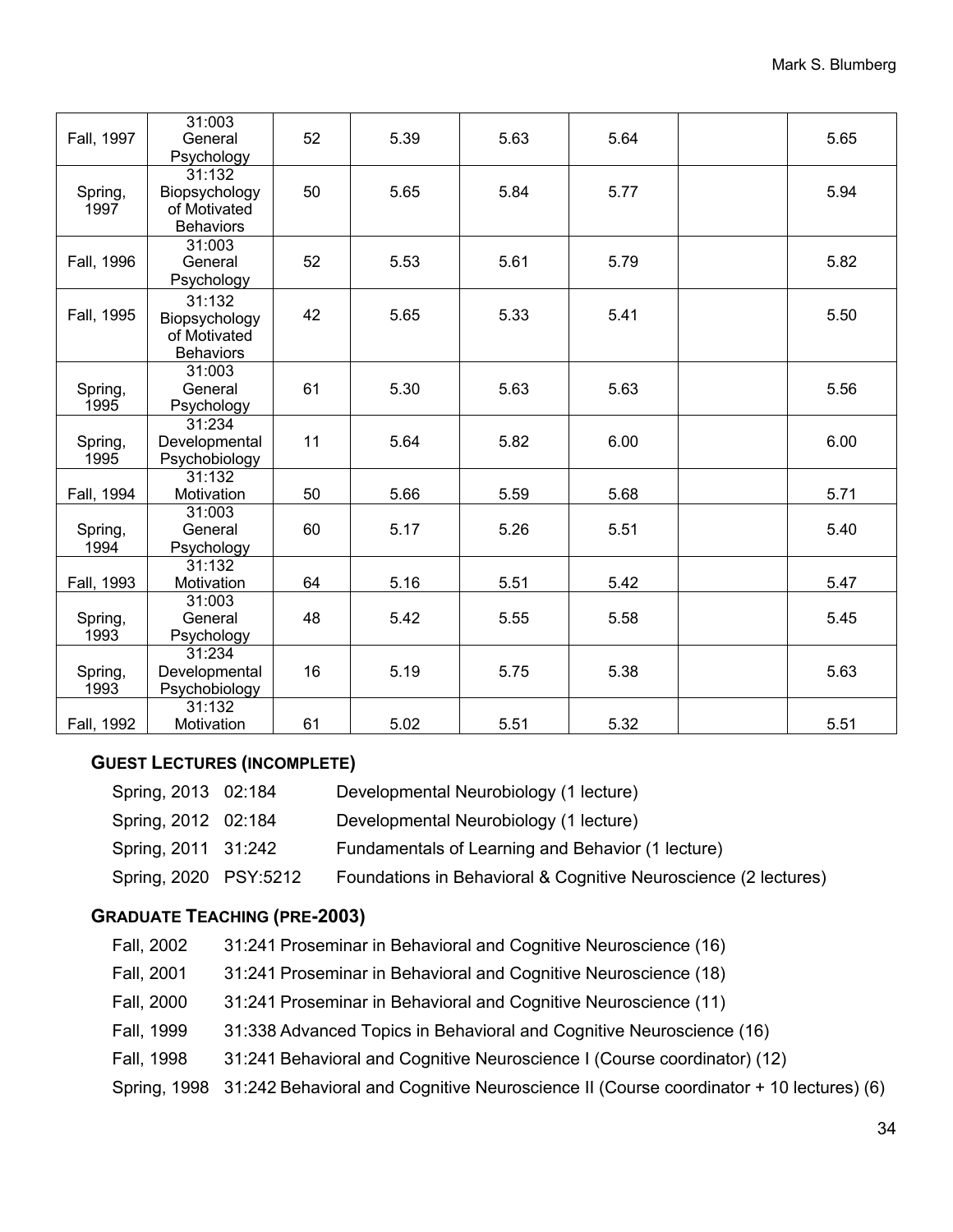| Fall, 1997 | 31:241 Behavioral and Cognitive Neuroscience I (Course coordinator) (18)      |  |  |
|------------|-------------------------------------------------------------------------------|--|--|
|            | Spring, 1997 31:242 Behavioral and Cognitive Neuroscience II (7 lectures) (8) |  |  |
|            | 31/338 Advanced Topics in Behavioral and Cognitive Neuroscience (5)           |  |  |
| Fall, 1996 | 31:241 Behavioral and Cognitive Neuroscience I (3 lectures) (10)              |  |  |
|            | Spring, 1994 31:338 Advanced Topics in Neuroscience and Behavior (10)         |  |  |
|            | 31:244 Behavioral Neuroscience (2 lectures) (7)                               |  |  |
|            | Spring, 1993 31:244 Behavioral Neuroscience (2 lectures) (4)                  |  |  |
|            |                                                                               |  |  |

## **OTHER TEACHING**

Summer, 2003 31:185 Research Practicum (Jonathan Mowers)

#### **STUDENTS SUPERVISED**

| Degree<br>Objective | <b>Student Name</b>                                                                                                                                                                                                                                                                                                                                           | Years                                                                                                                                      | Outcome                                                                                               | Postdoctoral Placement                                                                                                                                                                            |
|---------------------|---------------------------------------------------------------------------------------------------------------------------------------------------------------------------------------------------------------------------------------------------------------------------------------------------------------------------------------------------------------|--------------------------------------------------------------------------------------------------------------------------------------------|-------------------------------------------------------------------------------------------------------|---------------------------------------------------------------------------------------------------------------------------------------------------------------------------------------------------|
| Ph.D.               | Midha Ahmad<br>Angela Richardson (Neuro)<br>Zipeng You<br>Ryan Glanz <sup>7</sup><br>Lex Gómez <sup>49</sup> (Neuro)<br>Carlos Del Rio-Bermudez <sup>34567</sup><br>Didhiti Mukherjee <sup>467</sup><br>Alexandre Tiriac <sup>268</sup><br>William Todd <sup>5</sup><br>Andrew Gall <sup>46</sup><br>Ethan Mohns <sup>36</sup><br>Adele Seelke <sup>256</sup> | $2021 -$<br>2020-<br>2018-<br>2017-<br>$2017 -$<br>2013-2018<br>2012-2018<br>2010-2016<br>2006-2012<br>2004-2011<br>2003-2009<br>2001-2007 | Ph.D., 2018<br>Ph.D., 2018<br>Ph.D., 2016<br>Ph.D., 2012<br>Ph.D., 2011<br>Ph.D., 2009<br>Ph.D., 2007 | Univ. of Bern<br>Univ. of Maryland/Johns Hopkins<br><b>UC-Berkeley</b><br><b>Harvard Medical School</b><br><b>Michigan State University</b><br>HHMI (Janelia Farm); Yale Univ.<br><b>UC Davis</b> |
|                     | Karlsson, Karl <sup>26</sup><br>Kreider, Joy<br>Sokoloff, Greta <sup>125</sup>                                                                                                                                                                                                                                                                                | 2000-2005<br>1996-2003<br>1996-2001                                                                                                        | Ph.D., 2005<br>Ph.D., 2003<br>Ph.D., 2001                                                             | <b>UCLA</b><br>Univ. of Colorado; Univ. of Texas<br>Indiana Univ.; Univ. of Chicago                                                                                                               |
| <b>Masters</b>      | Alan Plumeau (Neuro)<br><b>Brandt Uitermarkt</b><br>Lewis, Sean                                                                                                                                                                                                                                                                                               | 2012-2016<br>2011-2013<br>1999-2001                                                                                                        | M.A., 2016<br>M.A., 2013<br>M.A., 2001                                                                |                                                                                                                                                                                                   |

1 Spence Award from the Department of Psychology<br>2 Dissertation Award from the International Society fo

2 Dissertation Award from the International Society for Developmental Psychobiology (ISDP)<br>3 Simon Award from the Department of Psychology

Simon Award from the Department of Psychology

4 Ballard Seashore Dissertation Year Fellowship<br>5 Lewis Award from the Department of Psycholog

5 Lewis Award from the Department of Psychology<br>6 Gormezano Award for the best student-authored

6 Gormezano Award for the best student-authored paper in BCN<br>7 Graduate College Post-Comprehensive Research Award

7 Graduate College Post-Comprehensive Research Award

8 Graduate Deans' Distinguished Dissertation Award

9 Publication Award from the Iowa Neuroscience Graduate Program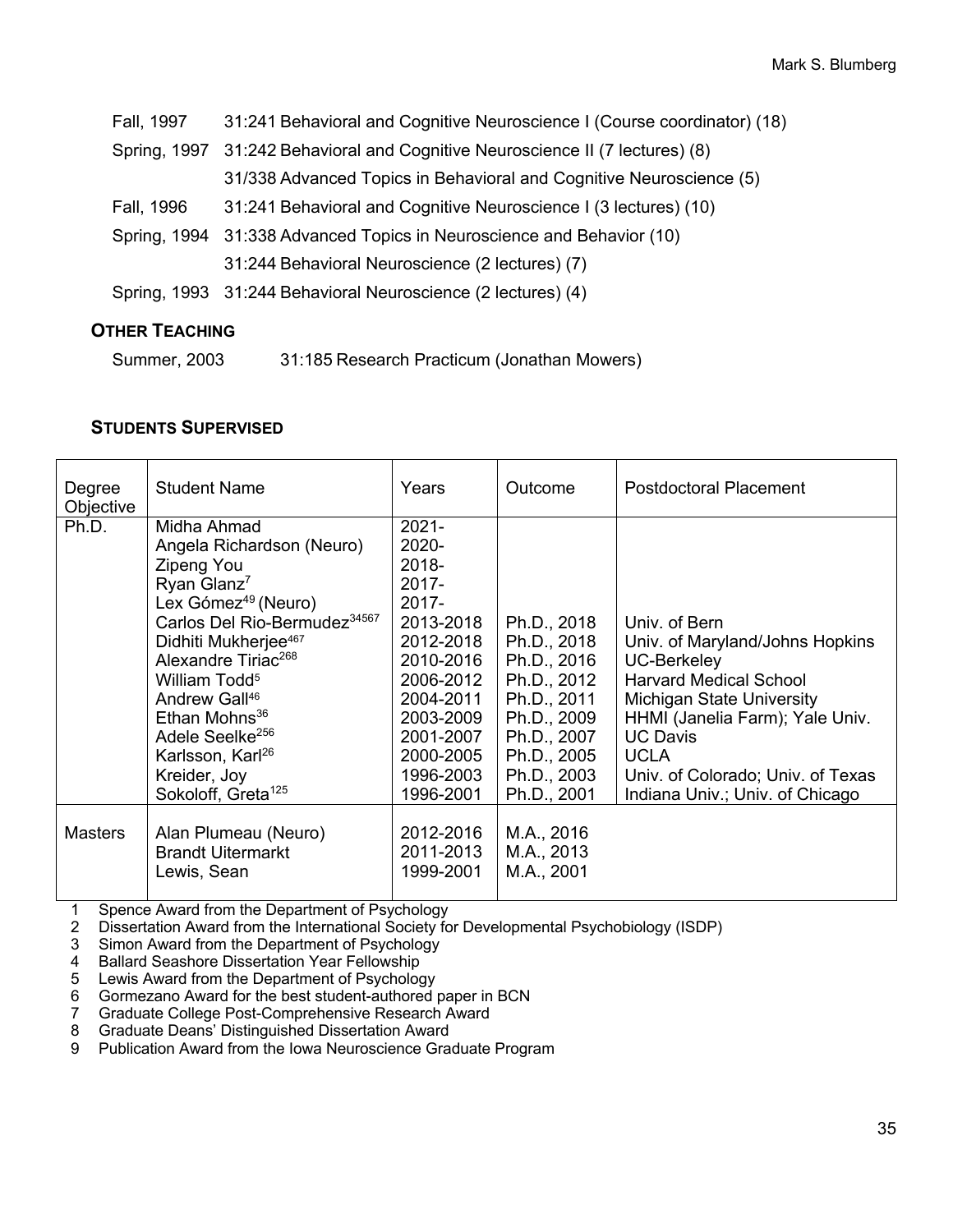| Degree<br>Objective | <b>Student Name</b>                                                                                                                                                                                                                             | Year                                                                                         | Outcome                                                                                                                                                                                                                                                                                                                                                                                                                             |
|---------------------|-------------------------------------------------------------------------------------------------------------------------------------------------------------------------------------------------------------------------------------------------|----------------------------------------------------------------------------------------------|-------------------------------------------------------------------------------------------------------------------------------------------------------------------------------------------------------------------------------------------------------------------------------------------------------------------------------------------------------------------------------------------------------------------------------------|
| Undergraduates      | See complete list below                                                                                                                                                                                                                         |                                                                                              |                                                                                                                                                                                                                                                                                                                                                                                                                                     |
| <b>Honors</b>       | Alex Yonk<br>Alexander Fanning<br>Jessica E. Middlemis-Brown<br>Eric D. Johnson<br>Elizabeth A. Boline<br>Pleskac, Timothy<br>Kreber, Lisa<br>Karlen, Sarah, J.<br>Kosinski, Catherine<br>Beenken, Beth Ann<br>Bunten, Carol<br>Mueller, Thomas | 2016<br>2013<br>2005<br>2003<br>2001<br>2000<br>1999<br>1999<br>1997<br>1996<br>1995<br>1995 | B.S. (Grad School, Rutgers Univ.)<br>B.S. (Grad School, Univ. of Texas; Postdoc: Stanford)<br>B.S. (Grad. School, Univ. of Michigan)<br>B.S.<br>B.S. (Grad. School, Finch Health Sciences)<br>B.S. (Grad. School, Univ. of Maryland)<br>B.S. (Grad. School, Univ. of Colorado)<br>B.S. (Grad. School, UC-Davis)<br>B.S. (Grad. School, UIC)<br>B.S. (Medical School, Univ. of Iowa)<br>B.S. (Medical School, Univ. of Iowa)<br>B.S. |

# **PH.D. THESES SUPERVISED**

- Carlos Del Rio-Bermudez, Sleep-dependent sensorimotor processing and network connectivity in the infant rat, 2018. (Current position: science writer; Postdoc: University of Bern)
- Didhiti Mukherjee, It's not you, it's me: Corollary discharge in the precerebellar nuclei of sleeping infant rats, 2018. (Current position: Postdoc, University of Maryland/Johns Hopkins University)
- Alexandre Tiriac, State-dependent processing of reafference arising from self-generated movements in infant rats, 2016. (Current position as of 2022: Assistant Professor, Vanderbilt University; Postdoc, University of California, Berkeley)
- William Todd, Night and day: Distinct retinohypothalamic innervation patterns predict the development of nocturnality and diurnality in two Murid rodent species, 2012. (Current Position: Assistant Professor, University of Wyoming; Postdoc: Harvard Medical School)
- Andrew Gall, The developmental emergence of a wake-promoting pathway regulating ultradian and circadian rhythms in infant rats, 2011. (Current position: Assistant Professor, Hope College, Michigan)
- Ethan Mohns, Interactions between the developing neocortex and hippocampus during active sleep, 2009. (Current position: Research Scientist, Yale University; Postdoc: Yale University)
- Adele Seelke, The developmental emergence of state-dependent neocortical activity in infant rats, 2007. (Current position: Research Associate II, UC-Davis)
- Karl Karlsson, The neural substrates of atonia and myoclonic twitching during sleep in infant rats, 2005. (Current position: Professor, Reykjavik University, Iceland)

Joy Kreider, The neural substrates of active sleep in infant rats, 2003. (Out of science)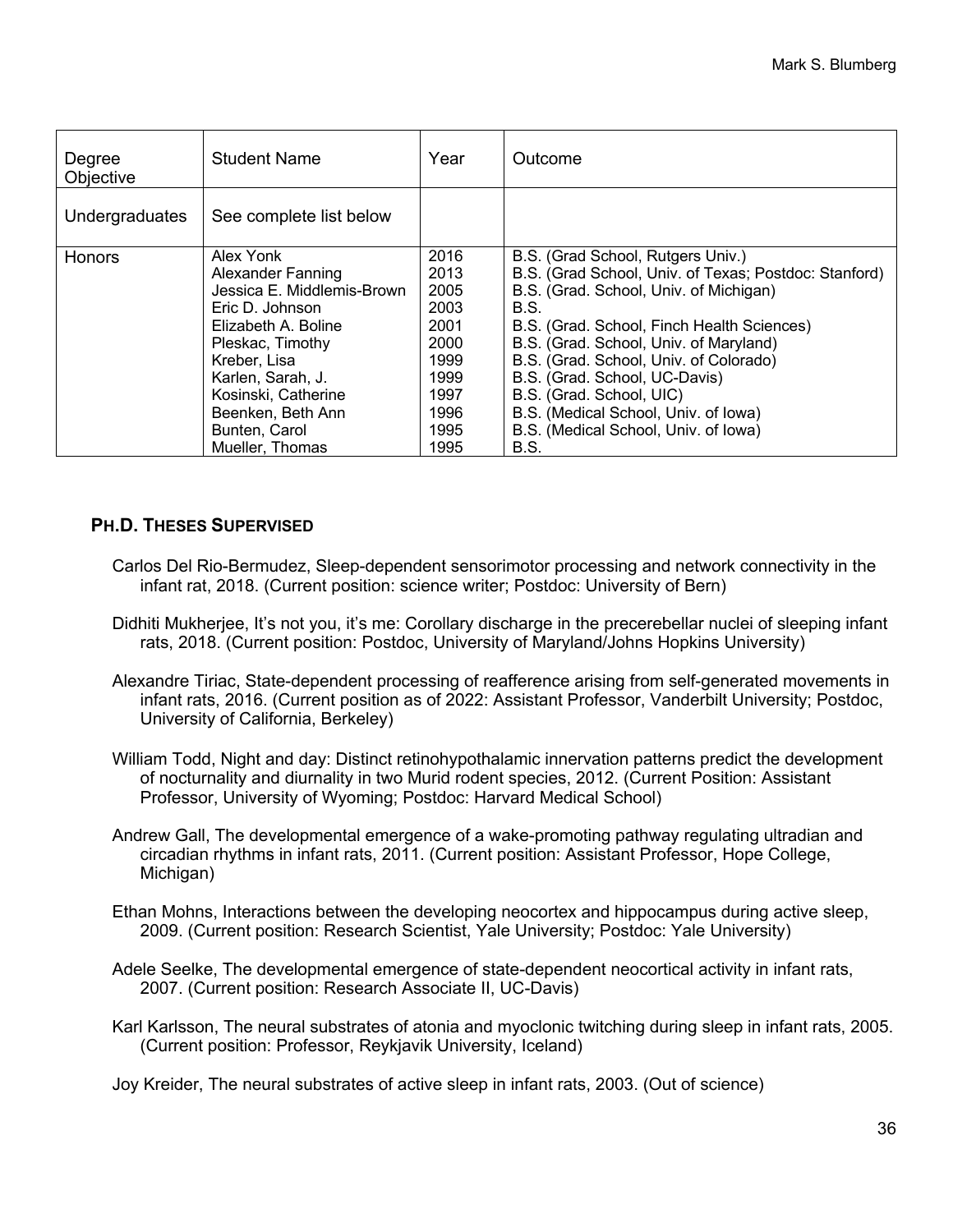Greta Sokoloff, Physiological and behavioral interactions during huddling by infant rats and hamsters, 2001. (Current position: Research Scientist, University of Iowa)

#### **POSTDOCTORAL SUPERVISION**

James C. Dooley, Ph.D. 2016-present. Winner, OVPR Postdoctoral Research Scholar/Fellow Excellence Award, 2020. Career Development Award, Sleep Research Society Foundation, 2022.

Arash Tadjalli, Ph.D., 2012-2014.

Greta Sokoloff, Ph.D., 2011-2012. (Current position: Research Scientist, University of Iowa)

Baishali Ray, Ph.D., 2006-2007.

Yossi Rathner, Ph.D., 2006-2007. (Current position: Senior Lecturer, University of Melbourne)

Gonzalo Viana di Prisco, M.D., Ph.D., 2005-2006. (Current position: Assistant Research Professor, Indiana University School of Medicine)

#### **OTHER CONTRIBUTIONS TO INSTRUCTIONAL PROGRAMS**

#### **Comprehensive Exam Committees**

A. Korthank (1995); G. Sokoloff, (1998); J. Kreider (1998); A. Grippo (2000); Shujing Xu (2000); D. Nicholson (2000); J. Vaidya (2001); A. Grippo (2001); S. J. Lewis (2001); K. Karlsson (2002); Adele Seelke (2003); Imelda Pasley (2004); Michael Morris (2004); Ethan Mohns (2005); Damon Ng (2005); Andy Gall (2006); Amy Jo Marcano-Reik (2006); Dan Brooks (2007); William Todd (2008); Aaron Buss (2009); Ryan Opheim (2009); Marcus Galle (2009); Jeremy Duncan (Biology, 2009); Mary Goldsberry (2010); Adam Steinmetz (2011, chair); Alex Tiriac (2012); Brandt Uitermarkt (2013); Stephen Brzycky (2013, chair); Victória Augusta Müller Ewald (Neuroscience, 2016); Sean Farley (2016); Carlos Del Rio-Bermudez (2016), Benton Purnell (Neuroscience, 2017); Kelle Nett (Neuroscience, 2018); Emily Walsh (Neuroscience, 2019).

#### **M.A. Committee Service**

M. Henry (Johnson, 1993); M. Cicha (Johnson, 1993); J. Gagliardi (Wasserman, 1994); J. Xu (Johnson, 1995); Edison Perdomo (Johnson, 1996).

#### **Ph.D. Committee Service**

Kim Kirkpatrick-Steger (Wasserman, 1995); Jennifer Thomas (Wasserman, 1995); Y. Moon (Gormezano, 1995); A. Eisenberg (Markovsky, Sociology, 2000); Lynn Nietfeld (Gerkin, Education, 2000); Edison Perdomo (Johnson, 2000); Greta Sokoloff (Blumberg, 2001); Joy Kreider (Blumberg, 2003); Dan Nicholson (Freeman, 2003); Gale Kleven (Robinson, 2005); Michele Brumley (Robinson, 2005); Karl Karlsson (Blumberg, 2005); Andrea Frank (Wasserman, 2007); Adele Seelke (Blumberg, 2007); Hunter Halverson (Freeman, 2008); Valerie Mendez-Gallardo (Robinson, 2011); Mark Lobas (Weiner, Neuroscience Graduate Program); Jeremy Duncan (Fritzsch, Biology); Adam Steinmetz (Freeman, 2013); Seth Hurley (Johnson, 2015); Mary Goldsberry (Freeman; 2015); Carlos Del Rio-Bermudez (2016); Eric Emmons (Narayanan, Neuroscience Graduate Program, 2016); Caitlin Cosme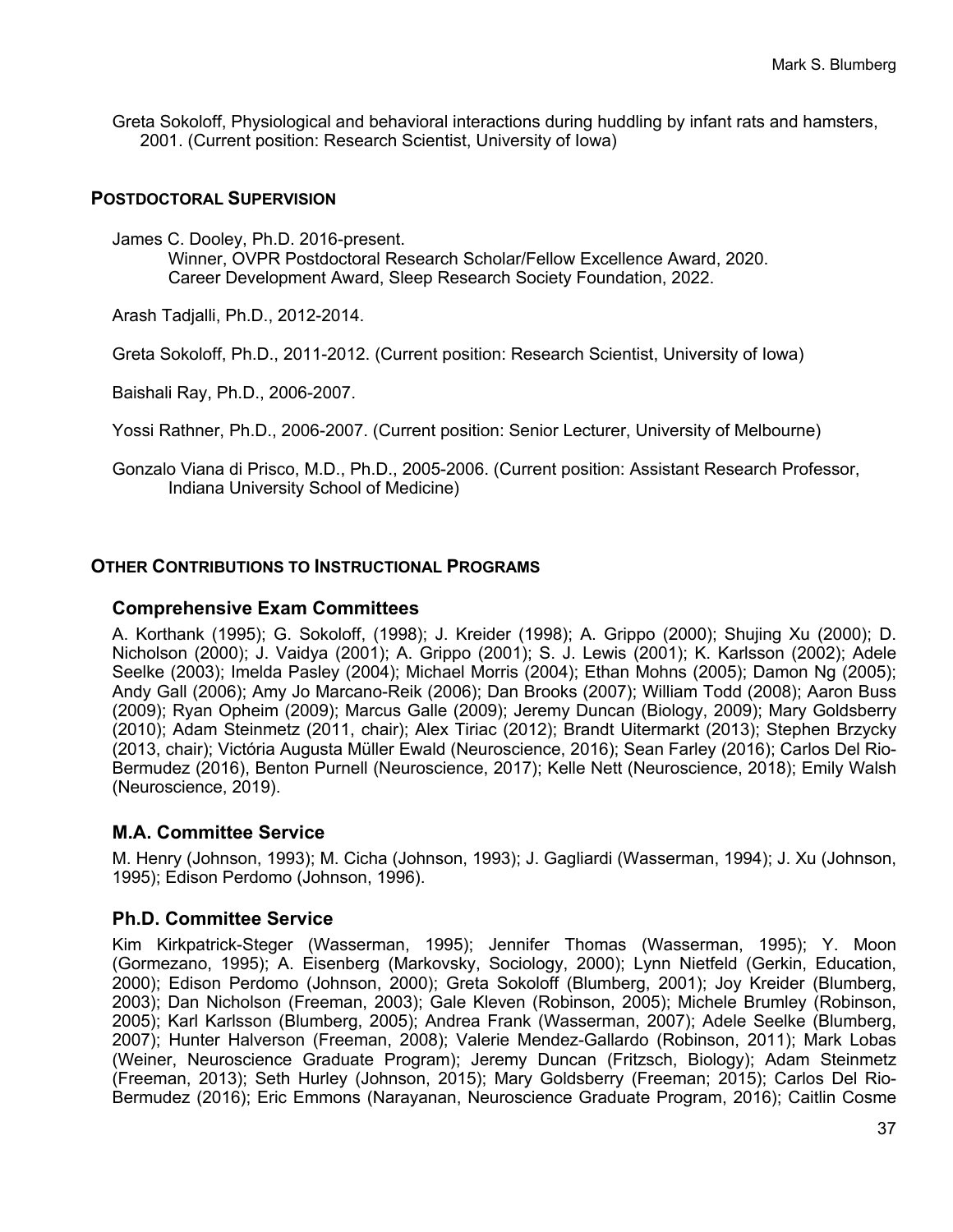(LaLumiere, 2016); Matthew Broschard (Freeman, 2019); Victória Augusta Müller Ewald (LaLumiere, Neuroscience, 2020); Benton Purnell (Buchanan, Neuroscience, 2020); Emily Walsh (Abel, Neuroscience, 2021); Sean Farley (Freeman, 2021); Jessica Lewis (Parker, 2021).

## **Research Advisory Committees (RAC) and Other Advising**

Greta Sokoloff (Blumberg); Joy Kreider (Blumberg); Penney Nichols-Whitehead (Plumert); David Medina (Wasserman); Brenda Donaghy (Gormezano); Maura Stansfield (Robinson), Dan Nicholson (Freeman); Gale Kleven (Robinson); Sean Lewis (Blumberg); Michele Brumley (Robinson); Andrea Frank (Wasserman); Karl Karlsson (Blumberg); Adele Seelke (Blumberg); Ethan Mohns (Blumberg); Chi Wing Ng (Poremba); Amy Jo Marcano (Robinson); Jeffrey Anderson (Blumberg); Andrew Gall (Blumberg); Daniel Brooks (Wasserman); William Todd (Blumberg); Valerie Mendez-Gallardo (Robinson); Katie Devine (Robinson); Jang Jin Kim (Lee); Yongsang Jo (Lee); Mary Levillain (Freeman); Seth Hurley (Johnson); Alexandre Tiriac (Blumberg); Xin Huang (Neuroscience Graduate Program); Brandt Uitermarkt (Blumberg); Joshua Richmond (Radley); Caitlin Cosme (Lalumiere); Sean Farley (Freeman); Justin Reber (Tranel); Mathew Broschard (Freeman), Ryan Glanz (Blumberg); Zipeng You (Blumberg), Gonzalo Quinones (Baran).

#### **Undergraduate Honors Committees**

C. Novak (Johnson, 1993); S. Ulrich (Wasserman, 1993); J. Tremmel (Christensen, 1994); C. Betti (Wasserman, 1994); T. Mueller (Blumberg, 1995); C. Bunten (Blumberg, 1995); S. Pertzborn (Robinson, 1995); B. A. Beenken (Blumberg,1996); D. Peterson (Robinson, 1996). C. J. Kosinski (Blumberg, 1997); S. Karlen (Blumberg, 1999); L. Kreber (Blumberg, 1999); T. Pleskac (Blumberg, 2000); K. Bennett (Robinson, 2000); O. Bailey (Robinson, 2000); E. Johnson (Blumberg, 2003); J. Middlemis-Brown (Blumberg, 2005); A. Fanning (Blumberg, 2013); Alex Yonk (Blumberg, 2016).

#### **Undergraduates Supervised in the Laboratory (Inc. 031:185, Research Practicum)**

Matthew Stolba, Donald Peterson, Robert Hoover, Colin MacMurray, Carol Bunten, Wayne Lance, Tom Mueller, Kristi Kelly, Greta Sokoloff, Nancy Beach, Mary Lou Schneider, Robert Legislador, Tim Hunsicker, Beth Ann Beenken, Catherine Kosinski, Gregory Garner (SROP), Everett Nixon (SREP), Sarah Karlen\*, Nigel Kopp, Lisa Kreber, Megan Adams, Jeremy Bertsch, Jayson Eiberg, Elizabeth Boline, Tara Goldader, Necole Streeper (IBA), Eric Johnson; Jessica Middlemis-Brown\*†; Lastascia Granger; Erin Nelson; Cassandra Coleman#; James Gibson (IBA); Colorado Reed; Lauren Jones; James Willey; Jordan Williams, Ashlynn Gerth (IBA), Alexander Fanning<sup>#</sup>, Ben Peterson, Sheela Hussey, Nicholas Sattler (IBA), Josie Delgado (IBA), Breanne Peterson, Alex Yonk, Erin Halstead, Katherine von Fosson, Lester Moy, Anya Egense, Zipeng You, Rikki Laser<sup>+</sup> (IBA), Asia Banks (SROP), Meredith Hickerson, Haley Laughlin, Elizabeth Janey<sup>#</sup>, Laura Evans, Grant Hurt, Juliana Start, Ellie Moon, Orlando Hernandez, Alexia Lynn.

- \* Recipient of the Collegiate Scholar Award
- † Recipient of the Robbie Prize (Biological Sciences)
- # Recipient of Iowa Center for Research by Undergraduates (ICRU) Fellowship
- <sup>+</sup> Recipient of ICRU's Excellence in Undergraduate Research Award; Honors at Iowa Scholar Award.

#### **Iowa Biosciences Academy (IBA) Trainees**

Necole Streeper, James Gibson, Ashlynn Gerth, Josie Delgado, Nicholas Sattler, Rikki Laser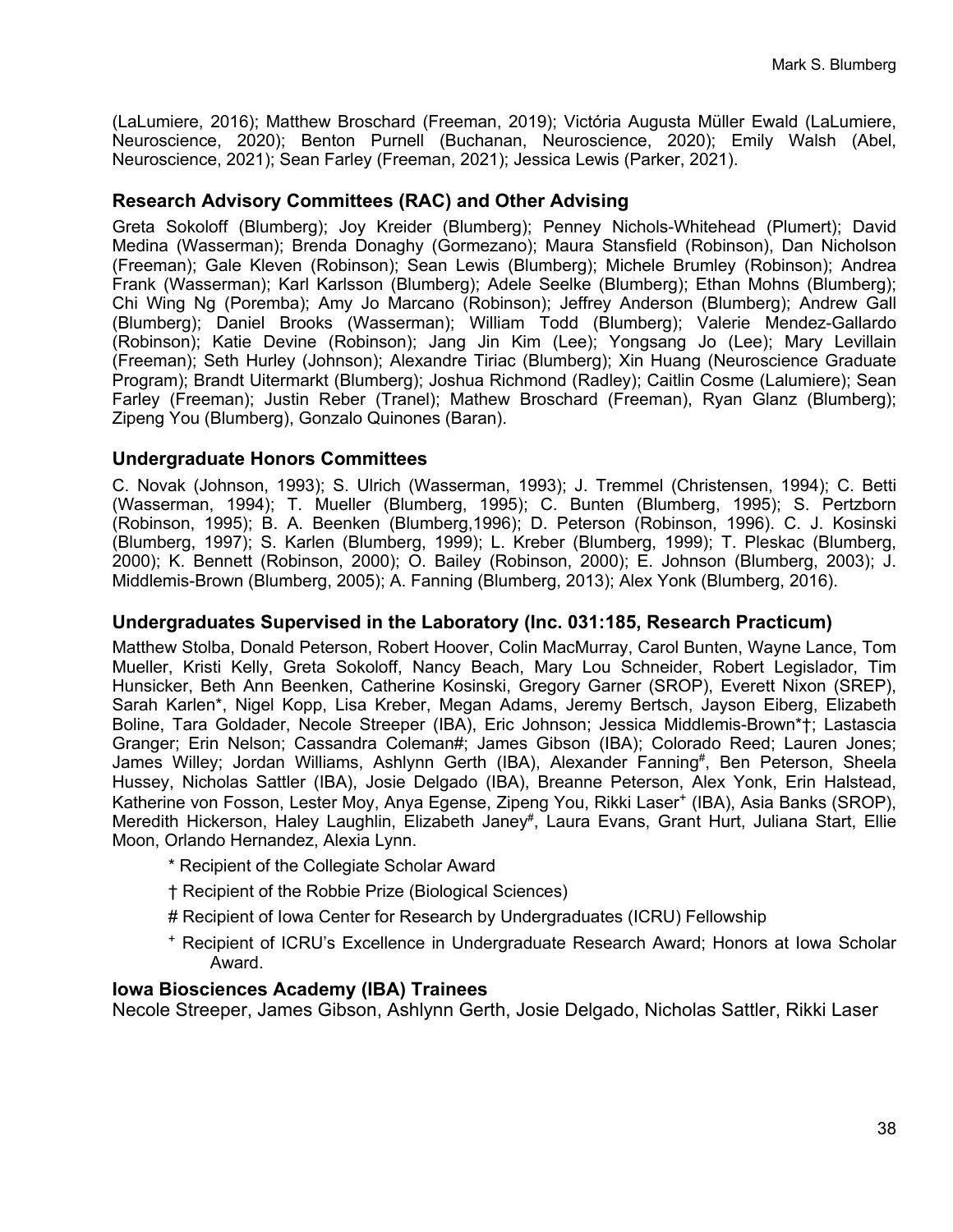# **SERVICE**

## **DEPARTMENT**

Chair, Department of Psychological and Brain Sciences, 2017-present. Member, Faculty Search Committee, Learning & Neuroplasticity, 2017-2018. Chair, Faculty Search Committee, Developmental Science, 2016-2017. Departmental Reorganization Committee, 2015. Faculty Search Committee, Joint hire in Psychology and Neurology, 2014-2015. Faculty Advisory Committee: 2014-2017 (3-year elected term). Strategic Communications Committee, 2013-2014. Chair, Promotion and Tenure Committee for Prof. Larissa Samuelson, 2013. Faculty Search Committee, Department of Psychology (BCN), 2004-2005, 2009-2010. Committee for Departmental Self-Study: 2000-2002. Departmental "Web Czar," which involved reorganizing, rewriting, and updating the department's web pages: 1999-2002. Renovation Planning Committee: 1998-2003. Departmental Colloquium Committee: 1998-2002. Training Area Coordinator (Behavioral and Cognitive Neuroscience): 1996-2002. Chair of BCN faculty recruiting committee: 1996-1997, 1999-2000. Committee on Graduate Studies: 1996-2002. Chair, Animal Care and Use Committee: 1999. Organized and chaired four "Good-to-Great" meetings: Summer, 1999. Ad-Hoc Graduate Student Recruiting Committee: 1995-1996. Endowment Committee: 1994-1995. Professional Concerns Committee: 1994-1995. Faculty Advisory Committee: 1994-1997 (3-year elected term). Committee on Undergraduate Studies: 1993-1994.

# **COLLEGE**

Member, Science Stipends Subcommittee, 2021-present.

Co-Chair, CLAS Budget Committee, Fall 2020-present.

DEO Advisory Group, Representative for Natural Sciences and Math, Fall 2020-present.

Member, Search Committee for CLAS Research Support Manager (Pre-Award Support for PBS, HHP, and CSD), 2020-2021.

CLAS Policy Review Committee, 2019-2020.

Named Chairs and Professorships Ad Hoc Committee, College of Liberal Arts and Sciences, 2018-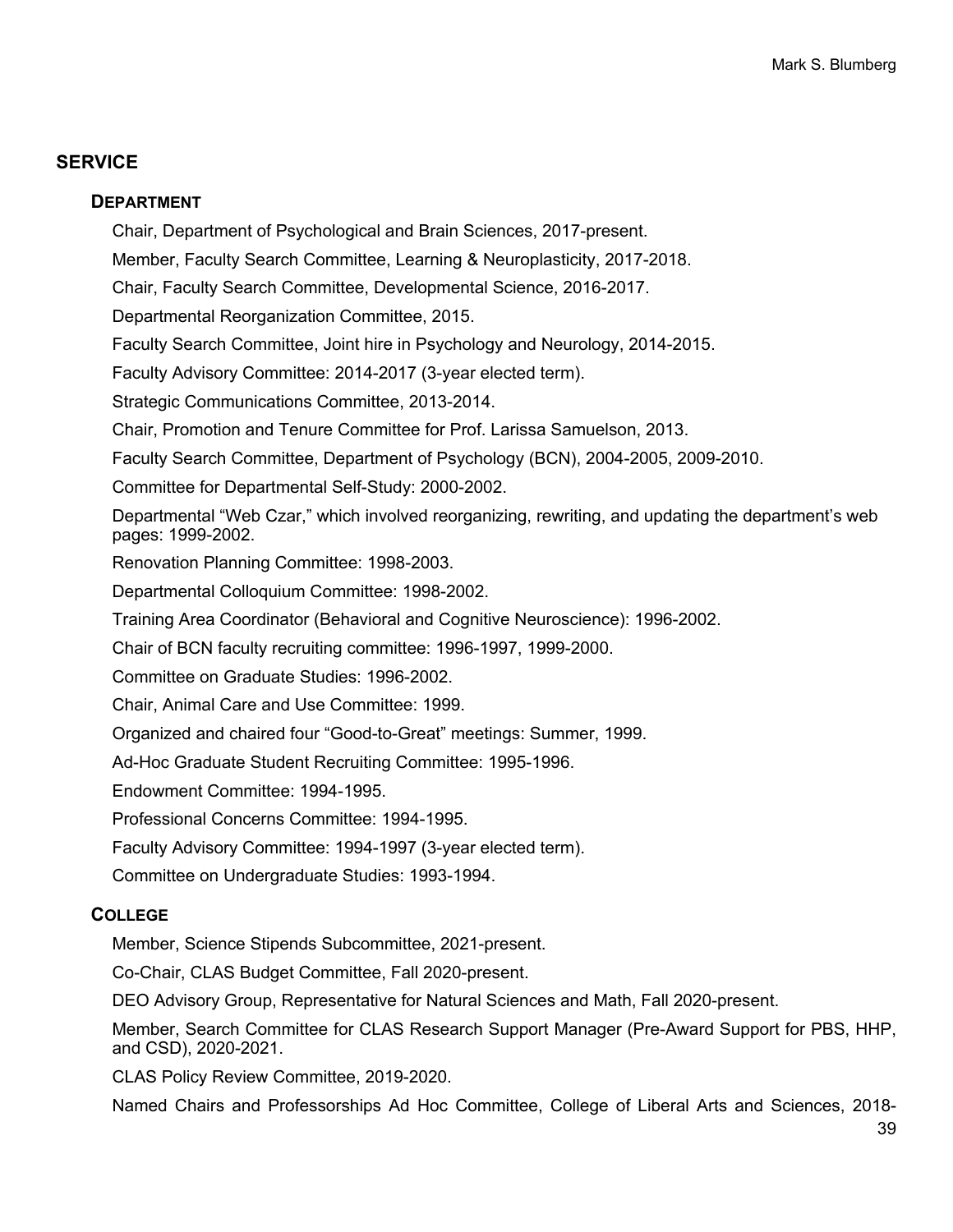2021.

Director, The DeLTA Center, University of Iowa, 2016-2017.

Promotion and Tenure Committee, 2012-2015.

Executive Board, DeLTA Center, 2011-2019.

Interim Director, DeLTA Center, July-December, 2010.

Named Chairs and Professorships Ad Hoc Committee, College of Liberal Arts and Sciences, 2009- 2012.

Student Appeals Committee, College of Liberal Arts and Sciences, 2005-2006.

Promotion review committee, School of Social Work, 2003-2004.

Elected to Faculty Assembly: 2003-2006

Chair, Dean's Task Force for the Promotion of Excellence in the College of Liberal Arts and Sciences, 2002.

Internal review committee of the Department of Anthropology: Fall, 2001.

Faculty Evaluation Committee for Semester Assignments, College of Liberal Arts and Sciences: Fall, 1998.

## **UNIVERSITY**

CLAS representative on Graduate Council, 2016-2017.

Search Committee for Director of Iowa Neuroscience Institute, 2014-2016.

Faculty Senate, 2014-2017.

Principles of Scholarly Integrity (650:270/604) Faculty Facilitator, Graduate College, University of Iowa, 2012-2013.

Provost Search Committee, 2010-2011.

Neurosensory Genetics of Aging faculty search committee (cluster hire), Department of Biology, 2010- 2011, 2011-2012.

Admissions Committee, Neuroscience Graduate Program: 2010-2011, 2011-2012.

Executive Committee, Neuroscience Graduate Program: 2000-2002.

Curriculum Committee, Neuroscience Graduate Program: 1997-1999; Summer, 2000-2001.

Biosciences Advisory Council, Office of the Vice-President for Research: 1997-1999.

Curriculum and Comprehensives Committee, Neuroscience Graduate Program: 1996-1997.

Admissions Committee, Neuroscience Graduate Program: 1993-1994; 1994-1995.

#### **PROFESSION**

#### **Journal Editorial Positions**

Co-Editor (with Dima Amso) of a special issue of *Developmental Psychobiology* to mark its 50<sup>th</sup> anniversary. 2017-2019.

Editorial Board, *The American Psychologist*, 2016-2020.

Editor-in-Chief, *Behavioral Neuroscience,* 2008-2014.

Associate Editor, *Archives of Scientific Psychology*, 2012-2015.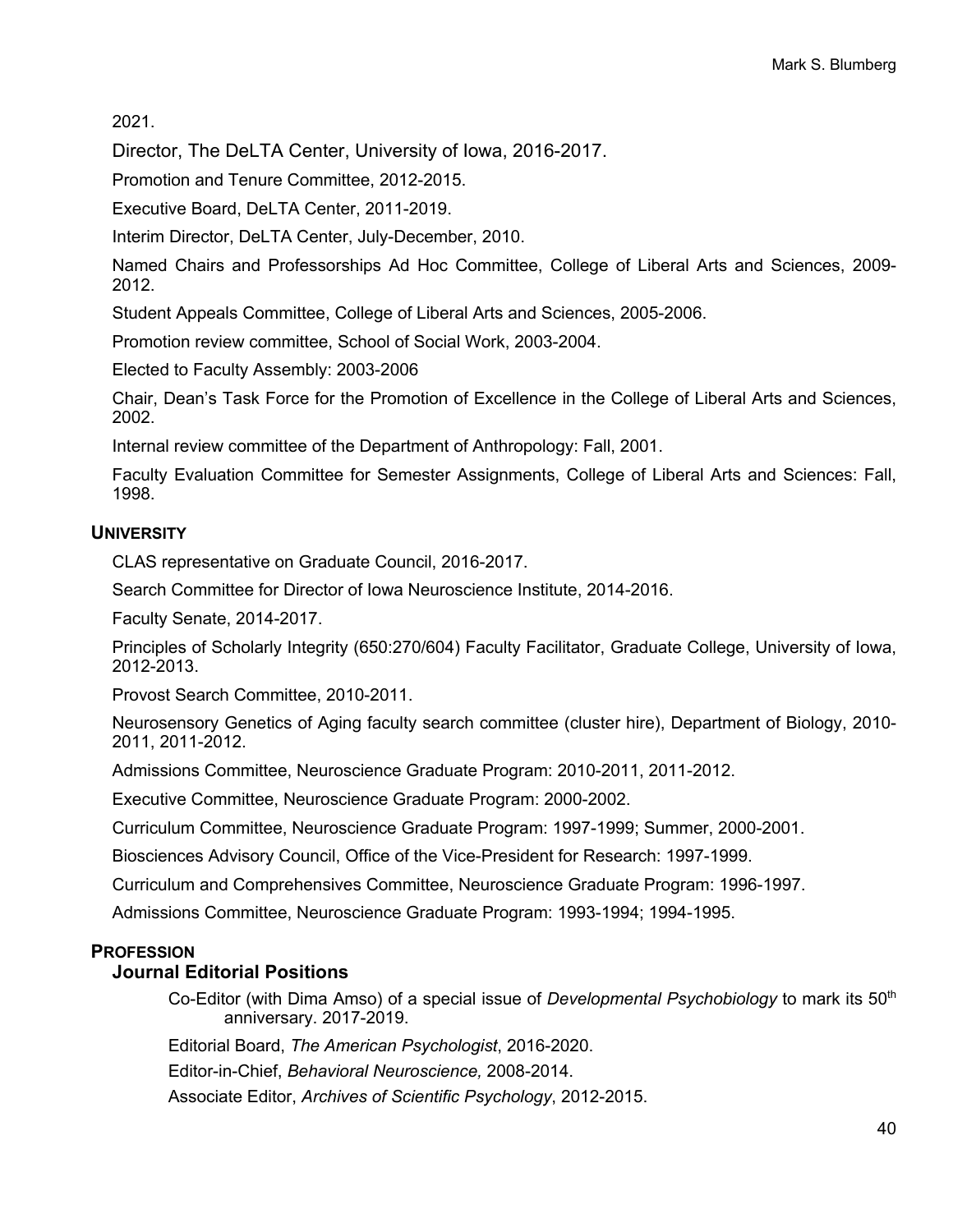Co-Editor (with John Spencer and David Shenk) of a collection of articles entitled "How we develop—Developmental systems and the emergence of complex behaviors" for Wiley's WIREs series, 2014-2016.

Consulting Editor, *Behavioral Neuroscience,* 2007, 2014-present.

Blumberg MS & Dess, N. K., co-editors of (and authors of an introduction for) a special section entitled "Speaking up, speaking out: Views on advocating for our science." *International Journal of Comparative Psychology,* 20: 1-24, 2007.

Associate Editor, *Behavioral Neuroscience,* 2001-2007.

Editorial Board, *Developmental Psychobiology,* 1997-present.

## **Journal Reviewing**

Ad hoc reviewer for: *American Journal of Physiology American Psychologist Animal Behaviour Behavioral & Brain Sciences Behavioral Neuroscience Behaviour Behavioural Brain Research Biological Psychiatry Biological Reviews Brain Research Brain Structure and Function Canadian Journal of Physiology and Pharmacology Cell Reports Cerebral Cortex Child Development Child Development Perspectives Current Biology Developmental Psychobiology Developmental Psychology Developmental Reviews eLife eNeuro Epilepsia European Journal of Pharmacology Frontiers in Human Neuroscience*

*Frontiers in Neurology Infant Behavior and Development Journal of Comparative Psychology Journal of Experimental Biology Journal of Neuroscience Nature Communications Neural Plasticity Neuron Neuroscience and Biobehavioral Reviews Neuroscience Letters Physiology & Behavior PLoS ONE Proceedings of the National Academy of Sciences Progress in Neurobiology Psychological Bulletin Psychological Review Psychonomic Bulletin & Review Seminars in Cell and Developmental Biology Sleep Sleep Medicine Trends in Neurosciences Trends in Cognitive Sciences*

# **NIH and NSF Grant Review Panels**

Ad Hoc member, Biobehavioral Regulation, Learning, and Ethology (BRLE), October 2017. Ad Hoc member, Neurobiology of Learning and Memory (LAM), NIH, June 2017.

Member, NIH Special Emphasis Panel, ZRG1 IFCN-Z (02), February 2016.

Member, NIH Special Emphasis Panel, ZRG1 IFCN-Z (02), September 2013.

Panel member, Spring 2013 Preliminary Proposals Review Panel in the Neural Systems Cluster, Division of Integrative Organismal Systems, NSF, March 11-13, 2013.

Mail reviewer, Pathway to Independence (K99) program, NIH, July 2011, February 2012.

Member, Special Emphasis Panel for evaluation of K18 awards through OppNet, BBBP-L, NIH,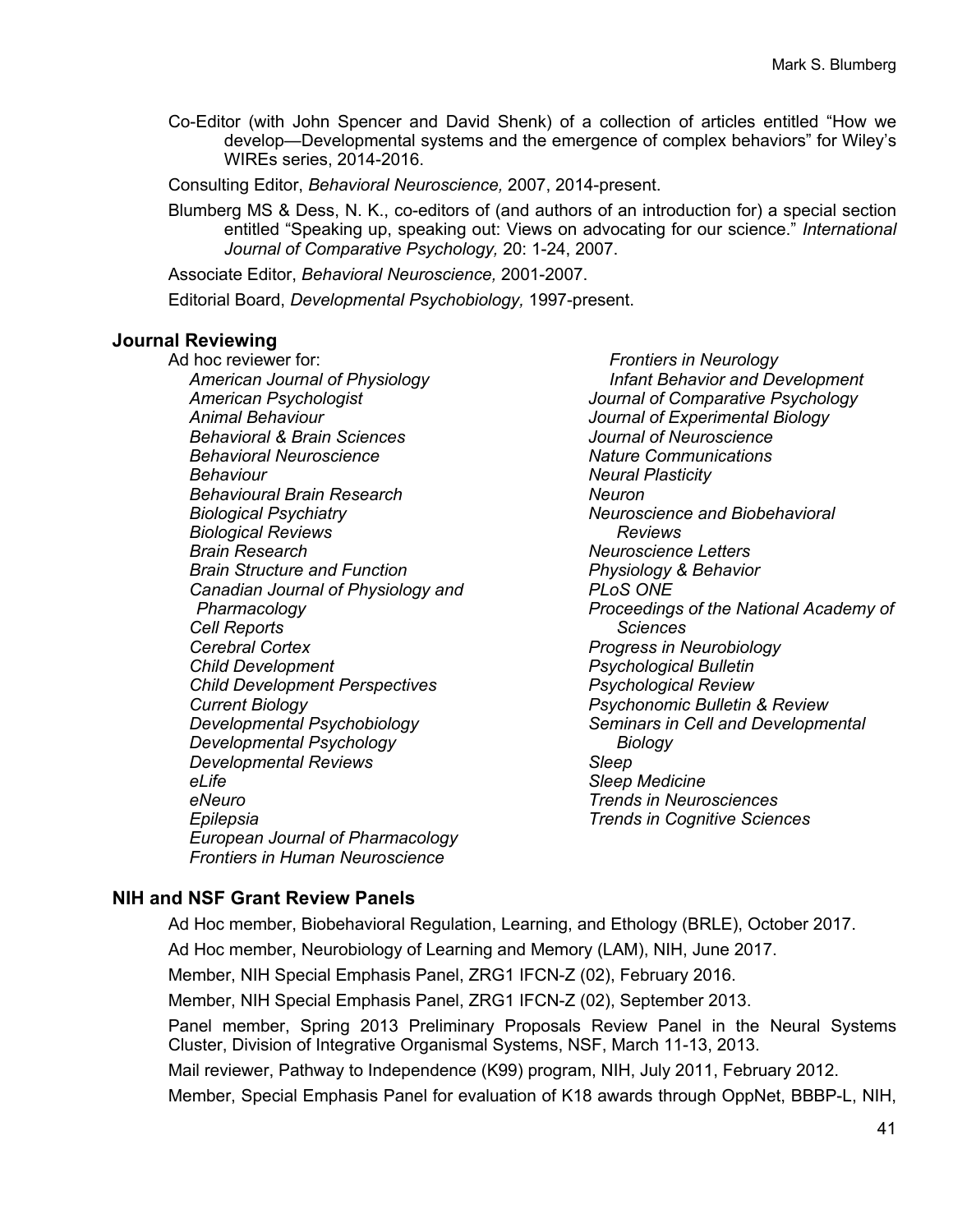June 2010.

Ad Hoc Member, Neurobiology of Circadian Rhythm and Sleep (IFCN-D 3), NIH, March, 2007

Ad Hoc Member, Biobehavioral and Behavioral Processes-1 (BBBP-1), NIH, June, 2002; June, 2003; October, 2005.

Member of grant review panel, "Animal models of SIDS" RFA, National Institute of Child Health and Human Development, August 1991.

## **Other Grant Reviewing**

Citizens United for Research in Epilepsy (CURE), Member of Scientific Review Board, 2004- 2005.

## **Professional Societies and Conferences**

Member, Task Force to plan content for a new Basics of Sleep Guide, Sleep Research Society, 2021-2022.

Publication Policy Committee, Sleep Research Society, 2016-2019.

Conference organizer, Winter Animal Behavior Conference, Steamboat, Colorado, January 14- 21, 2012.

President, International Society for Developmental Psychobiology (ISDP), 2007-2008.

Executive Committee, International Society for Developmental Psychobiology (ISDP), 2006- 2009.

American Psychological Association/Bureau of Scientific Affairs (APA/BSA) liaison to the Society for Neuroscience, 2005-2007.

Program Committee (Division 6), American Psychological Association, 2005-2007 (Chair, 2005- 2006).

Member, Committee on Animal Research and Ethics (CARE), American Psychological Association, 2002-2005 (Chair, 2005).

Board Member, International Society for Developmental Psychobiology, 1998-2002.

Co-organizer of the annual Winter Animal Behavior Conference, Jackson, Wyoming, January, 2001.

Invited participant, American Psychological Association's (APA) 3rd annual Science Leadership Conference (SciLC), Adventures in Advocacy: Training the Civic Scientist, October 13-15, 2007.

Outside reviewer for promotion evaluations:

Department of Psychiatry, Perelman School of Medicine, University of Pennsylvania

Department of Molecular, Cellular, and Developmental Biology, University of Michigan

Department of Pediatrics, Columbia University Medical School

Department of Cell and Systems Biology, University of Toronto

Department of Psychology, Princeton University

Department of Psychology, University of Texas, Austin

Department of Psychology, Cornell University, Ithaca

Department of Neurology, Medical College of Wisconsin, Milwaukee

Department of Psychological Sciences, Purdue University (twice)

Department of Psychology, Indiana University, Bloomington

Department of Psychology, University of California at Davis

Department of Education, Rutgers University, New Brunswick

Department of Psychology, University of Tennessee, Knoxville

## **Textbook Reviews**

Rosenzweig, M. R., Breedlove, S. M., & Leiman, A. L. *Biological Psychology, Second Edition,* Sinauer Associates, Inc.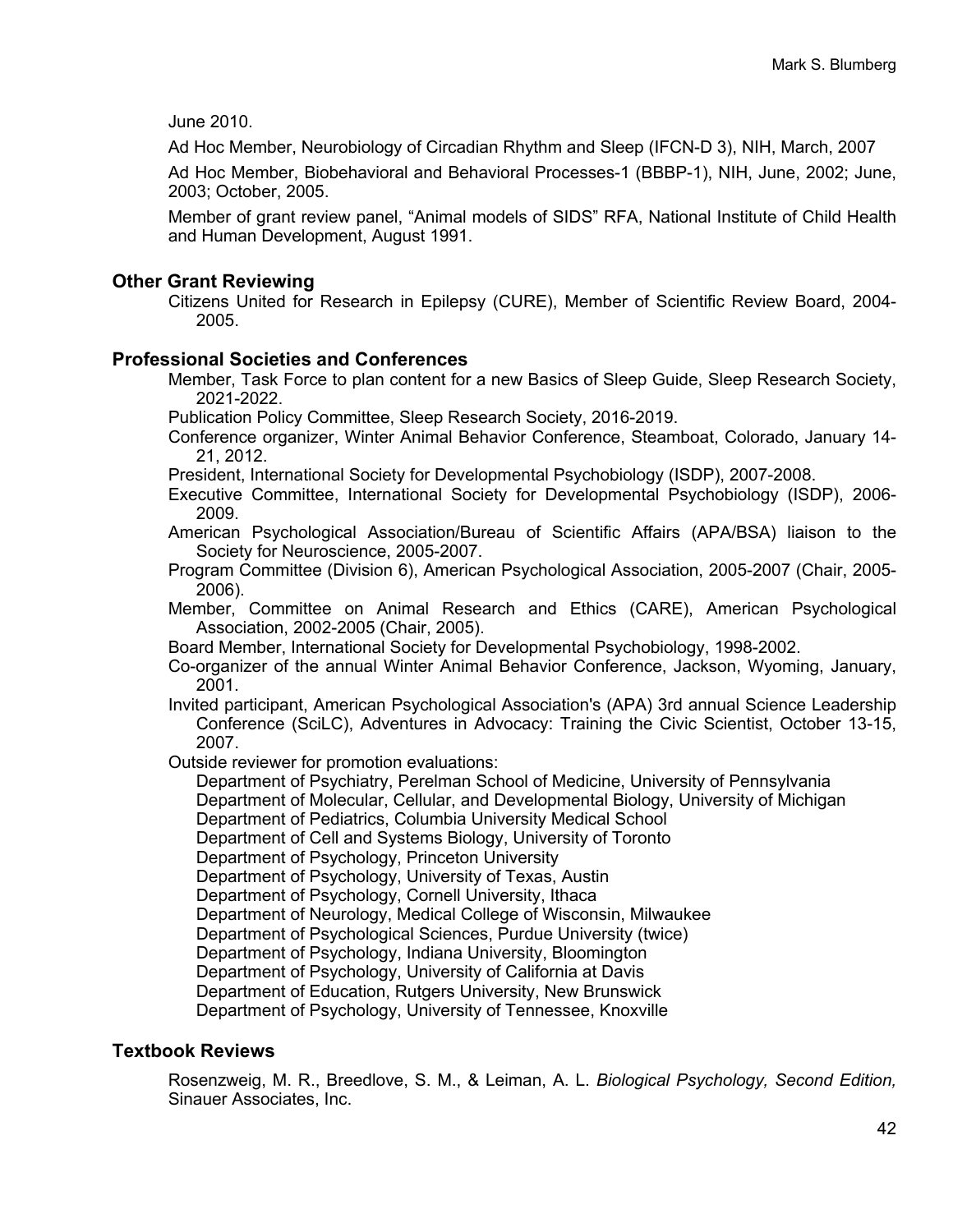## **External Department Reviews**

Department of Psychology, The Ohio State University, external reviewer, September 9-11, 2018.

Department of Psychology, University of Massachusetts at Boston, evaluation of readiness for a Ph.D. program, August 2010.

Department of Psychology, University of Nebraska at Omaha, February 1999.

#### **External Member/Examiner for Doctoral Dissertation**

External referee and consultant, Max Planck Institute for Ornithology, Seewiesen, Germany, 2018-2022 (Candidate: Gianina Ungurean; Mentor: Niels Rattenborg).

Graduate Program in Neuroscience, University of British Columbia, March 2013 (Candidate: David McVea; Mentor: Timothy Murphy).

#### **Miscellaneous**

External Assessor for the Faculty Search Committee, Faculty of Biological and Environmental Sciences, University of Helsinki, 2022.

Member, committee to review nominees for the APA Early Career Award in Animal Learning and Behavior, Comparative, 2021.

Committee member, Five-year review of Lane Strathearn, Department of Pediatrics, University of Iowa Carver College of Medicine, 2019.

Member, Search Committee to identify editor of *Behavioral Neuroscience,* 2018-2019.

Member, committee to review nominees for the APA Early Career Award in Behavioral and Cognitive Neuroscience, 2016.

Member, Eleanor Maccoby Book Award Selection Committee, APA Division 7, 2016.

Internal Advisory Board, SIDS Program Project Grant, Harvard Medical School and Children's Hospital Boston, Dec. 9, 2011.

#### **COMMUNITY AND OUTREACH**

Featured guest on the podcast, PsychMic, September, 2021.

Featured scientist in Episode 5 (Sleep) of the Netflix documentary, Babies, 2020.

Invited speaker, Secular Humanist Group, Iowa City, September 18, 2018.

Invited speaker, Secular Humanist Group, Iowa City, February 21, 2017.

Invited speaker, Secular Students at Iowa, February 2, 2016.

Evolution and Intelligent Design, Trinity Episcopal Church, Iowa City, February 28, 2010.

Co-organizer of the 2<sup>nd</sup> Annual Iowa City Darwin Day Celebration, February 15-16, 2008.

Invited speaker, Secular Humanist Group, Iowa City, January 31, 2006.

One of four participants in a panel discussion on Intelligent Design sponsored by the UI Freethinkers, October 19, 2005.